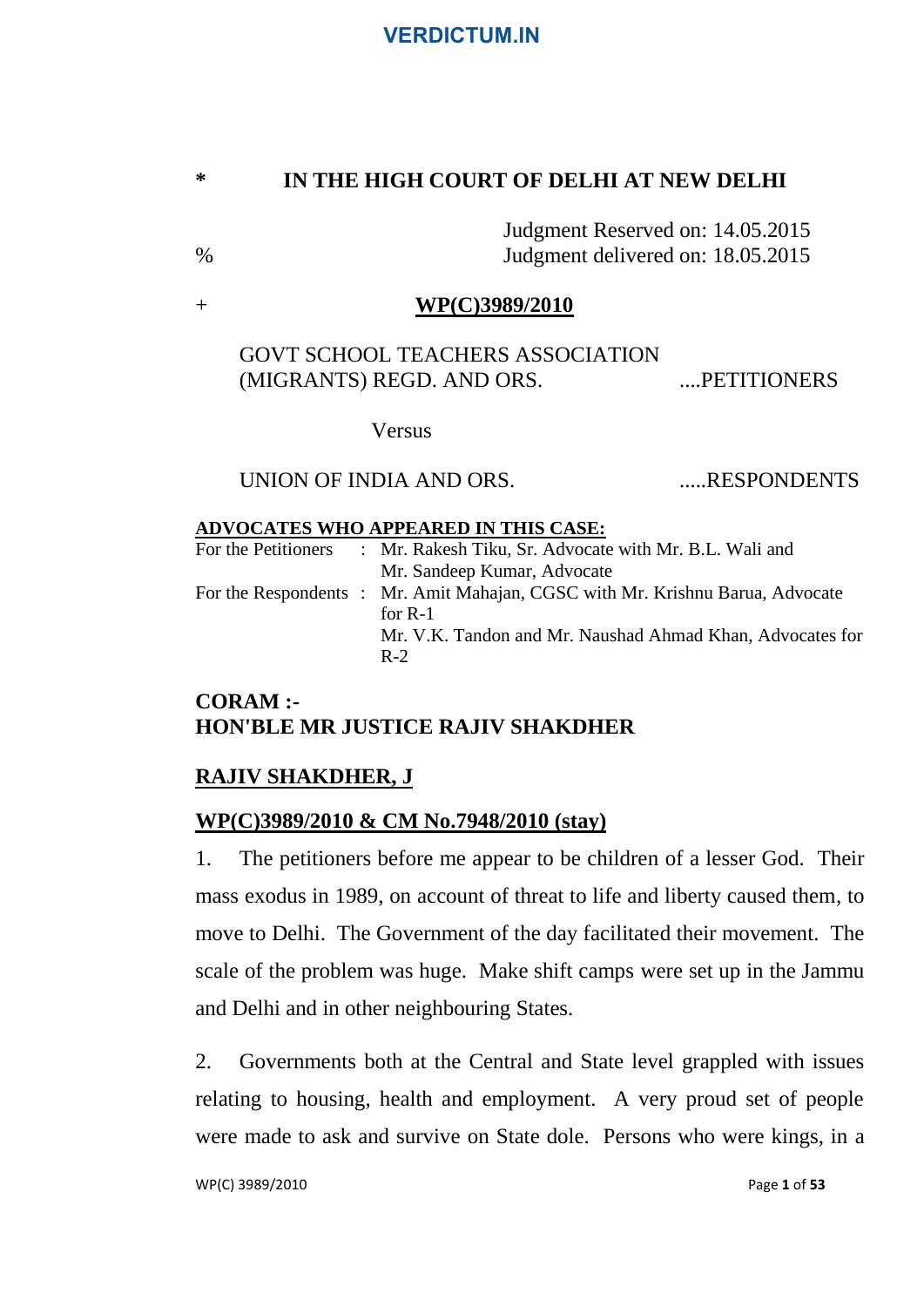manner of speech, in their own houses were overnight turned into paupers. It is a story of riches to rags.

3. It is in these circumstances that respondents reached out to the petitioners – found them employment as teachers in State run schools. These are schools run by the Municipal Corporation, the New Delhi Municipal Council (NDMC) and the Directorate of Education (DOE), Government of National Capital of Delhi (in short GNCTD).

4. The engagement was offered on contractual basis at (approximately)  $1/3<sup>rd</sup>$  of the salaries paid to regularly employed teachers in these very schools. Faced with the prospect of extreme impecuniosity, petitioners accepted whatever came their way. Small mercies of God could not be declined. There were no alternatives given nor was there any scope for negotiations.

5. Each one of those who moved from the valley believed that it was a temporary phase. They were made to believe that in not too distant in point of time, they would return to their home and hearth. Alas! After nearly two and a half decades, this still seems a nebulous dream. The petitioners continue to offer their services which are identical, if not more, both in terms of quality and length (i.e., number of hours) to that of regular employees; albeit based on unequal recompense and conditions of service.

WP(C) 3989/2010 Page **2** of **53** 5.1 The State refuses to bridge the gap – principally on three counts: First, the petitioners are contractual employees, and thus, cannot be equated with those who are regularly employed in matter of pay, allowances and other attendant benefits. Second, the petitioners knew what they were getting into i.e., their terms of engagement. And lastly, the judgment of the Supreme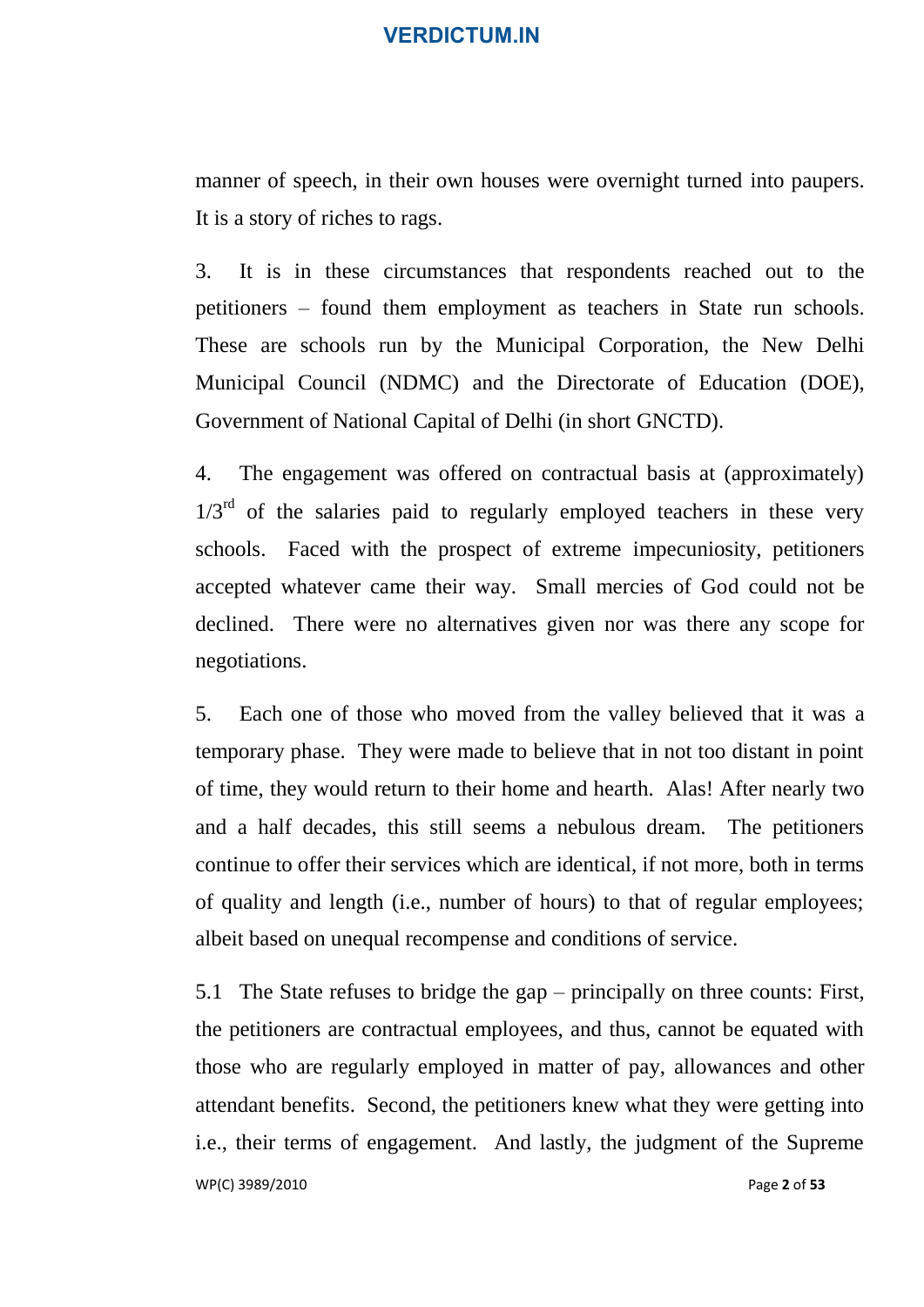Court in *State of Karnakata Vs. Uma Devi, 2006 (4) SCC 1* stands in the State's way to grant relief both qua regularisation and, in according, parity in pay to the petitioners.

6. Before, I proceed to examine the veracity of the stand taken by the respondents, let me narrate a few facts which would lend greater clarity to the issues at hand.

7. Petitioner no.1, is the Government Schools Teachers Association (Migrant), registered under the Societies Registration Act, 1860. The association has as its members, persons who were displaced from the Kashmir valley in the wake of internal disturbance which, as indicated above, erupted in the late 1980s. The said petitioner obtained its registration, on 03.12.1999.

8. The petitioner no.2 to 199 are those who are directly affected by the acts of omission and / or commission of the respondents herein. During the pendency of the writ petition, I am told, 12 petitioners have retired while two petitioners have expired. I propose to make a specific reference to these petitioners towards the end of my discussion.

9. It appears that on 19.06.1994, DOE under GNCTD had taken out an advertisement for employment of teachers on a regular basis for candidates who were registered with the employment exchange as on 31.05.1994. There were thus, in point of fact, sanctioned posts available even at that point in time.

10. In view of the fact that a large number of qualified teachers such as the petitioners were stationed in Delhi, the Cabinet of the GNCTD took a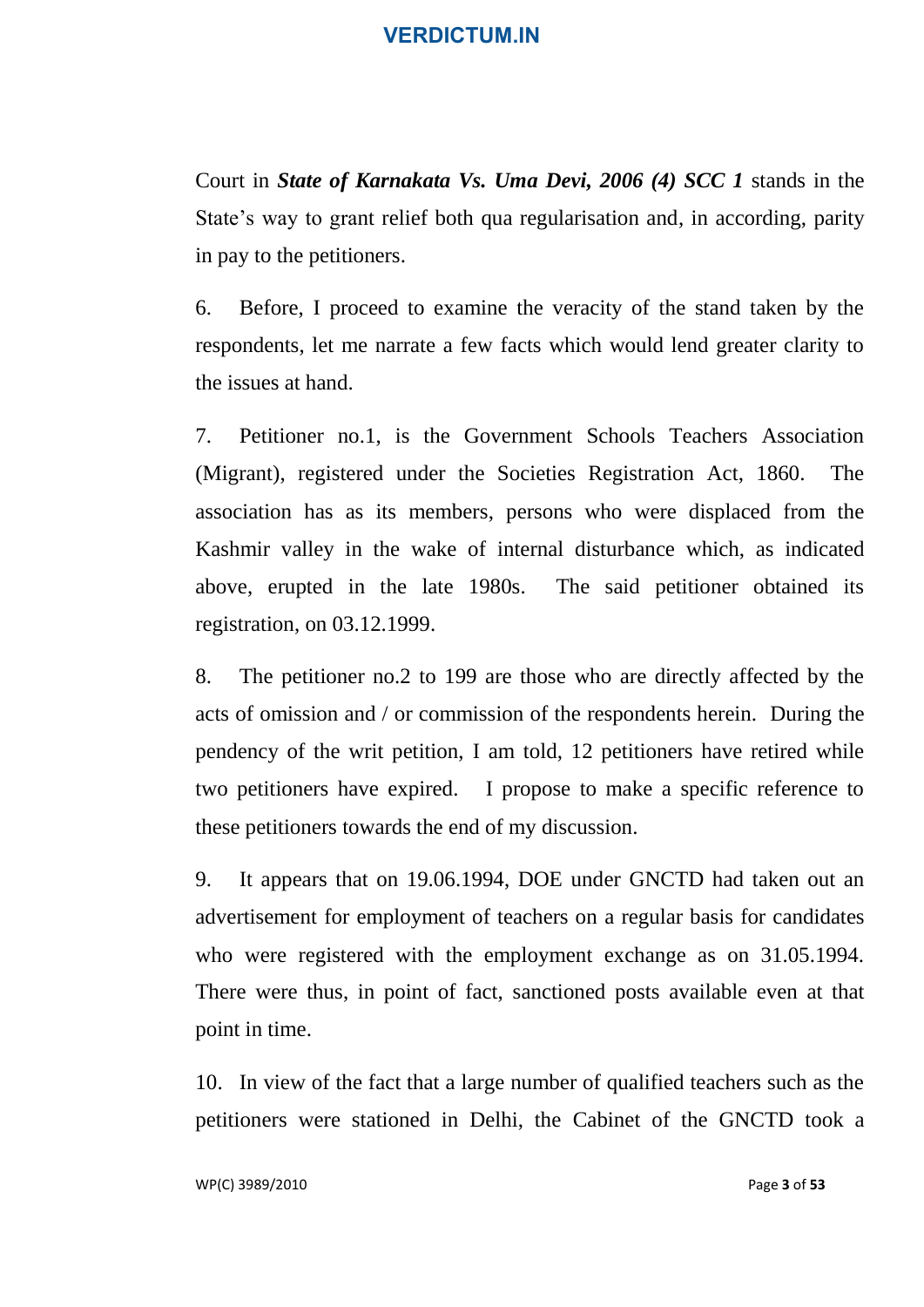decision on 02.04.1994, to appoint, one member in each of the Kashmiri migrant family, who were housed in camps set up in Delhi, as a teacher in schools run by DOE, MCD and NDMC, on contract, on a year to year basis.

10.1 The fact that a pool of trained teachers were available as amongst the Kashmiri migrants, and that, their services could be utilized was reflected in the Cabinet resolution dated 02.04.1994. The advertisement dated 19.06.1994, issued by GNCTD, to which I have made a reference above, would show, that posts were available. Despite which, no mechanism was set forth to offer regular employment. One of the reasons, perhaps, in the immediate aftermath of the exodus was that, there was a thinking, in some sections of the administration, that the problem of displacement, had a temporary character.

10.2. At this stage, it may be noted that employment was offered both to Trained Graduate Teachers (TGT) and Post Graduate Teachers (PGT). The terms of engagement stipulated, initially, offered appointment for a maximum period of six months or till the post was filled on a regular basis. The appointment could be terminated by giving one month's notice or in the alternative one month's salary in lieu thereof. The termination of appointment could be made without affording any reasons. In case the appointee was desirous of dis-engaging himself/ herself from the given assignment, he / she was required to give a month's notice. The terms of engagement, apart from the above, stipulated the following :-

"..4. The appointee shall take full teaching load as prescribed in the curriculum.

5. The appointee shall not be entitled to any benefit of provident fund, pension, gratuity, medical attendance and treatment or any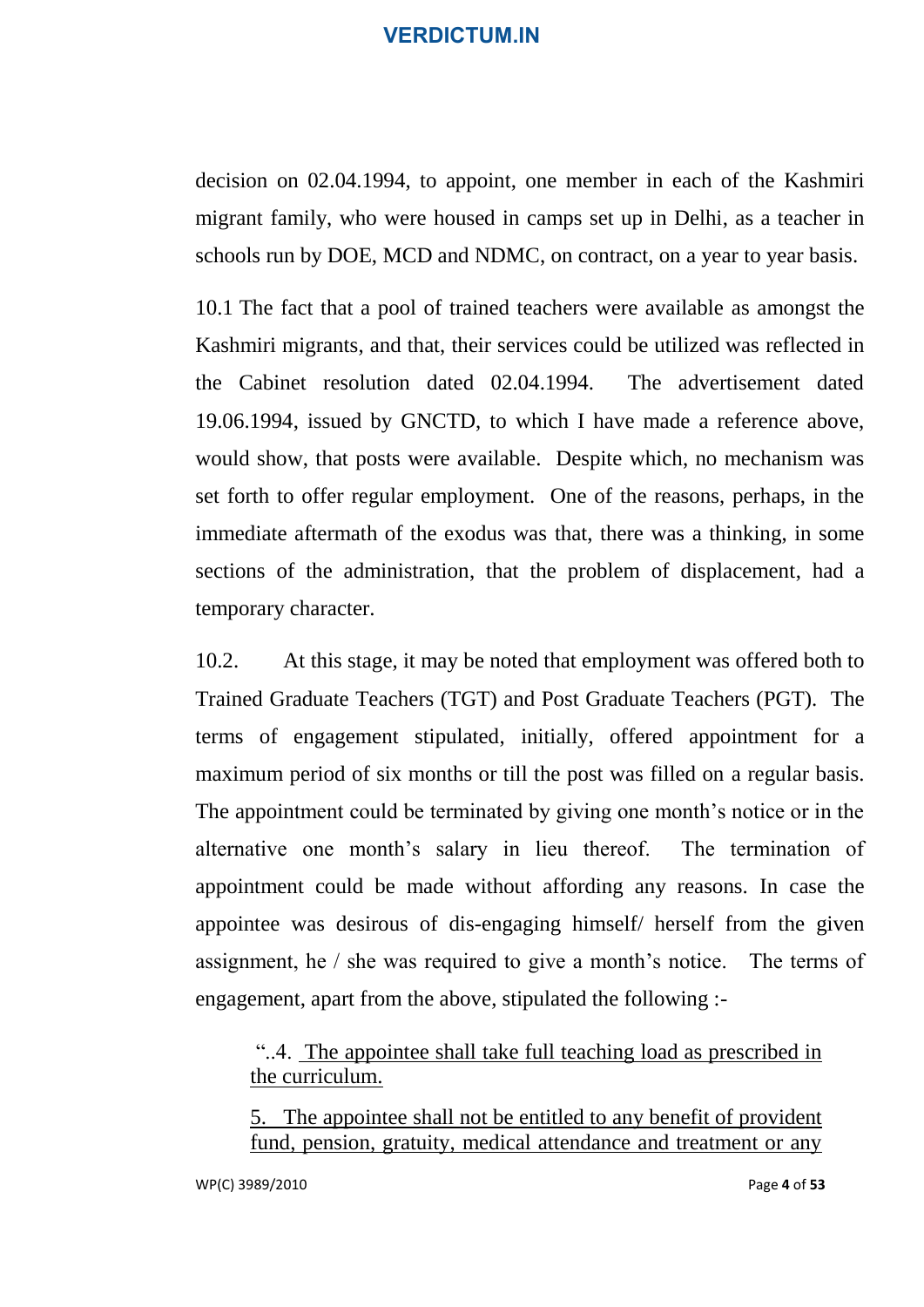other benefits available to the govt. servants appointed on regular basis.

6. The appointee will not be entitled for Govt. residential accommodation or H.R.A. in lieu thereof.

7. This appointment will not grant the appointee any right or claim for regular appointment to the post.

8. The appointee shall be on the whole time appointment of the school and shall not accept any other appointment paid or otherwise during the currency of the contract. However, he can take up part time assignment without effecting the duties in the school outside working hours.

9. The appointee shall be entitled for casual leave of 12 days with the approval of the principal in a year in addition to Govt. holidays. No other leave / vacation with pay will be admissible."

(emphasis is mine)

10.3 In the appointment, the DOE provided a 5% relaxation, in the marks obtained in Graduation, to those applicants who possessed a Post Graduate Degree in the teaching subject for which he / she had applied. Furthermore, in so far as age was concerned, relaxation of 5 years was accorded. The non-negotiable eligibility conditions were as follows :-

"..A. At least a Second Class Degree involving (sic) more than 45% of marks.

B.Compulsory holding of B.Ed. Degree.

C.Registration as a Kashmiri migrant in Deputy Commissioner's Office."

10.4 The facility of contractual employment was also extended though, to the spouse of a registered Kashmiri migrant even if, he / she was not registered with the Deputy Commissioner's office.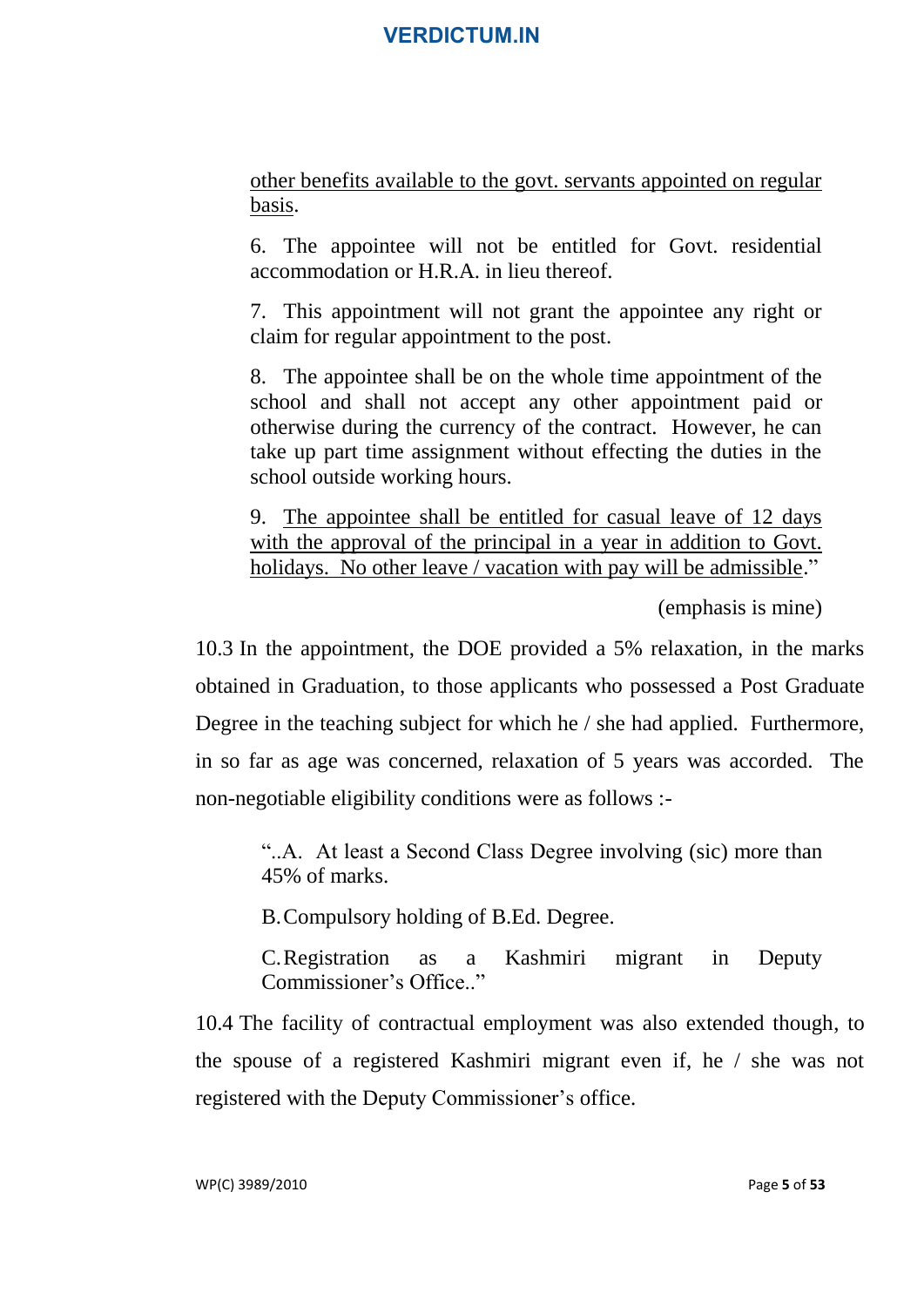10.5 It is pertinent to note that the petitioners' engagement took place prior to the constitution of the Delhi Subordinate Services Selection Board (in short the DSSSB). This body was set up only in October, 1996 and commenced functioning in July, 1997.

10.6 As would be evident from the terms and conditions stipulated in the letter of appointment, the petitioners were required to undertake a full teaching load as prescribed in the curriculum without being accorded the usual benefits such as medical facilities, HRA and provident fund. The disparity in engagement extended to, even, failure to accord paid leave during summer vacations. The petitioners were in fact expected to undertake remedial classes and other administrative works, if they wished to earn their wages for the period when, schools, ordinarily remained closed.

10.7 In this background, the petitioners represented to the respondents from time to time, commencing from 1998 onwards. The record though shows that while one wing of the Government was sympathetic to its cause, the other, had doubts, misplaced or otherwise as to whether the petitioners' services could be regularized, and that, they could be paid regular pay scales.

10.8 In this context, it may be relevant to extract the relevant portions of the correspondence exchanged between the high functionaries of the Central and the State Government. The first letter, in the series of correspondence exchanged between the two entities is a letter dated 17.02.2000, of the then, Secretary to the Government of India, Ministry of Human Resources and Development, DOE. This is a letter addressed to the then Special Secretary, in the Ministry of Home Affairs, Government of India. Copies of these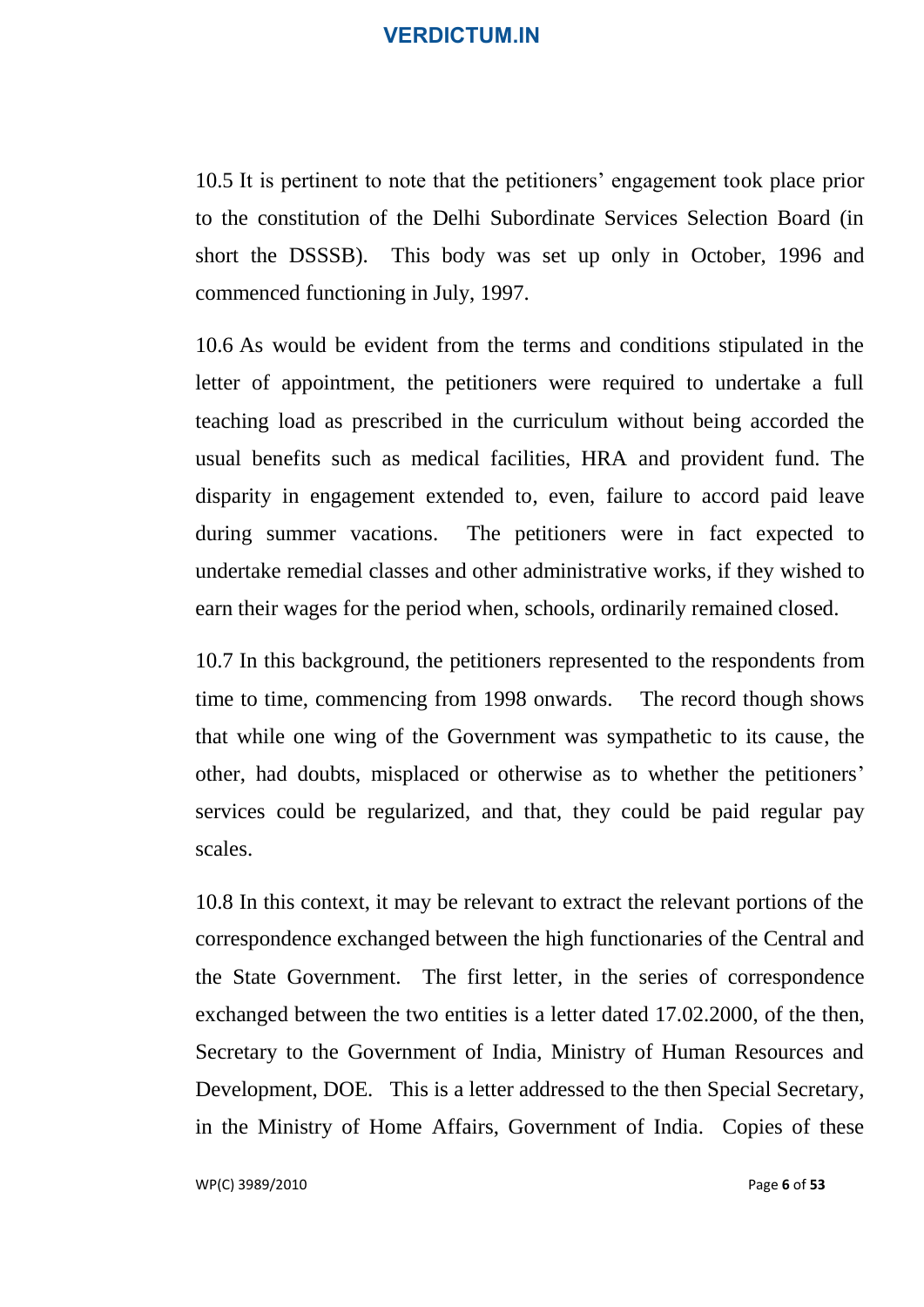letters were marked to various functionaries in the GNCTD such as the Chief Secretary, the Principal Secretary (Education), the Commissioner, MCD and the Chairman, NDMC. The relevant extract of the letter reads as follows :-

" ..Dear

 I have received a representation from Government School Teacher Association (Migrant) Regd. a copy of which is enclosed for your kind information.

 The representation is self-explanatory. The migrant teachers are not being regularized most probably because of some implicit policy decision in the Ministry of Home Affairs that they are here on a **temporary basis and have to be sent back at some stage**.

 Most of them have already been serving the Delhi Administration since 1994 and the period of six years has elapsed. The conditions in the Valley are such that it is extremely difficult to foresee return of Kashmiri Pandits to the Valley in the foreseeable future. This is especially so in the case of ladies and the very large proportion of these teachers consists of lady teachers. Meanwhile, the teachers are getting very low salaries as consolidated pay as also have been deprived of all benefits which normal government employees enjoy except for casual leave.

 The same situation is applicable to the employees of the Municipal Corporation of Delhi (MCD) and the New Delhi Municipal Council (NDMC) whose migrant employees had also met me in the deputation some time back.

 I discussed this matter with you and we both agreed that it is not fair to deny the benefits of regularization to the migrant employees of Delhi Administration, MCD and NDMC on the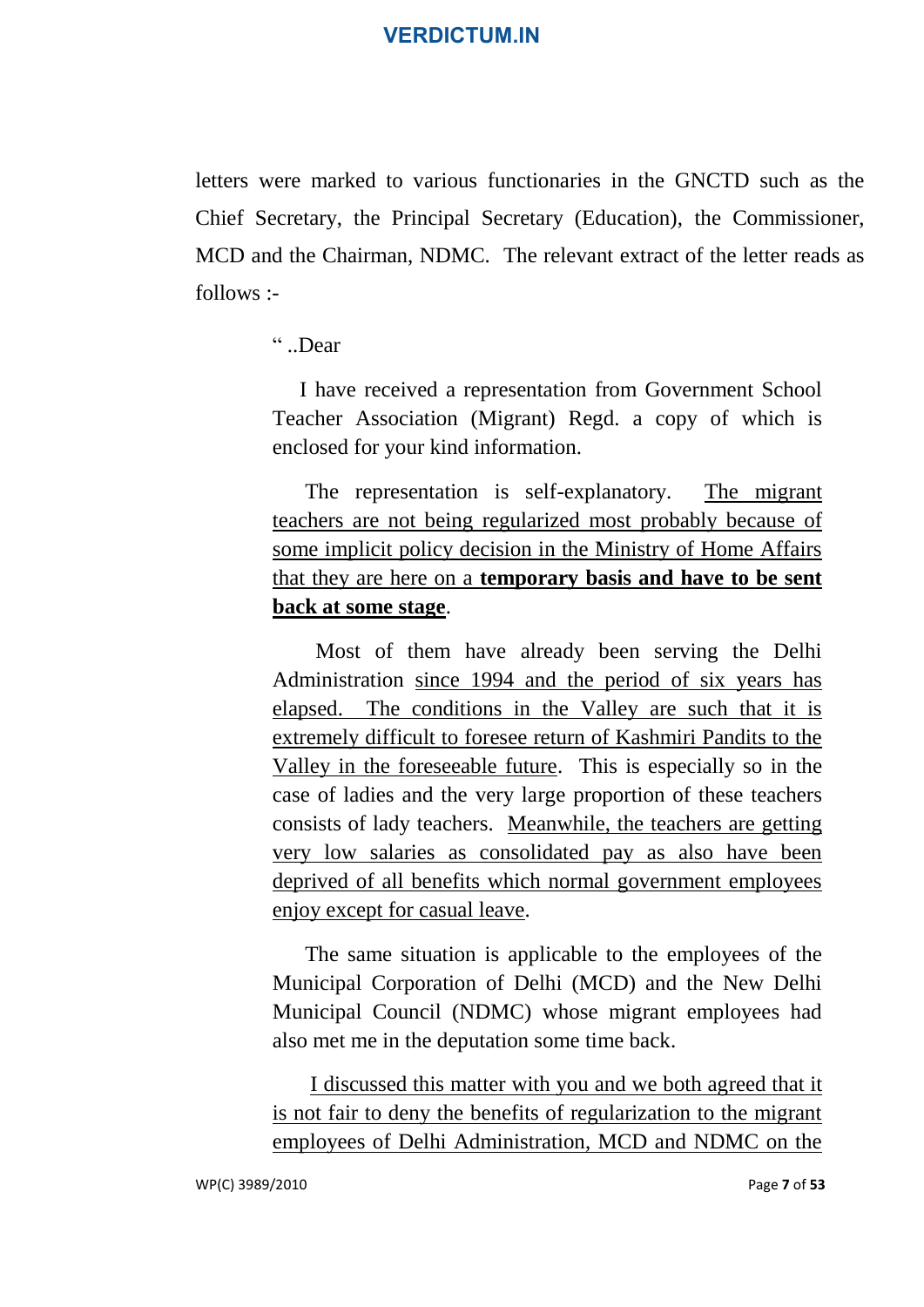ground that they have to go back some day. We have to recognize the hard reality that Kashmiri Pandits (especially ladies) will not be able to go back to the Valley in the near future. As such, you kindly agree to issue necessary directions to the Delhi Administration (which could also be passed on to MCD, NDMC) to the effect that all the migrant employees working as teachers should be regularized and given full benefit of pay, allowances and other conditions of service against vacancies which already exists in these organizations.."

(emphasis is mine)

10.9 In response to this letter, the Special Secretary, Ministry of Home Affairs wrote to the then Chief Secretary, Govt. of NCT vide letter dated 18/20.04.2000. By this letter, the Special Secretary, Govt. of India removed the misgivings, if any, carried by the GNCTD that the services of the petitioners could not be regularized because of a policy decision of the Union Home Ministry that Kashmiri migrants were stationed in Delhi on a temporary basis and that at some stage, they had to return to their home State. The communication clarifies in no uncertain terms that the regularization of services of the petitioners did not require the approval of the Govt. of India. As a matter of fact, it was stated that the position was no different vis-à-vis migrant employees of MCD and NDMC as well.

11. Apart from the above, in so far as regular pay scales were concerned, the communication made certain crucial observations :-

> "....2. It may be seen from the representation that these migrant teachers are employees of the Delhi Administration appointed on contract basis by the government of Delhi in October, 1994. These migrant teachers are not being regularized and are being paid a consolidated amount and are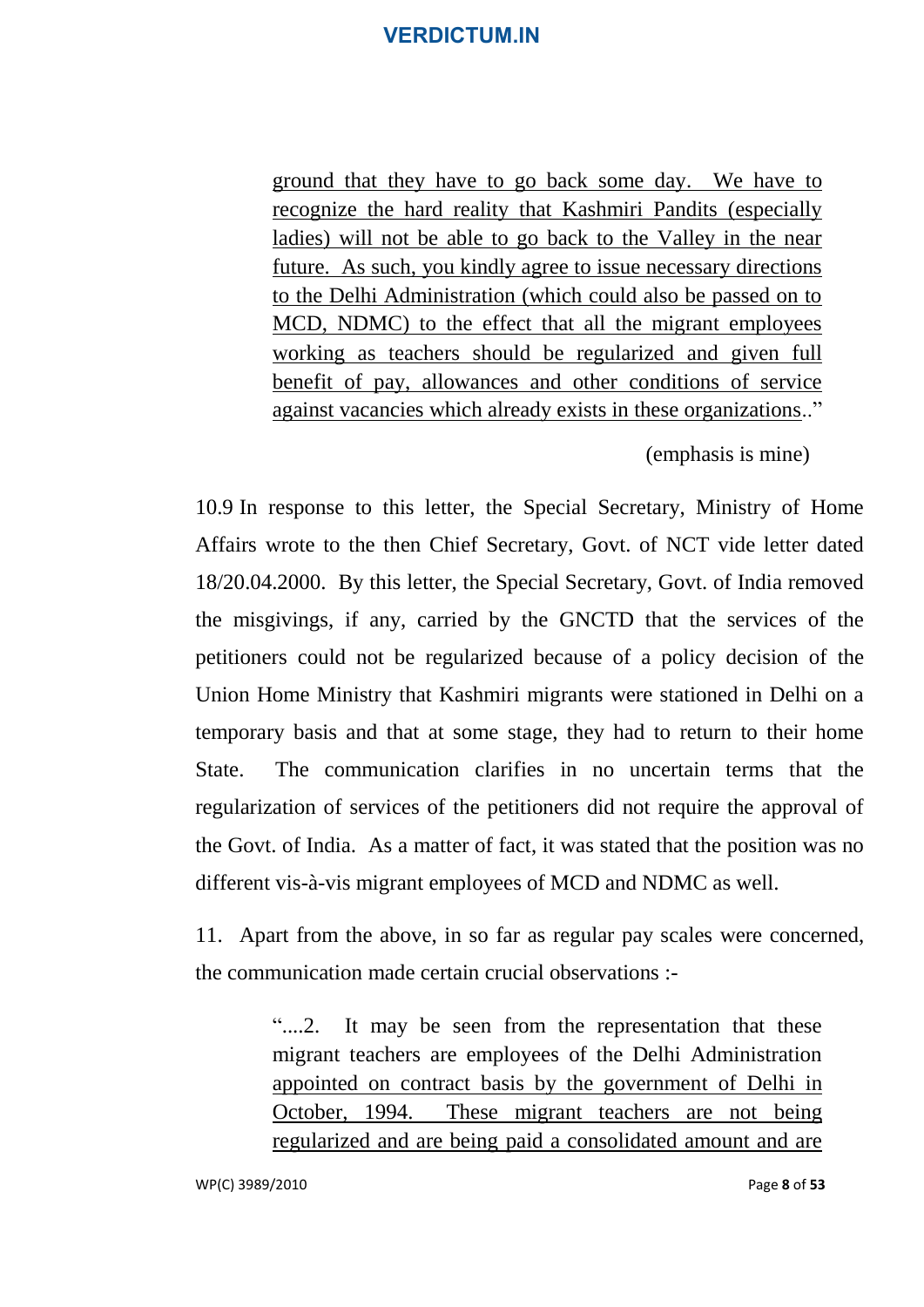also reportedly being denied other benefits which normal Government employees enjoy. Secretary, Education, Government of India has informed that these teachers are not being regularized because of a policy decision in the Union Home Ministry that the Kashmiri migrants are here on a temporary basis and that they have to be sent back at some stage.

3. On this point, I would like to clarify that these teachers are not Central Government employees and their regularization by the Delhi Government does not require any approval from the Government of India. Similar is the case of migrant employees of MCD and NDMC. As far as Central Government employees are concerned, there is a special package of incentives in force since March, 1990. Under the package migrant Central Government employees have been accommodated, as a purely temporary measure, against available vacancies in respective Ministries/ Departments in offices located outside but adjacent to the UT of Delhi. This policy, as such, has no bearing on Kashmiri migrants appointed by the Government of Delhi in its office.

4.. As regards providing regular pay scales to these Kashmiri migrants employed as teachers, this Ministry is of the view that this benefit should not be denied to them merely on the ground that they may return to the Valley once the situation becomes normal since this would negate the principle of equal pay for equal work. The Government of NCT of Delhi and the two local bodies, NDMC/MCD may, therefore, like to consider the representation of the Kashmiri migrants for grant of regular pay scales and other benefits on the principles of "equal pay for equal work". However, it may kindly be ensured that these Kashmiri migrants who may be regularized by the NCT or by NDMC / MCD do not continue to draw salaries as migrants from the Government of J&K as well.."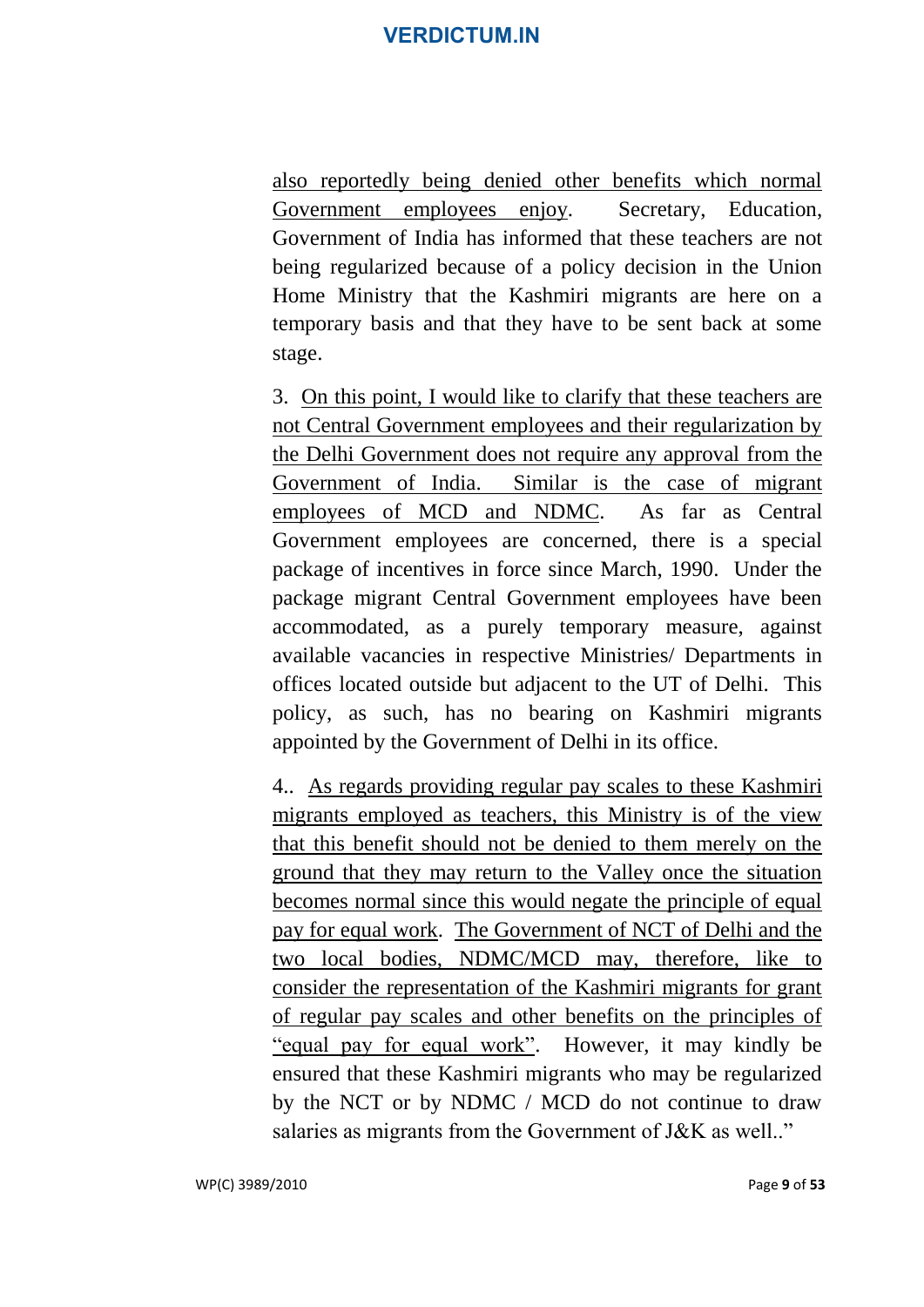(emphasis is mine)

11.1 The aforesaid propelled the then Secretary, MHRD to immediately write to the Chief Secretary of Govt. of India with regard to what he construed as a "human problem"; vide letter dated 02.05.2000. Importantly, in this letter the Secretary, MHRD offered solutions to the supposed problems which perhaps were being articulated by GNCTD. The crystallization of the problems and their possible solutions are set out in paragraphs 4 and 5 of the letter. These being relevant are extracted hereinbelow :-

"..4. During discussions with Secretary, Education, it has transpired that the regularization of these teachers is also pending because of the following reasons.

(i). They were appointed without following the normal procedure of recruitment through the Service Selection Commission.

(ii). Some of them do not fulfil the eligibility criteria.

(iii). It is felt that if they are regularized, other contract teachers in Delhi Schools, some of whom have already gone to the Court, will also ask for parity of treatment.

5. It is felt that these issues can be addressed in the following manner.

(i). With regard to the formality of regularization through the Service Selection Commission, a one time decision can be taken that all such employees will be screened by the Commission of the (sic) whether they fulfil the eligibility criteria or nor (sic). If they do and if their work and conduct has been satisfactory the Commission can recommend their regularization as a one time measure.

(ii). With regard to those persons who do not fulfil the educational criteria may be seen whether any relaxation can be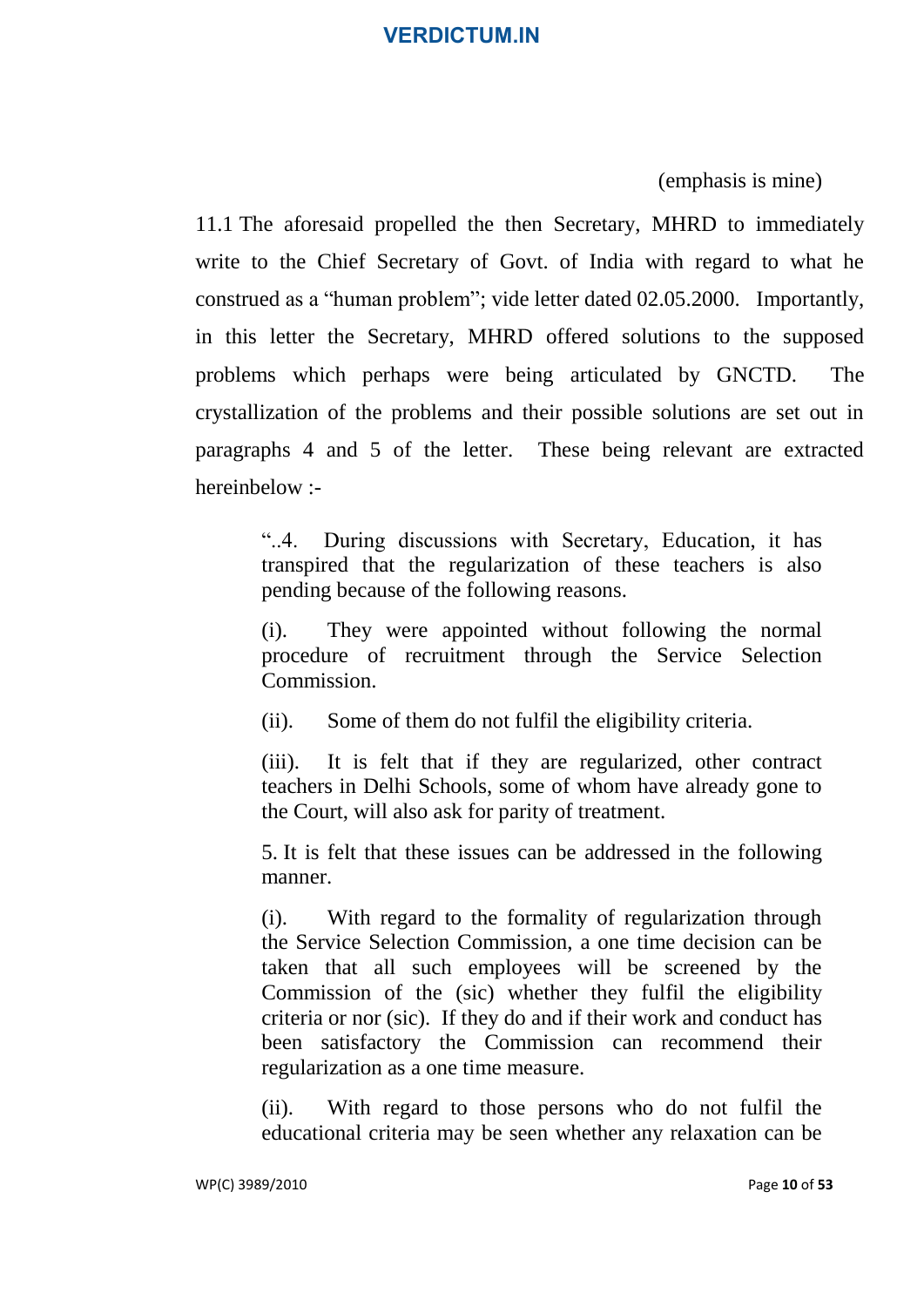given as a one time measure in order to tackle this human problem. Any ineligibility on the ground a person being over age may be ignored.

(iii). There is no question of other employees employed on contract basis seeking parity with the migrant employees. The concession given to the migrant employees was a deliberate act of policy by the then State Government of Delhi and was given as a one time measure in order to rehabilitate the migrants who had lost all their assets and jobs in the Valley. Other contract employees who do not suffer from similar disabilities cannot seek similar treatment if they go to court, are not likely to receive any relief.."

(emphasis is mine)

11.2 It is perhaps, after several initiatives, which led to the enhancement, in the remuneration of the petitioners. An order dated 08.04.2003, was issued by the GNCTD. The existing remuneration of TGT and PGT set at Rs.6,000/- per month and Rs.7,000/- per month were enhanced to Rs.8,000/ per month and Rs.9,500/- per month, respectively. The tenure of the teachers was extended from 01.04.2003 to 31.03.2004, without change in other terms and conditions. The order specifically adverted to the fact that the appointment was "purely on compassionate grounds", keeping in view the prevailing situation in Kashmir. The terms set out in the order barred the petitioners from claiming regularization or benefits of pay, leave and other perks which were available to an employee appointed on a regular basis.

11.3 The petitioner knocked on several doors including at the door of the Ministry of Minority Affairs, Government of India. The Minister of the day vide his letter dated 10.11.2006 sought intervention of the then Chief Minister of GNCTD by bringing to fore the harsh and unjustified reality of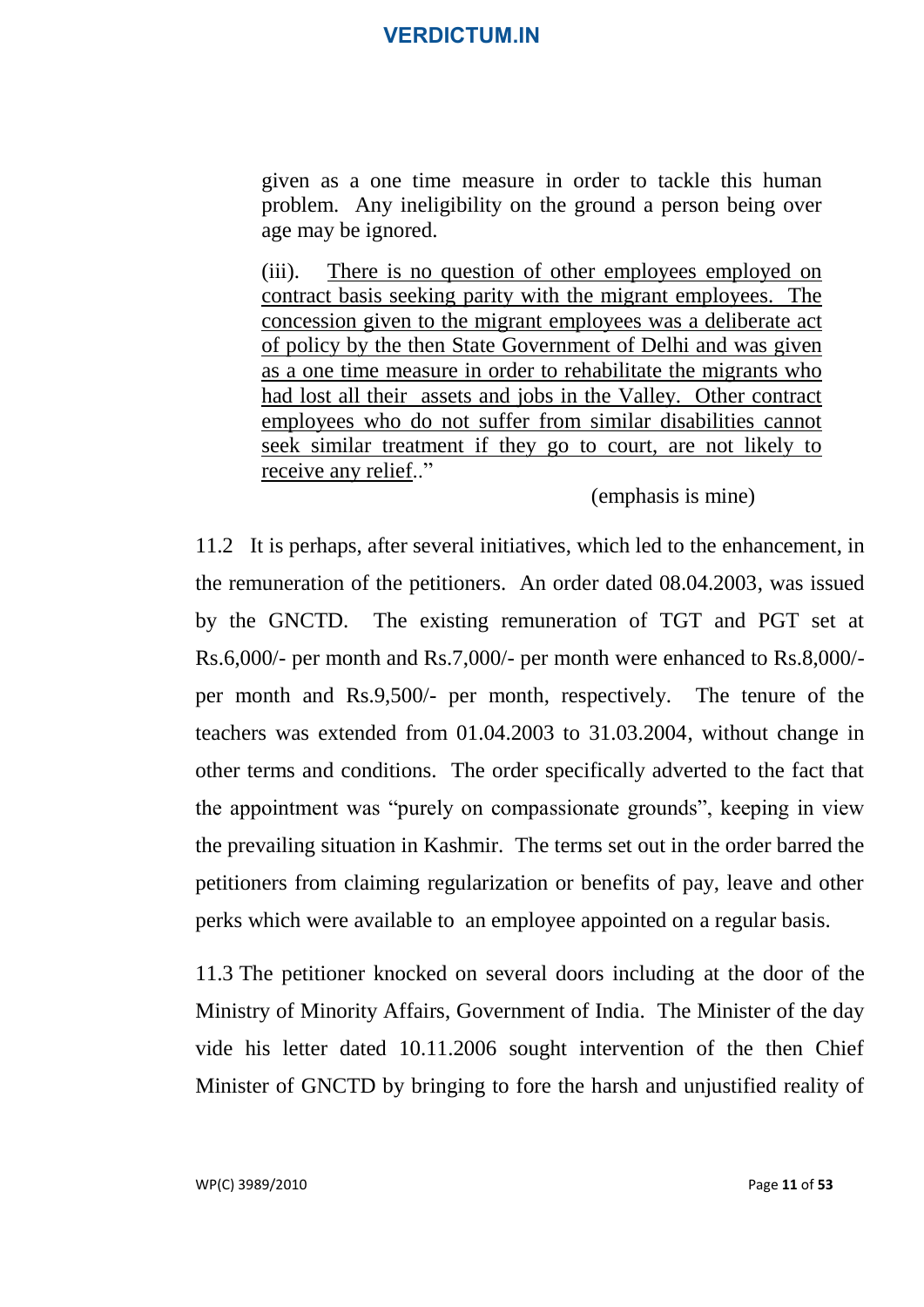disparity in the terms of engagement of the petitioners when, compared with regular employees.

11.4 It appears that, as a matter of fact even though the petitioners were entitled to 12 days casual leave, an attempt was made to reduce it to 8 days as that was what was permissible qua regular employees, without recognizing the fact that no other leave was available to the petitioners, including, as indicated above, summer vacations. This led to a representation being filed by petitioner no.1 association dated 13.12.2006, to the then Secretary (Education), GNCTD.

11.5 The fact that the petitioners were given additional duties apart from their principal duties of teaching is borne out from circular dated 28.04.2007 which, defined the "duties of Kashmiri migrant teachers vis-à-vis INSET Training Programme, for Assistant Teachers, TGTs and newly recruited Principals, conducted during May and June, 2007. Quite naturally, the circular had to be taken out as regular teachers perhaps were not available during the months of May and June, 2007.

11.6 The disparity in engagement seemed so obvious that it got taken up by the Parliamentary Standing Committee on Civil Defence and Rehabilitation of J&K Migrants (in short the PSC) which, while dealing with other problems plaguing the Kashmiri pundits made the following observations in paragraph 4.18 of its  $137<sup>th</sup>$  Report of February, 2009 with regard to those appointed as teachers amongst them :-

> "18. The services of Kashmiri Displaced Persons who have been appointed as Teachers on ad hoc basis in MCD and Government of NCT of Delhi Schools, should be regularized.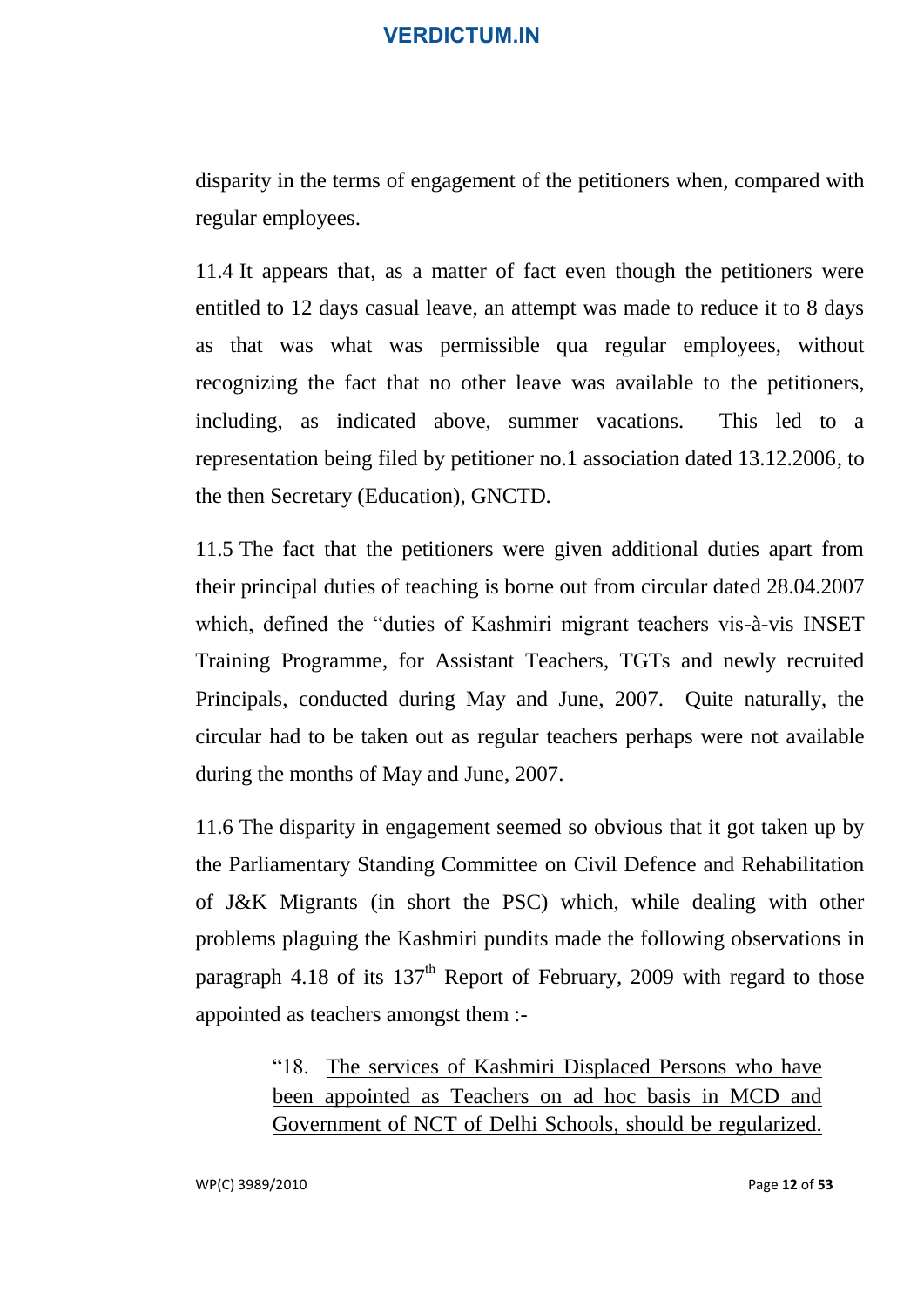The Committee was given to understand that there are cases where Kashmiri teachers have been working on contract for the last thirteen years. The Committee is of the view that all such cases should also be **regularized** as soon as possible..."

(emphasis is mine)

11.7 Apart from the above, the PSC also made the following observations in paragraph 20 of its  $137<sup>th</sup>$  Report with regard to the utilization of funds.

> "...20. The Committee takes a serious note of the fact that the actual expenditure on account of implementation of rehabilitation programmes for J&K displaced persons during 2006-07 was only Rs.69.31 crore as against the allocation of Rs.120 crore and against Rs.120 crore kept for 2007-08 in BE, only Rs.100 crore was provided at RE 2007-08. The Committee once again took serious note that as enough claims were not received from the Government of Jammu and Kashmir, only Rs.110.00 crore was kept in the BE 2008-09. The Committee in its successive Reports, i.e.,  $119<sup>th</sup>$ ,  $126<sup>th</sup>$  and  $130<sup>th</sup>$  Reports, urged upon the Ministry to impress upon the J&K Government about the necessity of sending schemes expeditiously and implement them in time so that all the J&K Displaced Persons are rehabilitated without further delay. Inspite of those recommendations, it is unfortunate that the Government of J&K has not taken requisite action..."

11.8 This set in motion a flurry of activity at the Central Government level; albeit momentarily. The Director in the Ministry of Home Affairs, Government of India vide letter dated 03.03.2009 sought comments from the Divisional Commissioner in GNCTD. The SDM (HQ) in turn forwarded the letter of Ministry of Home Affairs dated 03.03.2009 to the Director, DOE and Additional Commissioner, MCD to forward their comments in the matter.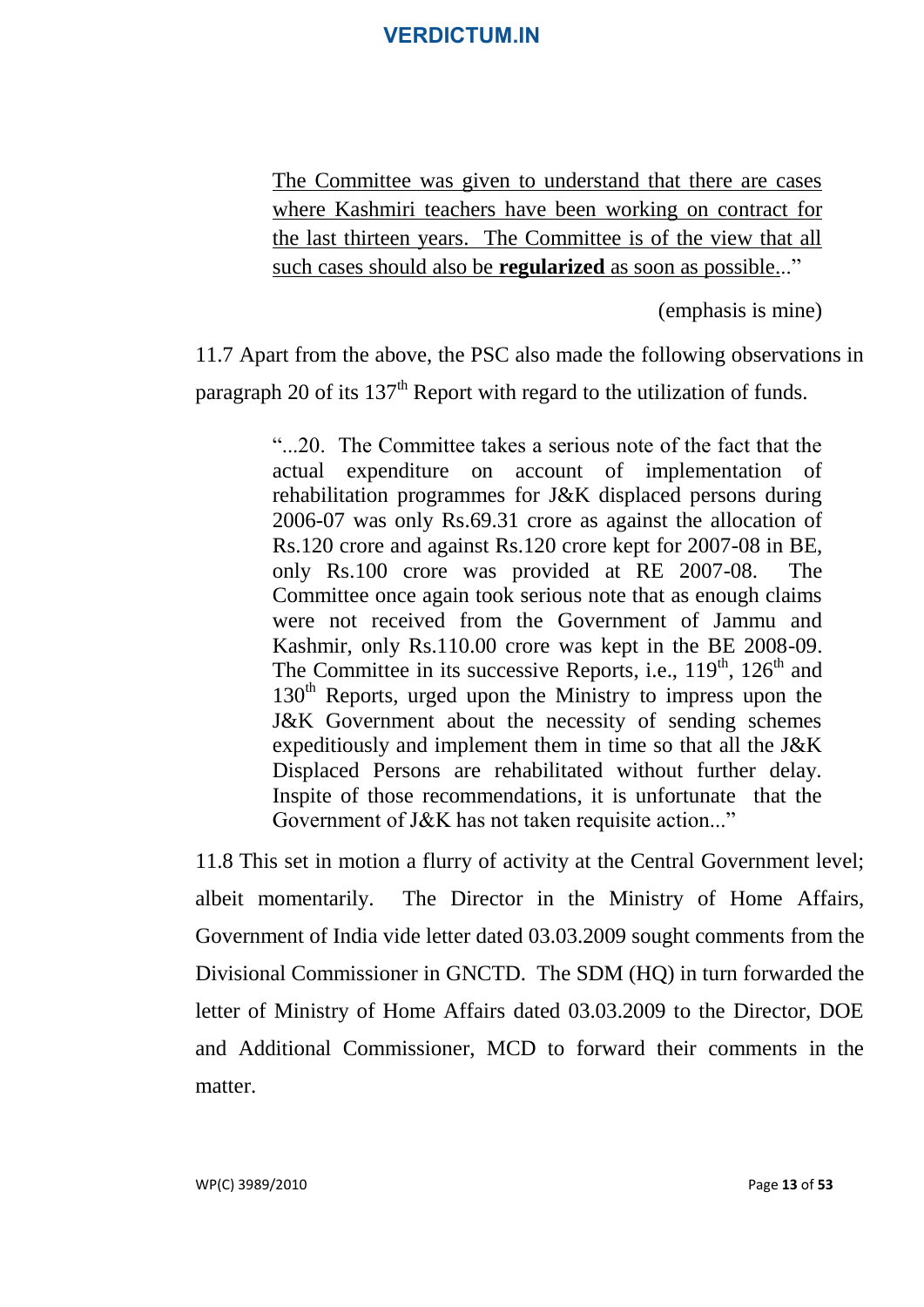11.9 The petitioners realizing that there was no headway in the matter, approached the Public Grievances Commission (PGC). The PGC, it appears, vide its order dated 20.02.2009 directed the DOE, GNCTD to furnish an action taken report in the background of the report of the PSC on the subject, pertaining to the following two aspects : (i). Parity of pay of Migrant Kashmiri Teachers with Regular Teachers; (ii). Regularization of the services of such teachers without being subjected to tests / exams, since many of them were now too old to undertake examinations.

12. The PGC, however, it appears, on 31.08.2009 closed the proceedings before it, based on a decision taken by the cabinet of GNCTD that the petitioners' services would be extended for a further period of three years. The PGC construed this as complete discharge of DOE's obligations. In so far as the revision and enhancement of salary was concerned, the complainant before it, i.e., the All India Kashmiri Samaj Secretary, was advised to take up the matter with GNCTD.

12.1 It is in this background that order dated 13.08.2009, was issued by DOE, GNCTD extending the contractual engagement of the petitioners from 01.04.2009 to 31.03.2012.

12.2 The record, however, does not show as to whether a similar order was taken out vis-à-vis those teachers engaged with the MCD and NDMC.

12.3 In effect, the position which obtained as far back as in 1994 has not changed.

13. Left with no alternative, the petitioners approached this court. Notice in the petition was issued on 03.06.2010. At that stage, the petitioners had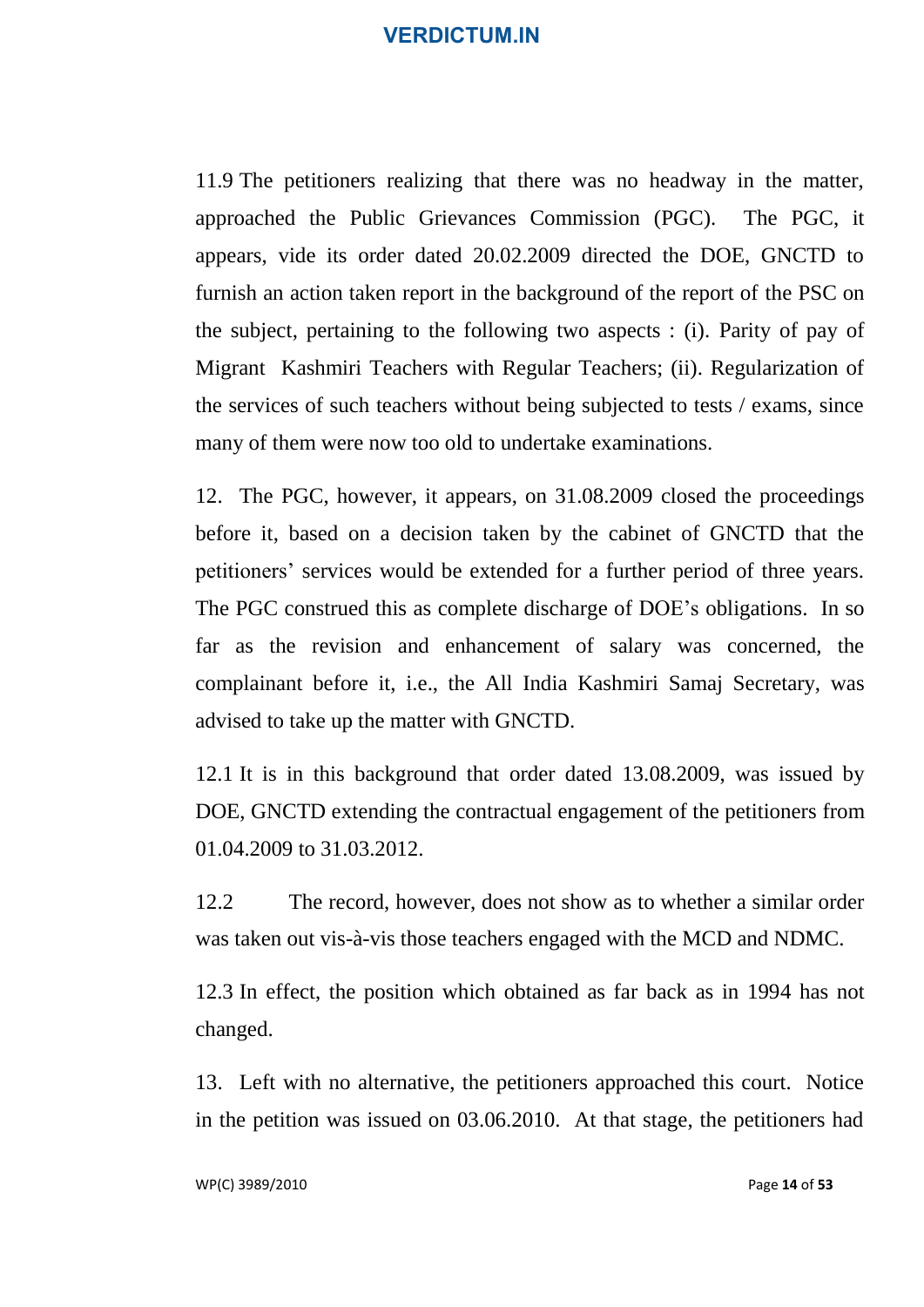approached the court for interim relief as their salaries for the months of April and May, 2010 had not been paid. While issuing notice, a direction was issued by the court that the same would be paid within two weeks.

14. The petition was admitted vide order dated 02.02.2011, and looking at the fact that it involved a large number of Kashmiri migrants, the hearing was expedited.

15. As a matter of fact, during the pendency of the writ petition, the petitioners had to approach this court by way of an interlocutory application for being given temporary assignments during summer vacations as their non-engagement would obviously have led to non-payment of dues. Consequently, vide order dated 31.05.2011, the court directed that if any such benefit had been granted in the past, the same would be extended during the ensuing summer vacations. This order was passed in CM No.6103/2011. A similar order was passed on 07.05.2013 as well.

15.1 The hearing was finally expedited by an order dated 18.04.2012 by placing it in 'after notice miscellaneous matters'. However, since, the writ petition was again put in the 'regular category' vide order dated 08.08.2013, with a direction that it be listed according to its year of seniority, an application was moved for expediting hearing, being CM No. 2608/2014. Accordingly, vide order dated 24.02.2014 passed in CM No. 2608/2014, directions were issued for expedited hearing. It was submitted before the court that in the hearing held on 08.08.2013, what was not brought to the notice of the court, was that, there was already an order on record dated 18.04.2012, whereby, the matter had been put in the category of 'after notice miscellaneous matters'.

WP(C) 3989/2010 Page **15** of **53**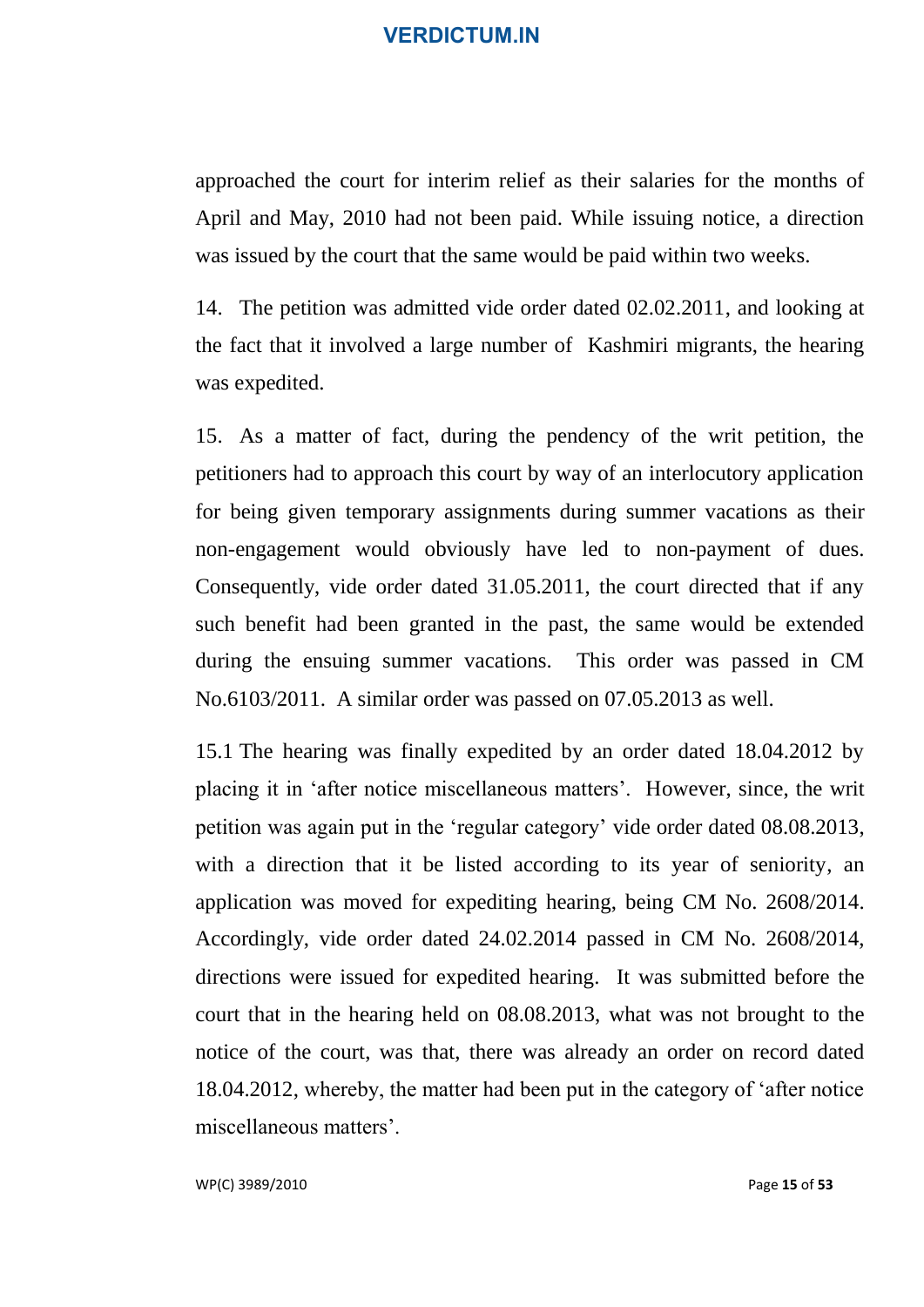16. It is, in this background that the arguments were advanced before me to begin with, in the captioned application i.e., CM No.7948/2010. In the application, the substantial relief prayed for is that the petitioners be paid salaries and accorded benefits as those which are made available to regularly appointed teachers of respondent no.3 and 4. I may only point out that this is also, one of the reliefs, sought for in the writ petition.

16.1 Initially, after hearing arguments in the application, I had reserved the matter for orders. However, having considered the matter at some length, especially given the fact that pay parity was also one of the final reliefs sought in the petition, I decided to hear further arguments in the matter so that a decision could be taken vis-a-vis the prayers made in the writ petition itself. Accordingly, matter was placed on board, for direction on 06.05.2015, whereupon the writ petition was fixed for further arguments of the counsels. Arguments in the writ petition were heard on 14.05.2015.

17. Continuing with narrative, pertinently, in the counter affidavit filed on behalf of respondent no.1, while briefly adverting to various schemes that have been drawn up for the benefit of Kashmiri migrants, there is a reference to the reply of the concerned department to the report of the PSC. The relevant portion of the averments made in this behalf are extracted hereinbelow :-

> "..MCD has granted extension to teachers upto 30.04.2010. For regularization of teachers, MCD will take action on the analogy of Govt. of NCT of Delhi. Govt. of NCT of Delhi has intimated that at present the Govt. of NCT is not in a position to regularize the services of Kashmiri migrant teachers in view of judgment dated 10.04.2006 of Hon'ble Supreme Court. The Hon'ble Court has clearly expressed itself against regularization of contractual employees.."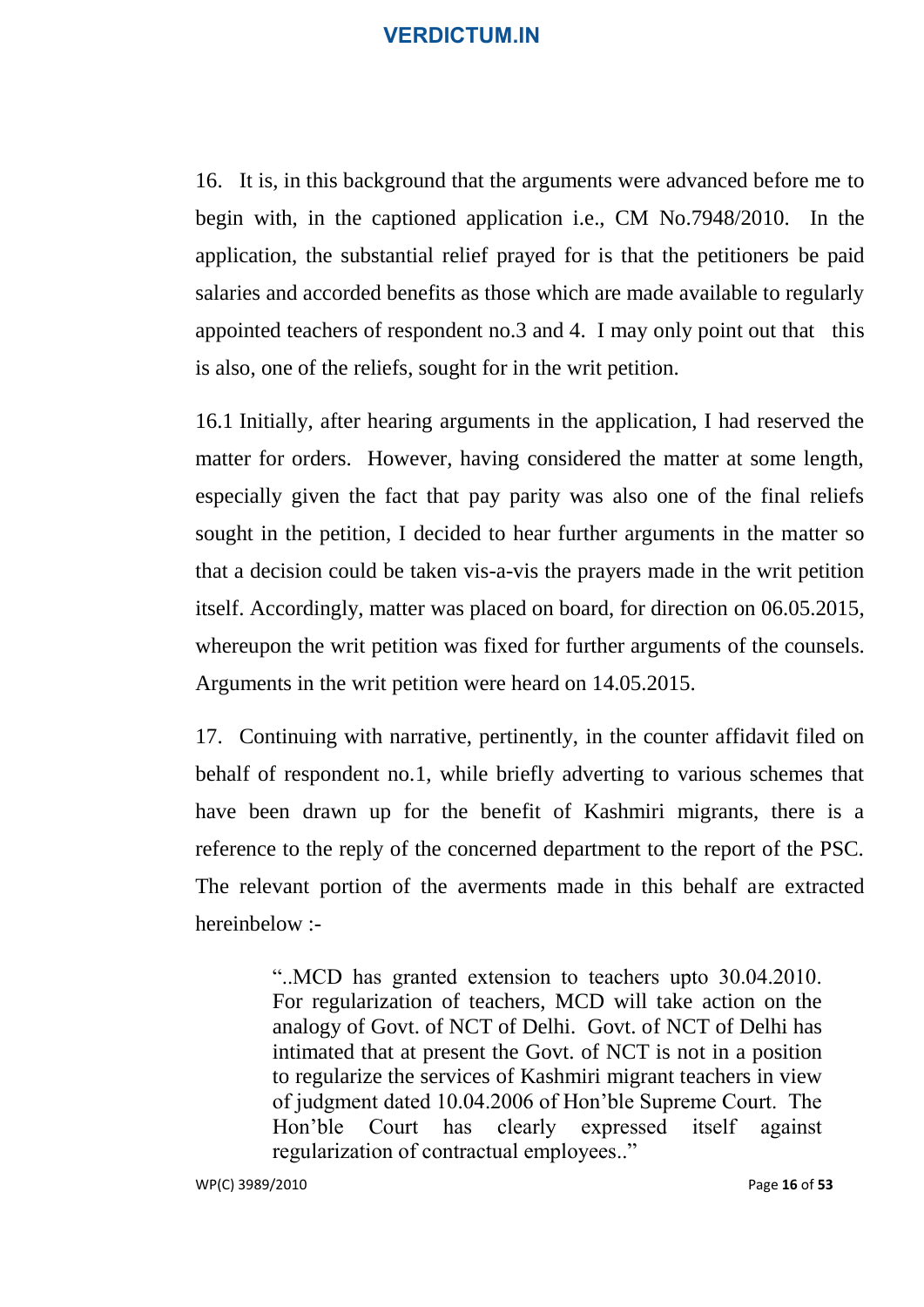17.1 The aforesaid extract would show that one of the impediments in the regularization of the petitioners articulated by the GNCTD is the judgment of the Supreme Court in *State of Karnataka Vs. Uma Devi*.

17.2 Despite, the aforesaid stand taken by the Department, in the minutes of meeting dated 04.12.2009, held under the aegis of the then Home Secretary, Government of India, the Principal Secretary (Education), in the GNCTD, evidently, conveyed that the cabinet had taken a decision to absorb contractual teachers against regular posts subject to the said persons clearing mandatory recruitment test, and that, having regard to their peculiar circumstances and length of service, they would be extended relaxation in age limit and given "more number of attempts". This aspect quite obviously did not attain fruition, which is why, the petitioners are before me.

17.2 Be that as it may, in so far as the DOE is concerned, it has principally taken the position that since the engagement of the petitioners was made on contractual basis without following any recruitment procedures, they would continue to be governed by their terms of employment. DOE has thus, taken the stand, that the petitioners, could not be absorbed against regular posts, and therefore, the principle of equal pay for equal work would not be applicable in their case. In other words, they would continue to be paid consolidated monthly emoluments.

17.3 The stand of the MCD is no different. It is averred in the counter affidavit that the petitioners like other contractual appointees cannot have a vested right to claim regularization, and that, their engagement would come to an end on the expiry of the contract tenure or the extended period stipulated therein.

WP(C) 3989/2010 Page **17** of **53**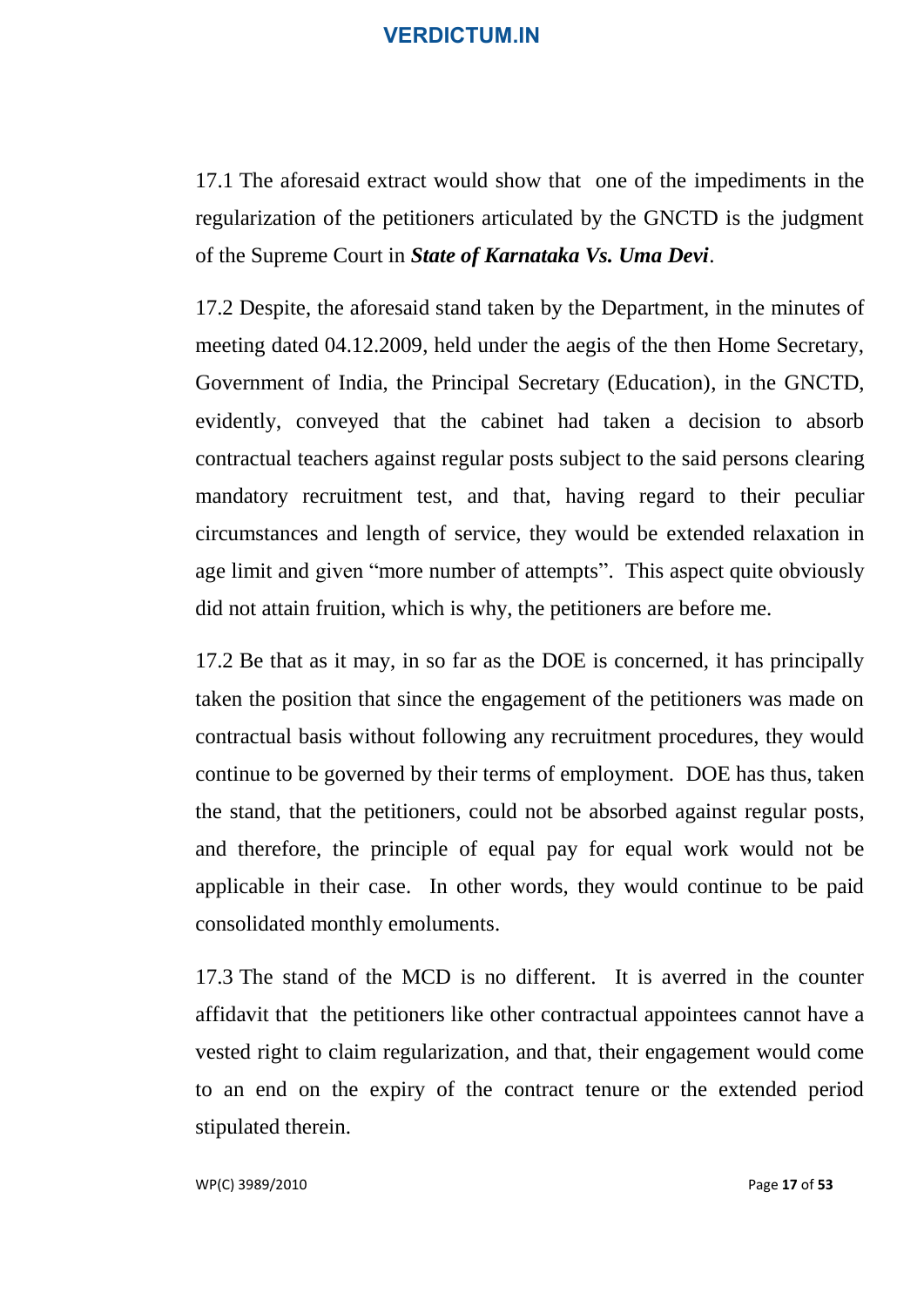17.4 In the rejoinder, the petitioner has not only reiterated its stand in the petition but has also rebutted the assertions made by the respondents.

18. Counsels for parties advanced their arguments, largely, based on the stand taken in their respective pleadings.

#### REASONS

19. What has emerged from the pleadings and the record is as follows :-

(i). The petitioners claim that at the time when they were engaged in schools run and managed by the DOE, MCD and NDMC, the DSSSB was not constituted, and that, there was no system in place for holding examinations.

(ii). The appointments were made in respect of the applicants, other than the petitioners, who were registered with the Employment Exchange. The fact that regular posts were available, was sought to be demonstrated by placing reliance on the advertisement dated 19.06. 1994, floated by GNCTD.

(iii). The petitioners, claim that since, their displacement took place in circumstances set out above, which were unprecedented, they could not register themselves with Employment Exchange.

(iv). Despite, availability of regular posts, the petitioners were employed on contractual basis; a situation which has continued to date. In case of DOE, the last extension took place on 01.04.2009, which came to an end on 31.03.2012. In case of MCD, the last extension expired on 30.04.2010.

(v). There is no difference in the qualifications held by the petitioners as against those held by regular employees holding permanent posts. The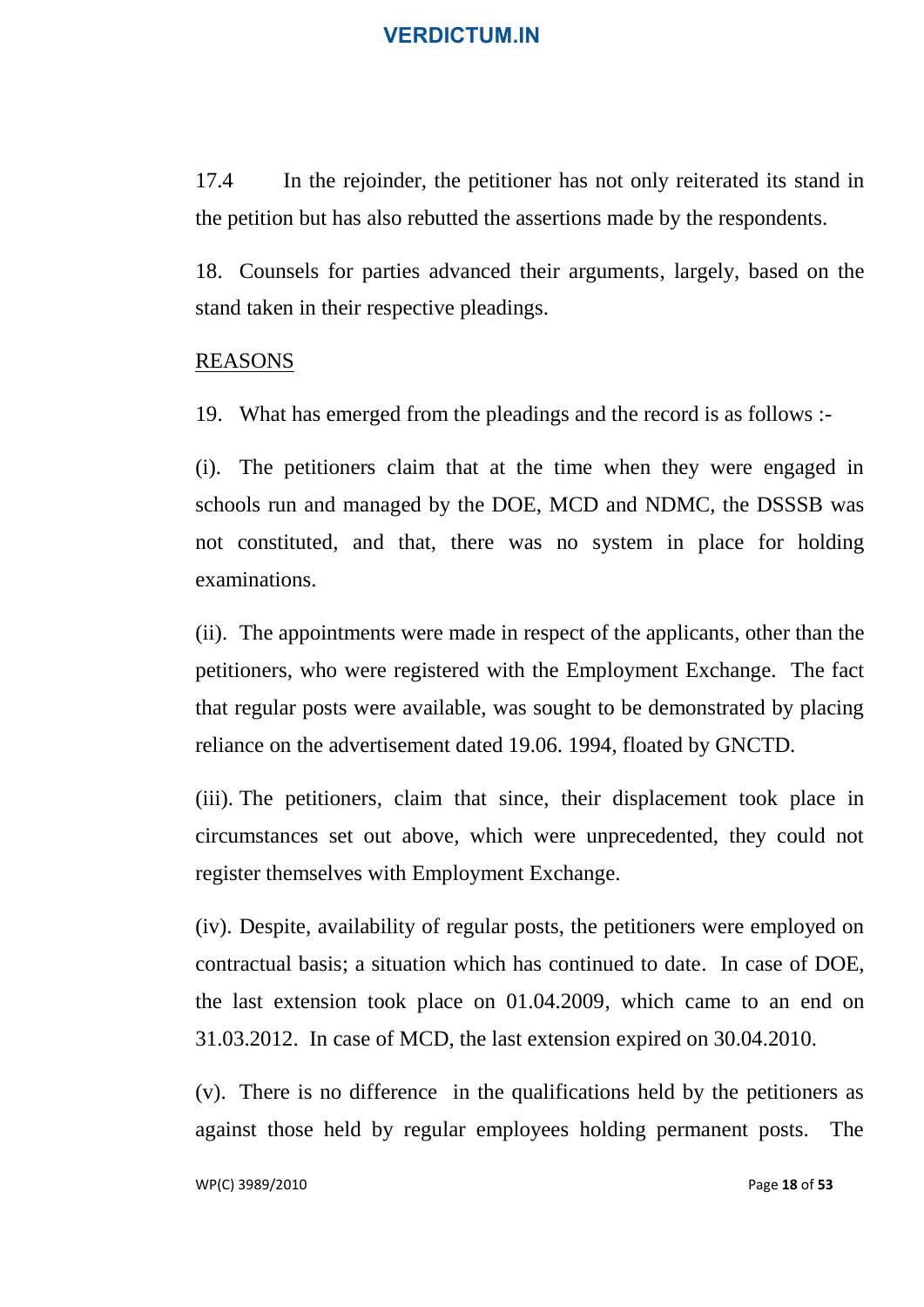petitioners have averred that they were qualified in every way to hold regular posts, despite which, they were appointed on contractual basis. It is the petitioners' assertion that their selection, albeit on contractual basis, was on merits.

(vi). It is the assertion of the petitioners that nearly 510 persons applied in 1994 and initially only 143 candidates were found suitable. In other words, a pruning exercise was carried out by the respondents. This aspect is not refuted by the respondents. (See reply to Ground 'Ç'of the writ petition).

(vii).The petitioners also assert that they performed functions and duties which were identical to those entrusted to and / or performed by regularly appointed teachers.

(vii)(a) None of these assertions have been refuted by the respondents before me save and except the fact that the mode of the appointment was pivoted on a contract.

(viii). Despite, long years of service by the petitioners in schools run by DOE, MCD and NDMC, no steps have been taken by the respondents to regularize their appointment. Correspondence referred to above, which stood exchanged between the representatives of the Central Government and the State Government, would show that the Central Government recognized the need for regularizing the services of the petitioners and payment of pay scales and service benefits to them, which were equivalent to those, that were extended to regular employees.

(ix). The nearest that the GNCTD came to providing petitioners an option for regularization was in the meeting held on 04.12.2009. In this meeting,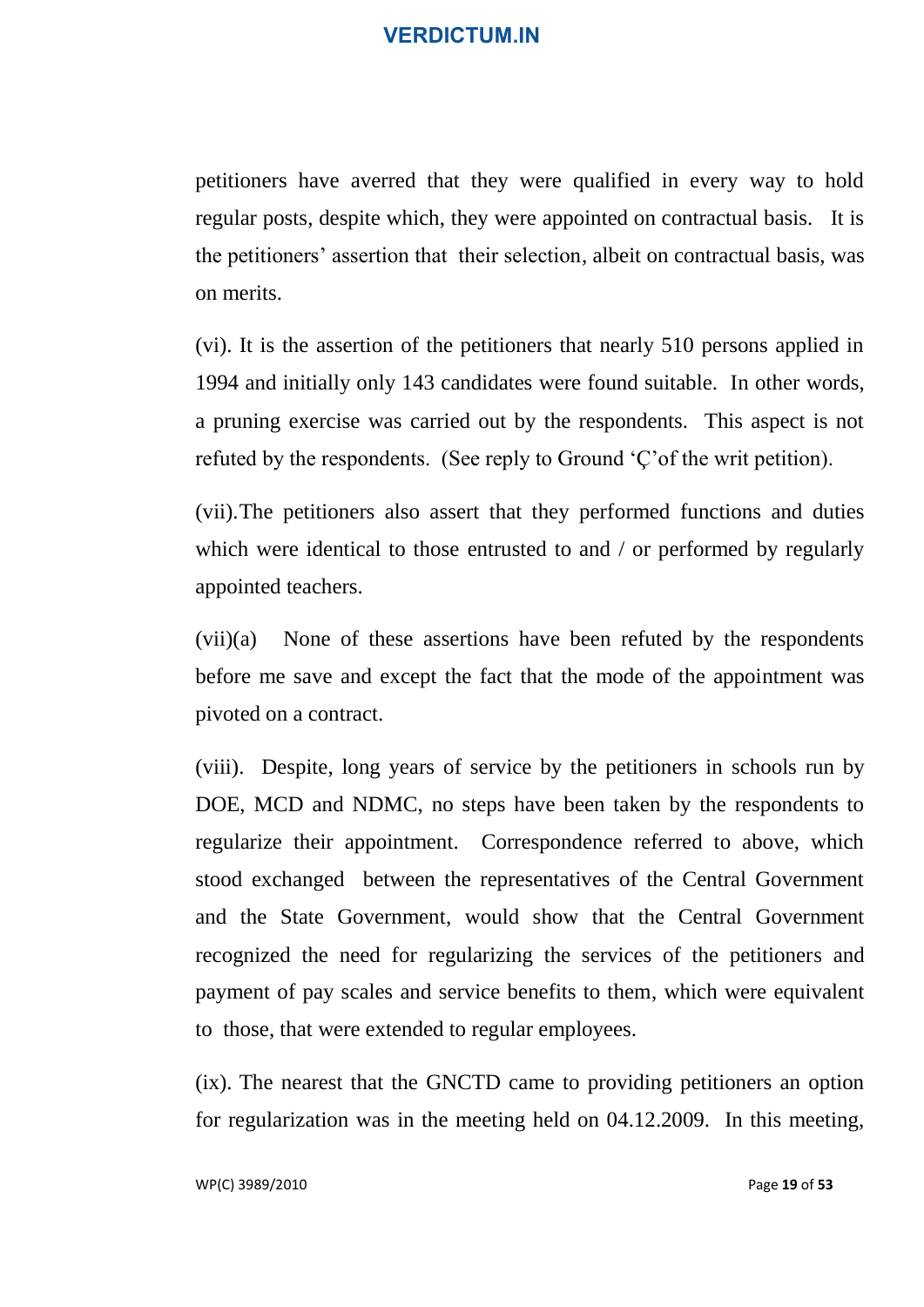GNCTD offered to hold examinations for regularizing the services of the petitioners. Despite which, no concrete steps were taken in that behalf by GNCTD.

20. In the background of the aforesaid facts and averments, let me, first, briefly, touch upon the contours of law with regard to the principle of equal pay for equal work as it has been argued before me on behalf of the petitioners that relief qua parity of pay could be sustained independently of the decision on the issue of right to regularization.

20.1 A three judge bench of the Supreme Court in the case of *Randhir Singh Vs. Union of India and Ors., (1982) 1 SCC 618* explained the earlier Constitution Bench judgment of the Supreme Court in the case of *Kishori Mohan Lal Bakshi Vs. Union of India, AIR 1962 SC 1139* whereby, it was held that the said principle was an abstract doctrine which had nothing to do with Article 14.

20.2 The Supreme Court, broadly, observed in *Randhir Singh*'s case that though the principle 'equal pay for equal work' is not declared under our constitution as a fundamental right, it is certainly a constitutional goal, which is reflected in Article 39 (d) of the Constitution.

20.3 The court, pertinently, emphasised that equality clauses in the constitution must mean something to everyone, and that, it would have no meaning to a vast majority of people if those clauses were unconcerned with the work they do and the pay they get. After taking into account the constitutions of various countries, as also the constitution of the International Labour Organization, it observed as follows :-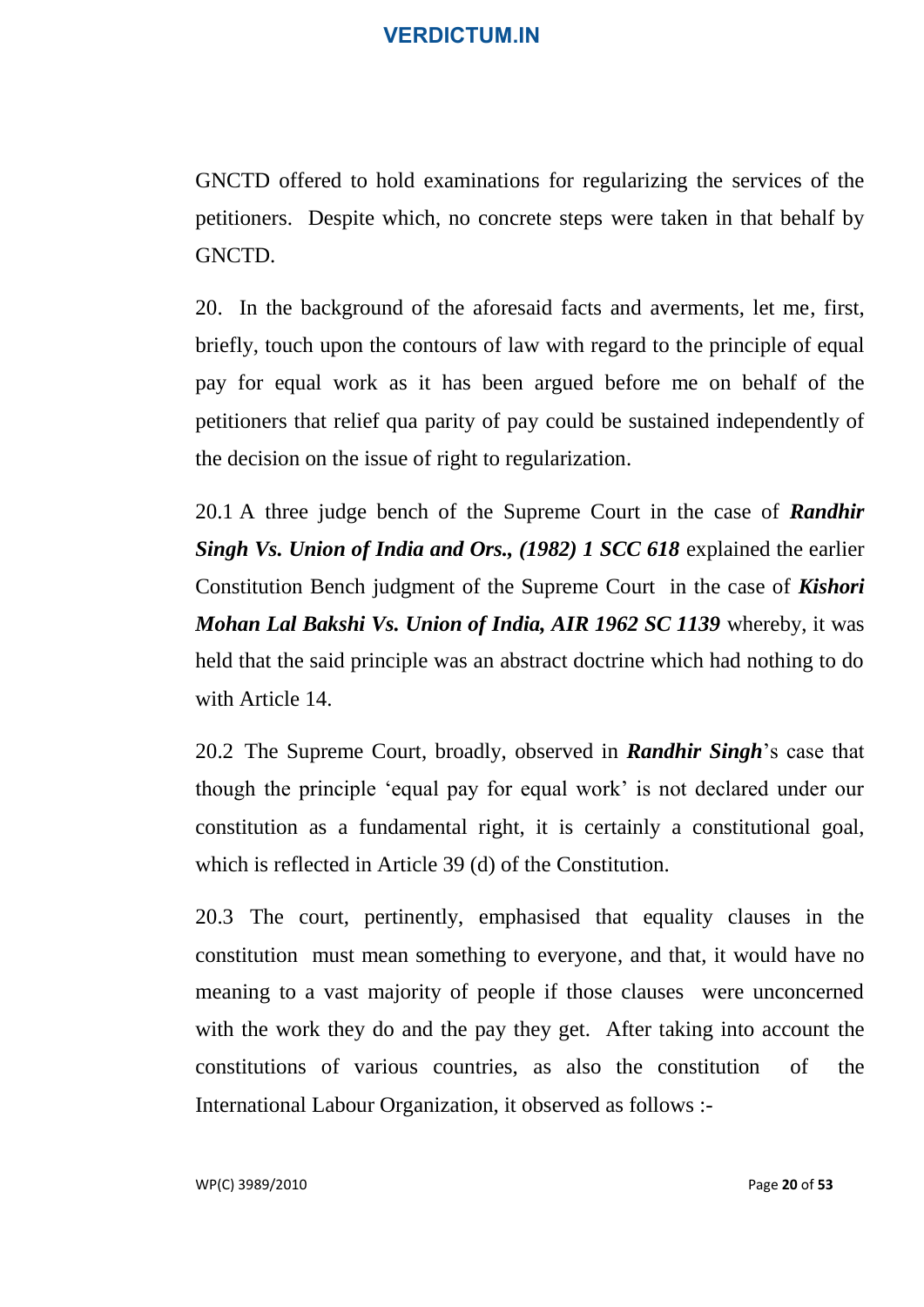"..Construing Articles 14 and 16 in the light of the Preamble and Article 39(d), we are of the view that the principle 'equal pay for equal work' is deducible from those Articles and may be properly applied to cases of unequal scales of pay based on no classification or irrational classification though those drawing the different scales of pay do identical work under the same employer..."

(emphasis is mine)

20.4 The court, thus proceeded, to grant parity in pay to the drivers employed in the Delhi Police Force qua those who were employed in the Delhi Administration and the Central Government. The court observed that the driver –constables, in the Delhi Police Force, performed no less arduous duties than drivers engaged in other departments. Finding no justification in the classification and holding it to be irrational, directed that the petitioners before it be given pay scales at least at par with drivers of the Railway Protection Force.

20.5 In yet another case which involved engagement of casual workers by *Nehru Yuvak Kendra*, a two-judge bench of the Supreme Court directed payment of same salary and conditions of service which were received by Class-IV employees. The Court stopped short of directing regularization as no sanctioned posts were available though it expressed the hope and trust that posts will be sanctioned by the Central Government in different Nehru Yuvak Kendras so that the petitioners before them could be regularized. This was a case where the court registered letters addressed to it as writ petitions. The judgment of the court is entitled as : *Dhirendra Chamoli and Anr. Vs. State of U.P., (1986) 1 SCC 637*. Justice Bhagwati, as he then was, speaking for a bench made the following telling observations at pages 638-639 :-

WP(C) 3989/2010 Page **21** of **53**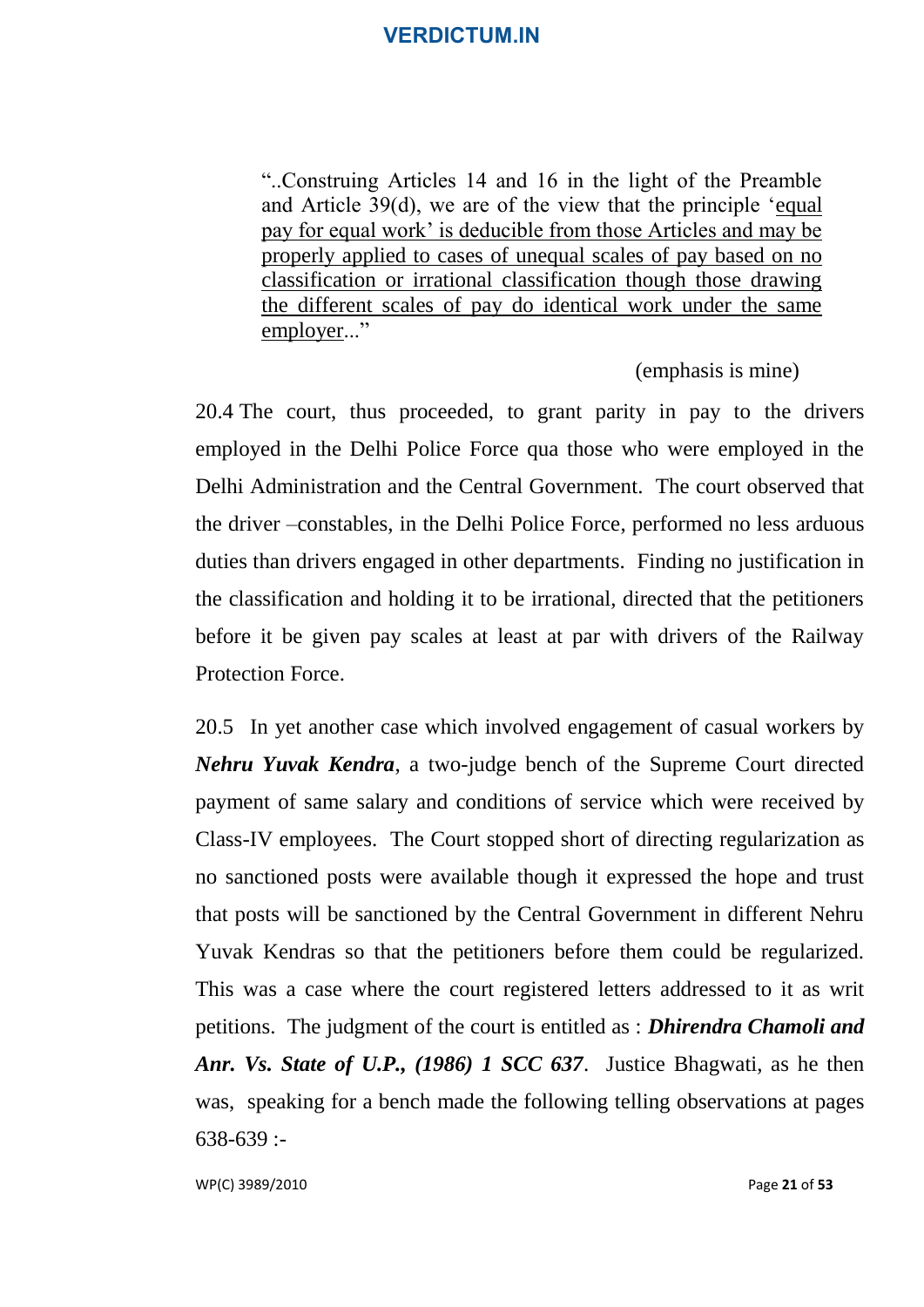"..But while raising this argument, it is conceded in the counter affidavit that "the persons engaged by the Nehru Yuvak Kendras perform the same duties as is performed by Class IV employees appointed on regular basis against sanctioned posts". If that be so, it is difficult to understand how the Central Government can deny to these employees the same salary and conditions of service as Class IV employees regularly appointed against sanctioned posts. It is peculiar on the part of the Central Government to urge that these persons took up employment with the Nehru Yuvak Kendras knowing fully well that they will be paid only daily wages and therefore they cannot claim more. This argument lies ill in the mouth of the Central Government for it is an all too familiar argument with the exploiting class and a Welfare State committed to a socialist pattern of society cannot be permitted to advance such an argument. It must be remembered that in this country where there is so much unemployment, the choice for the majority of people is to starve or to take employment on whatever exploitative terms are offered by the employer. The fact that these employees accepted employment with full knowledge that they will be paid only daily wages and they will not get the same salary and conditions of service as other Class IV employees, cannot provide an escape to the Central Government to avoid the mandate of equality enshrined in Article 14 of the Constitution. This Article declares that there shall be equality before law and equal protection of the law and implicit in it is the further principle that there must be equal pay for work of equal value. These employees who are in the service of the different Nehru Yuvak Kendras in the country and who are admittedly performing the same duties as Class IV employees, must therefore get the same salary and conditions of service as Class IV employees. It makes no difference whether they are appointed in sanctioned posts or not. So long as they are performing the same duties, they must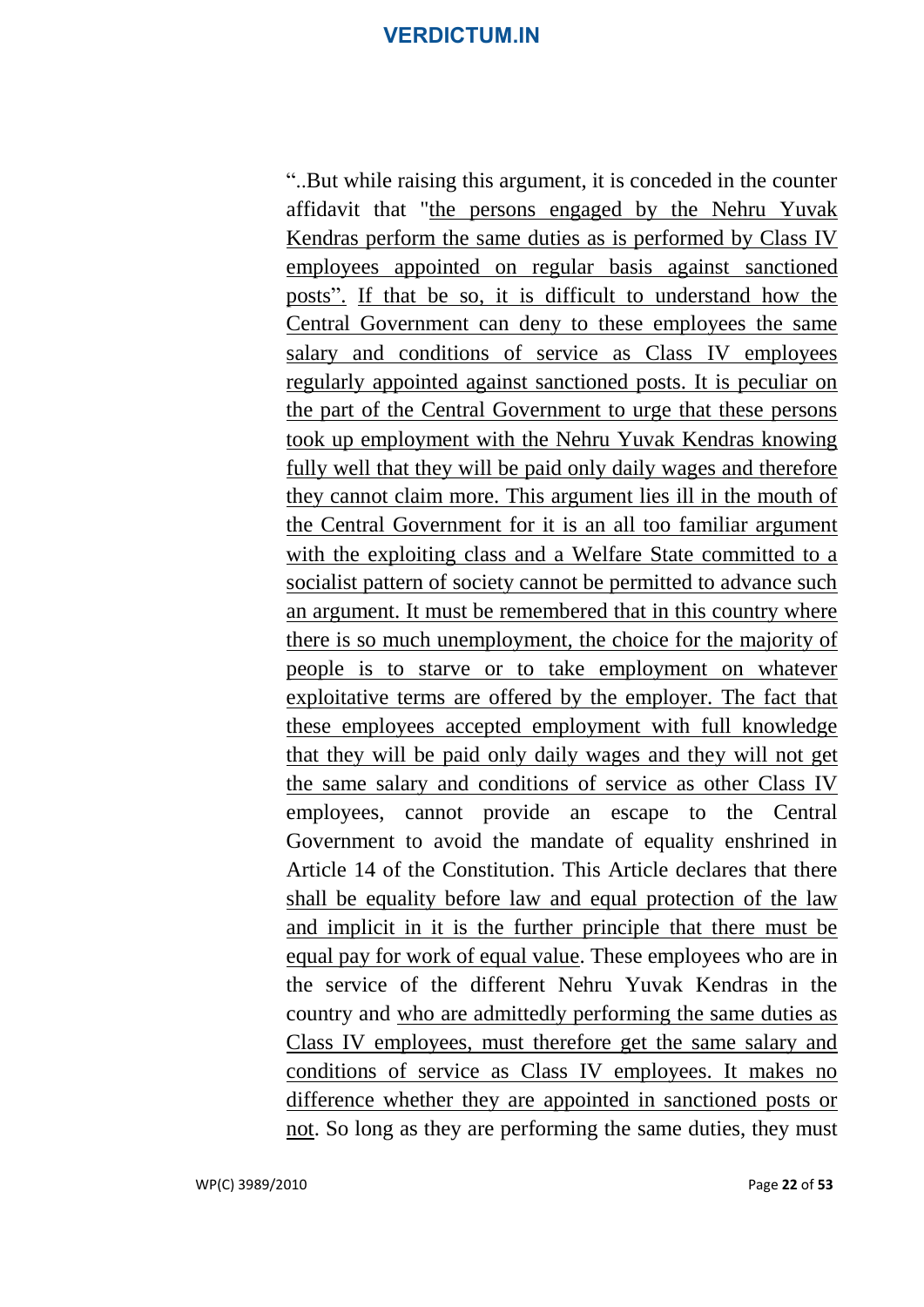receive the same salary and conditions of service as Class IV employees…"

(emphasis is mine)

20.6 In another decision of a two-judge bench of the Supreme Court, in the case titled : *Surender Singh and Anr. Vs. Engineer in Chief, CPWD*, *(1986) 1 SCC 639* parity was directed vis-a-vis petitioners, who had been working on a daily wage basis for several years with permanent employees; once again, on the principle of 'equal pay for equal work'. The court followed its own judgment in *Randhir Singh*'s case and *Dhirender Chamoli*'s case. The court deprecated the stand of the Central Government that the principle of 'equal pay for equal work' was an abstract doctrine and while doing so, it made the following crucial observations :

> "..We are not a little surprised that such an argument should be advanced on behalf on the Central Government 36 years after the passing of the Constitution and 11 years the Forty-Second Amendment proclaiming India as a socialist republic. The Central Government like all organs of the State is committed to the Directive Principles of State Policy and Article 39 enshrines the principle of equal pay for equal work. [In Randhir Singh v.](http://indiankanoon.org/doc/1230349/)  [Union of India](http://indiankanoon.org/doc/1230349/) this Court had occasion to explain the observations in [Kishori Mohan Lal Bakshi v. Union of](http://indiankanoon.org/doc/1303915/)  [India](http://indiankanoon.org/doc/1303915/) (supra) and to point out how the principle of equal pay for equal work is not an abstract doctrine and how it is a vital and vigorous doctrine accepted through out the world, particularly by all socialist countries. For the benefit of those that do not seem to be aware of it, we may point out that the decision in Randhir Singh's case has been followed in any number of cases by this Court and has been affirmed by a Constitution Bench of this Court in [D.S. Nakara v. Union of India.](http://indiankanoon.org/doc/1416283/) The Central Government, the State Governments likewise, all public sector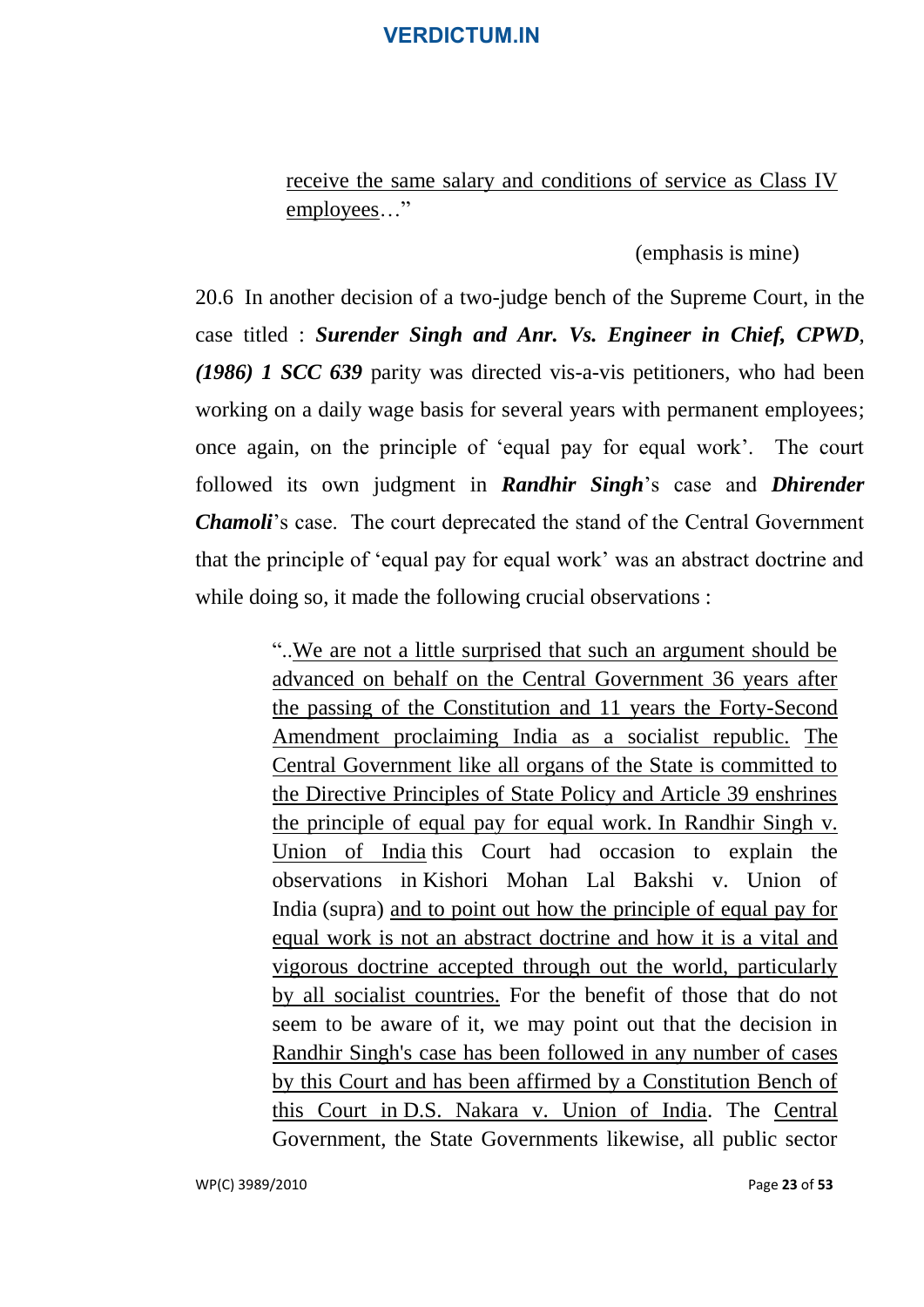undertakings are expected to function like model and enlightened employers and arguments such as those which were advanced before us that the principle of equal pay for equal work is an abstract doctrine which cannot be enforced in a court of law should ill-come from the mouths of the State and State Undertakings. We allow both the writ petitions and direct the respondents, as in the Nehru Yuvak Kendras case (supra) to pay to the petitioners and all other daily rated employees, to pay the same salary and allowances as are paid to regular and permanent employees with effect from the date when they were respectively employed…"

(emphasis is mine)

20.7 In 2003 in the case titled: *State of Punjab Vs. Talwinder Singh and Ors., (2003) 11 SCC 776*, the court again granted parity to daily wagers, and, in this behalf, sustained the finding of the High Court that they be granted minimum scale of pay as was available to their counter parts in regular establishment. As a matter of fact, the direction of the High Court to pay arrears for the period 3 years prior to date of filing of the writ petition was also sustained. The two-judge bench decision in *Talwinder Singh*'s case relied upon its own judgment in the case of *State of Punjab Vs. Devender Singh, (1998) 9 SCC 595*. The court distinguished the judgment in the case of *State of Haryana Vs. Jasmer, (1996) 11 SCC 77*.

20.7 A three-judge bench of the Supreme Court in the case of *State of Haryana Vs. Charanjeet Singh, (2006) 9 SCC 321*, considered amongst others the judgments in the case of *Devender Singh, Talwinder Singh and Jasmer Singh*. In so far as the observations in *Devender Singh* is concerned that the principle of 'equal pay for equal work' would apply to "*similar work*", the bench dis-agreed with the same and while doing so,

WP(C) 3989/2010 Page **24** of **53**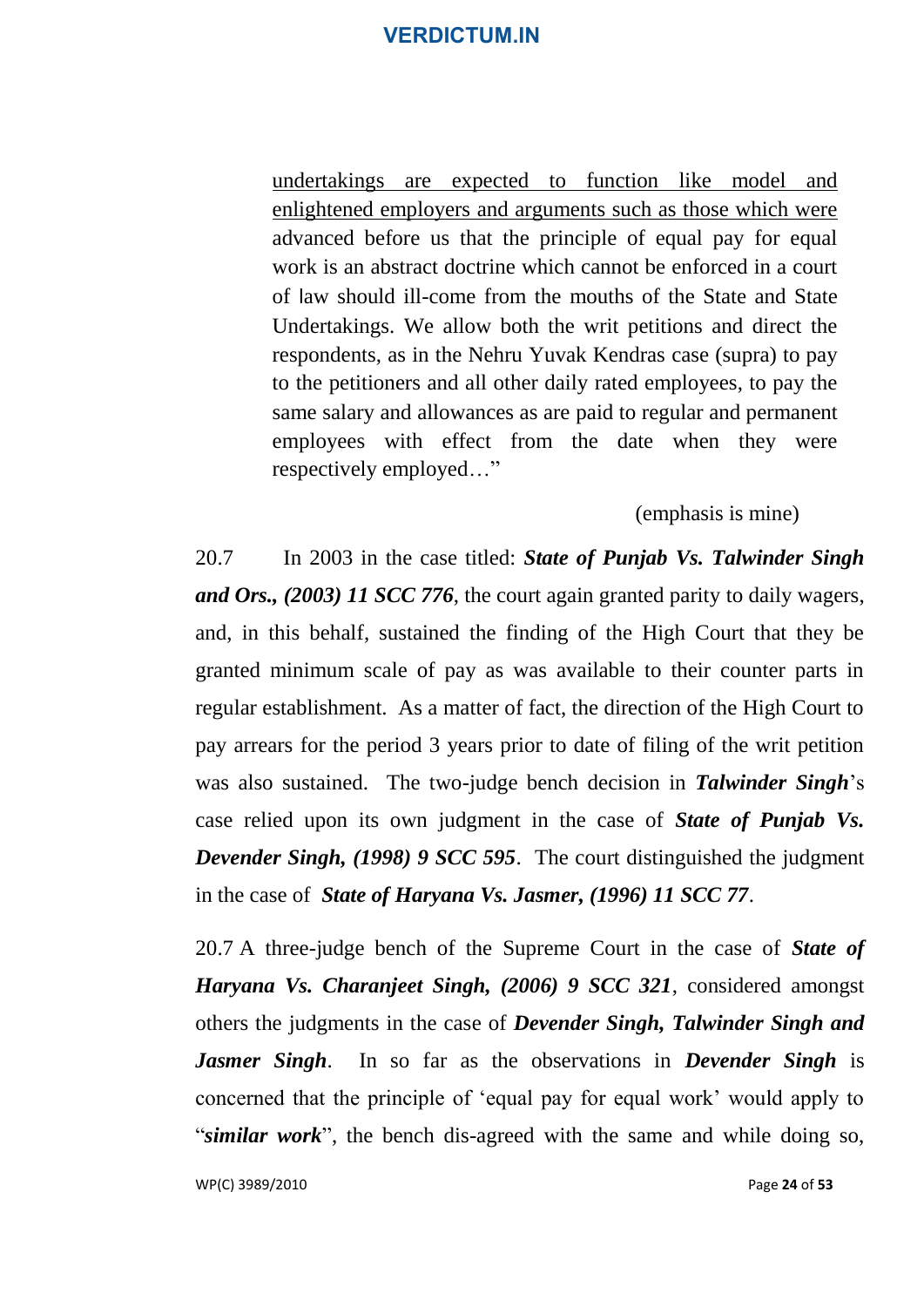observed that : "*Equal pay can only be given for equal work of equal value*". Justice Variava, as he then was, spoke for the bench.

20.9 It is pertinent to note that in a judgment rendered by a three judge bench of the Supreme Court in the case of *State of U.P. and Ors. Vs. Putti Lal, (2006) 9 SCC 337*, a three-judge bench of which Justice Variava was a member, ruled otherwise and granted pay parity to daily wagers. Directions were issued that daily wagers would be entitled to draw the minimum of the pay scales being received by their counter parts in the Government. The observations in paragraph 6 at page 340 of the judgment hold some significance for the present case and therefore, are extracted hereinbelow :-

> "..6. So far as the State of Uttaranchal is concerned, a scheme for regularisation of daily workers has been produced before us which prima facie does not appear to be objectionable excepting the provision regarding qualification for regularisation. Be it stated that the qualification essential for being regularised would be the qualification as was relevant on the date a particular employee was taken in as a daily-wager and not the qualification which is being fixed under the scheme. The fact that the employees have been allowed to continue for so many years indicates the existence or the necessity for having such posts. But still, it would not be open for the Court to indicate as to how many posts would be created for the absorption of these daily-wages workers. Needless to mention that the appropriate authority will consider the case of these daily-wagers sympathetically who have discharged the duties for all these years to the satisfaction of their authority concerned. So far as the salary is concerned, as we have stated in the case of State of Uttar Pradesh, a daily-wager in the State of Uttaranchal would be also entitled to the minimum of the pay-scale as is available to his counter-part in the Government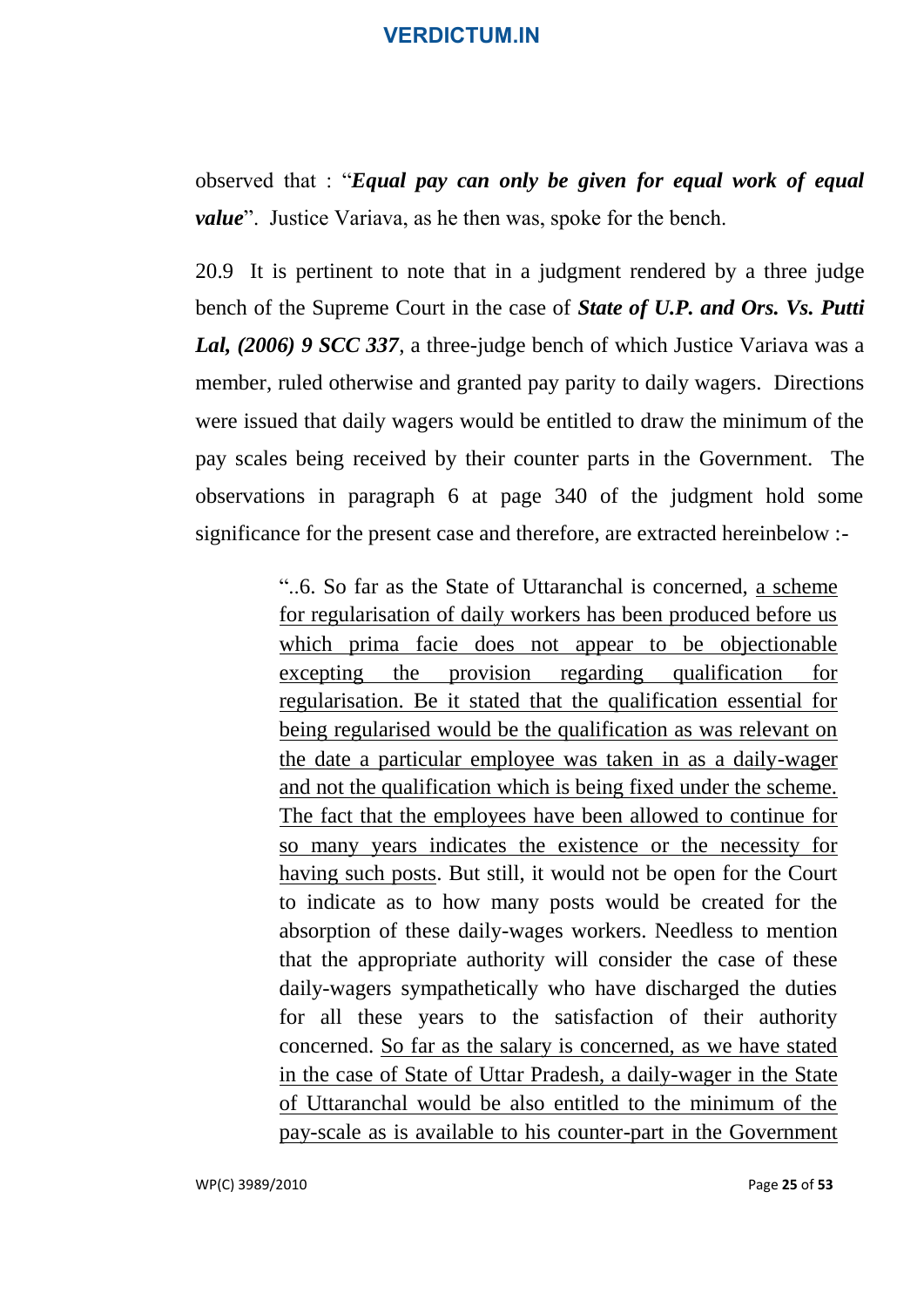until his services are regularised and he is given regular scale of pay.."

21. This judgment was noticed in *Charanjit Singh*'s case and was not distinguished based on the observation that every aspect as between the daily wagers and their counter parts in Government being equal, the principle of 'equal pay for equal work', applied. (See paragraph 14 at page 334 of the judgment in *Charanjit Singh*'s case).

22. I may only note that in paragraph 22 of the judgment in *Charanjit Singh*'s case the court held that in the case of persons employed on contract, the principle of 'equal pay for equal work' had no application and that they were governed only by the terms of the contract. This observation, however, has to be read with the observations made in paragraph 24 of the very same judgment where the court took into account the stand taken by some of the petitioners before them that their appointments were regular appointments under the regular process and that instead of being regularly appointed, they were appointed on a contractual basis with the intention of not paying them salaries payable to a regular employee. On this aspect, the court, ultimately, remanded the matter to the High Court for disposal with a caveat that the High Court will permit the petitioners to amend their writ petitions.

23. In nutshell the dominant view of the court in the recent post seems to be that:

(i) The principle of equal pay for equal work is well and truly entrenched in our constitutional scheme.

(ii) In applying the said principle one must look for "*equal work of equal value*".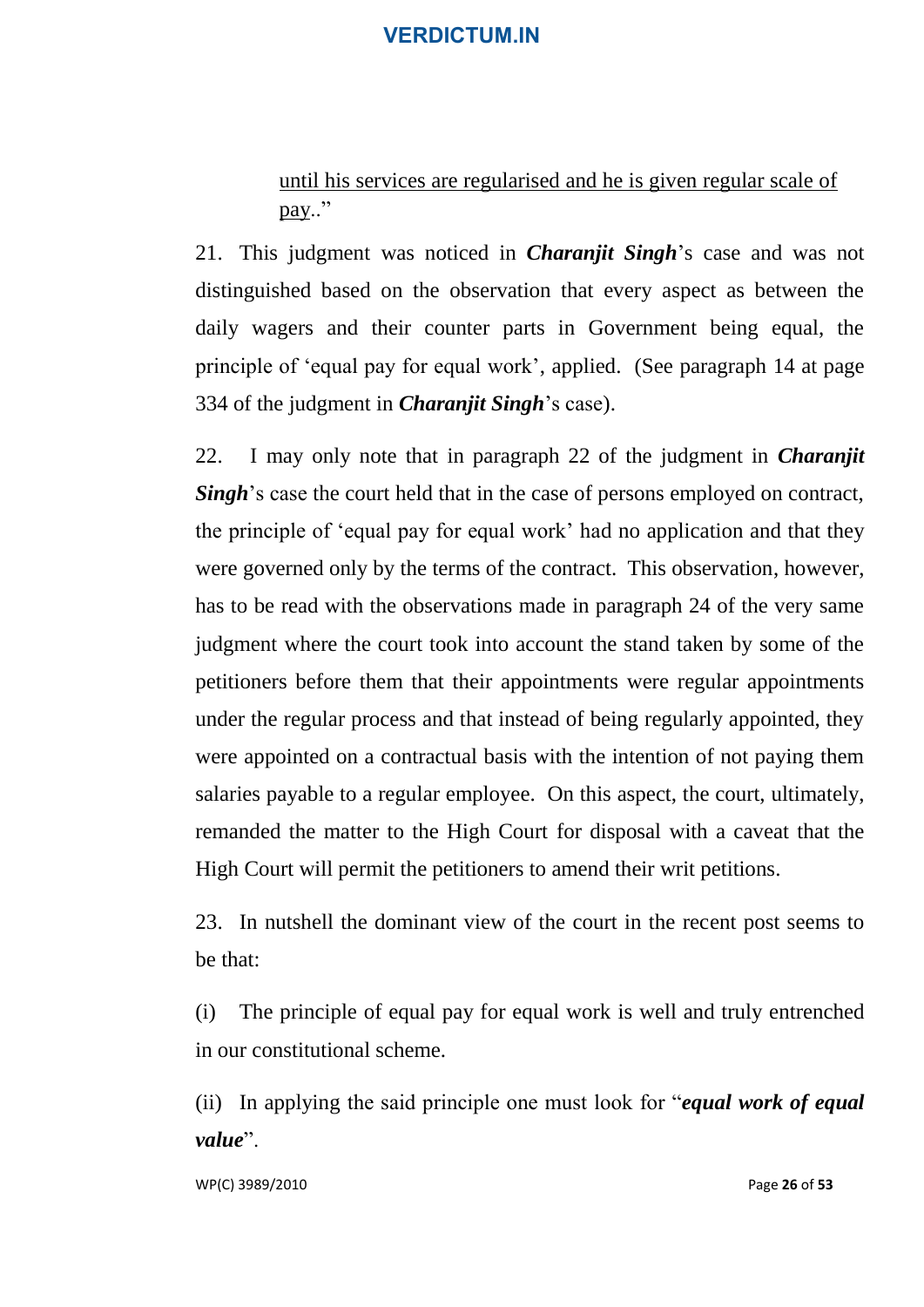(iii) Contractual employment cannot be used as a ploy to shy away from making regular appointments. Though the Supreme Court in the past has segregated the issue of pay parity from regularisation.

23.1 Therefore, to answer the first question whether petitioners can be given pay parity, one needs to deal with the related issue of regularization as well since in some judgements the court examined the nature of engagement in coming to a conclusion in this aspect of the matter. Therefore, let me move to the aspect of regularization.

24. As noticed hereinabove, in the present case, it is the assertion of the petitioners that their appointment is a regular appointment (as distinguished from an irregular appointment), and that, despite, the fact that vacancies were available, GNCTD chose to take the route of contractual employment. In other words, the petitioners claim that, they were not only fully qualified for appointment on their date of engagement, but that, appointments were neither irregular nor illegal or for that matter back-door appointments.

24.1 Pertinently, there is no dispute, whatsoever, raised in the pleadings before me that the work performed by the petitioners is not "identical" to that which is performed by regularly employed teachers. There is also no dispute raised before me by the respondents, in particular, GNCTD, that the petitioners do not have the same qualifications as those, which are, held by regularly employed teachers. Undoubtedly, despite, nearly two decades having passed, GNCTD has taken no steps to regularize the appointments of the petitioners.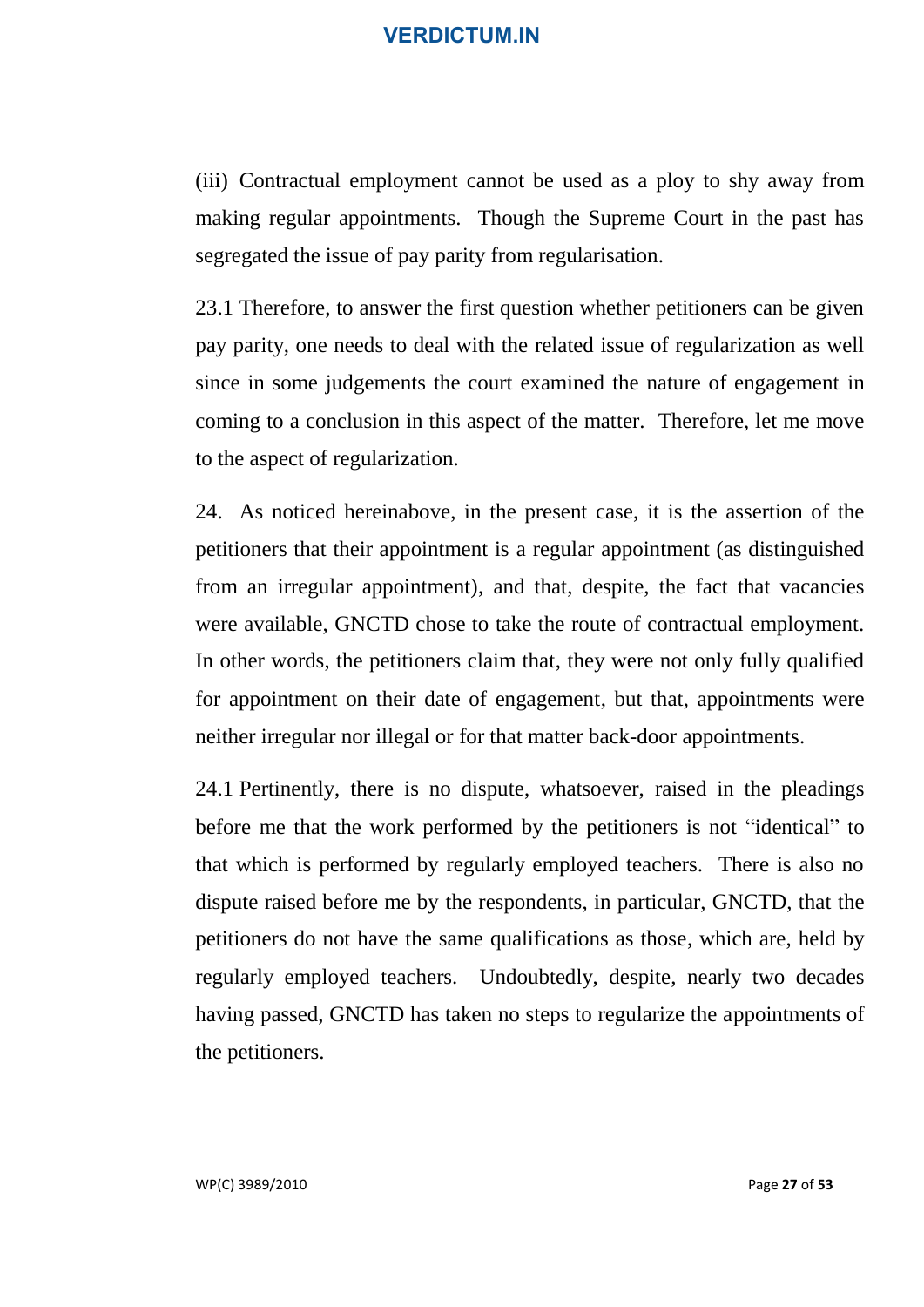25. In these circumstances, can the petitioners be asked to discharge duties as teachers by GNCTD without being regularized and accorded parity in pay and allowances. In my view, it cannot be done for the following reasons :-

(i) The petitioners appointment took place pursuant to a decision taken by the Cabinet of the GNCTD at its meeting held on 02.04.1994. The decision being crucial is extracted hereinafter:

> "...The Council of Ministers considered the following subject and took decisions indicated against each:-

Employment of Kashmir Migrants in the Education Deptt:

It was pointed out that some of the migrants were trained teachers and their services should be *utilized* on contractual basis. It was further mentioned that the number of such trained teachers amongst the Kashmir migrants was comparatively small and there should be no difficulty in offering them employment on contract on a year to year basis.

It was decided after brief discussion that one member from each migrant family may be appointed as teacher depending on his/her *suitability* for different categories of jobs. Such persons may be employed in the schools run by the Directorate of Education, MCD and NDMC. This benefit will be available only to the migrants presently living in camps run by the Government...."

(emphasis is mine)

(i)(a) The decision taken on 02.04.1994 demonstrates that following factors were taken into consideration by the Cabinet:

(a) Availability of trained Kashmiri migrant teachers.

(b) Possibility of such teachers being utilized in schools run by DOE, MCD and NDMC.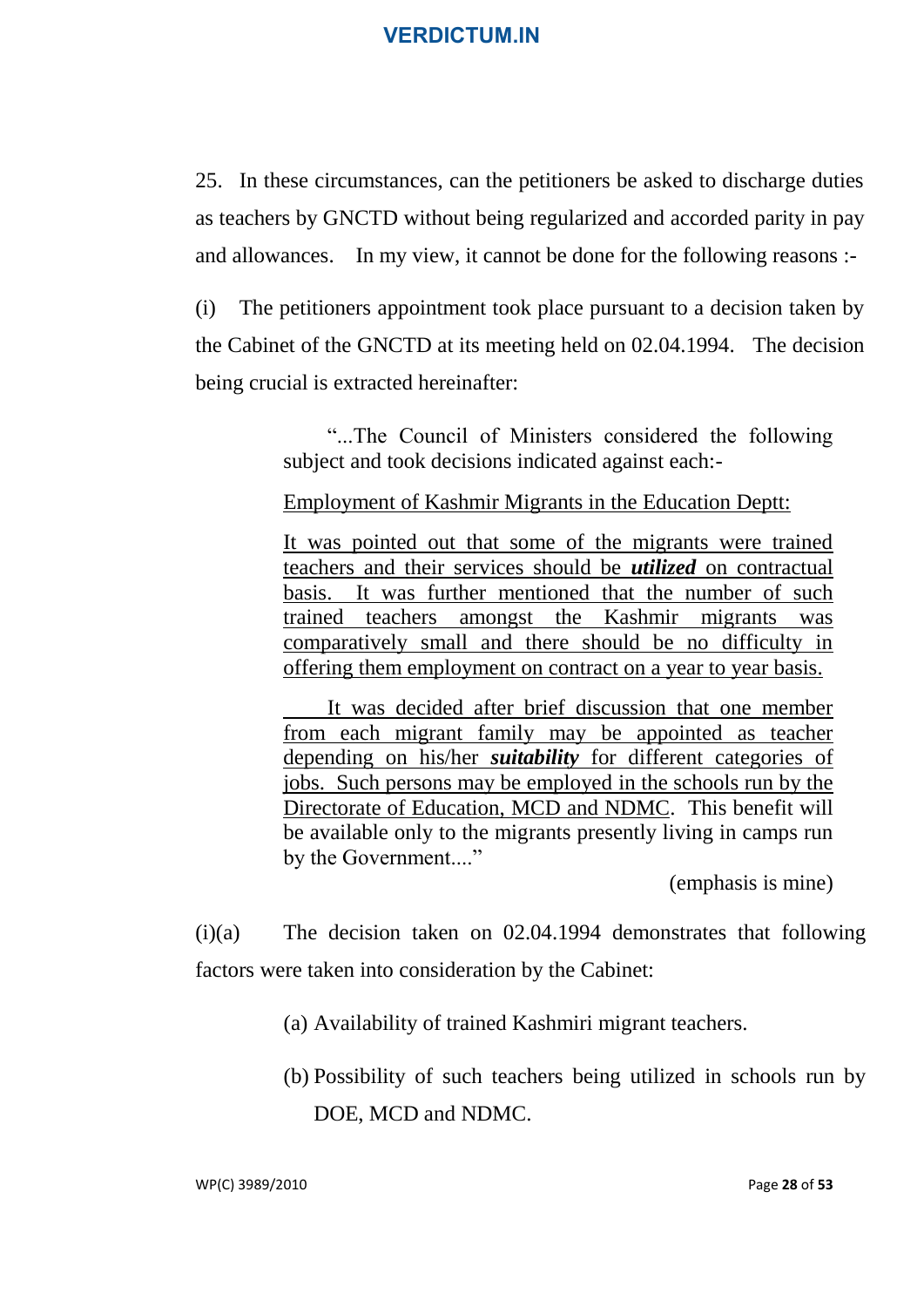#### (c) Appointments to be made as per suitability qua the job at hand.

(ii). The petitioners assertion that they were regularly appointed, albeit by using the device of a contractual employment when, regular posts were available, is an aspect which the respondents should have met, if at all, with appropriate facts and figures placed on record. There is no traverse or a pleading made in the affidavits filed on behalf of the respondents.

(iii). The misgiving that the GNCTD had that it could not regularize the appointment of the petitioners on account of the policy of the Ministry of Home Affairs, Union of India as they were required to be sent back, at some stage, was put to rest by the Special Secretary in the Ministry of Home Affairs in this letter dated 18/20.04.2000.

(iii)(a) In the very same letter, the Central Government emphasised the fact that pay parity should not be denied to the petitioners by GNCTD and other two local bodies i.e., NDMC/MCD only on the ground that they may have to return to the Valley, once, the situation normalizes.

(iv). The elapse of a vast period of time, and given the existing situation, of which, the court can take judicial notice, only supports the view that there is no likelihood of the petitioners being sent back to the Valley.

(v). The State being a model employer cannot ignore the principles of socialism which, intrinsically form part of our Constitution.

(vi). The argument that regularization could not be accorded to the petitioners in view of a judgment of the Supreme Court, in the facts of this case, misses several important aspects. The judgement of the Supreme Court in *Uma Devi's* case dealt with appointments made by State and its

WP(C) 3989/2010 Page **29** of **53**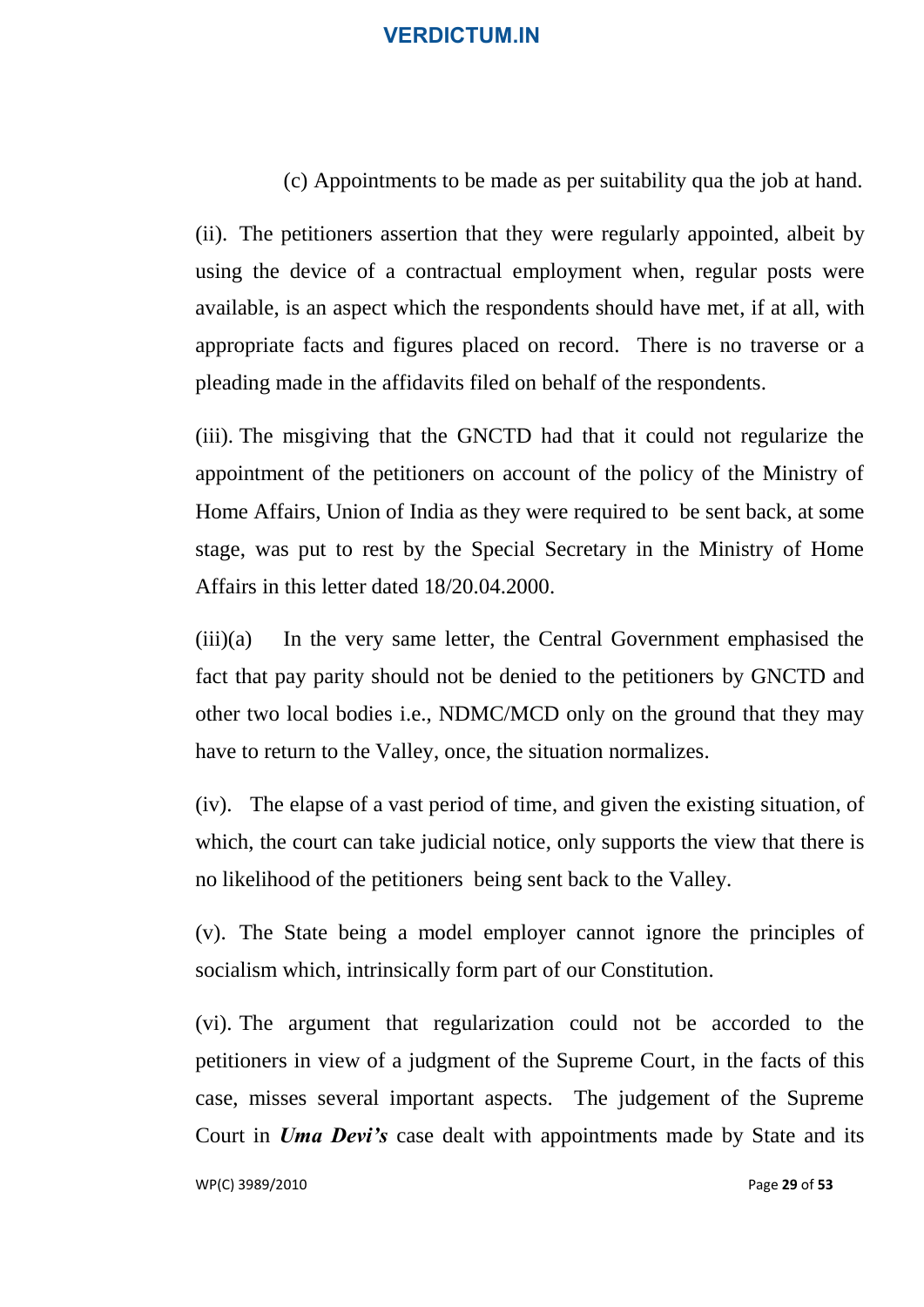instrumentality without adhering to the established appointment procedure. The court frowned upon rules and regulations being side-stepped by engagement of personnel on daily wages or via contractual engagement, thereby depriving a large section of duly qualified persons, an opportunity to compete. The thrust of the judgement was to strike down all such appointments to posts sanctioned by the State which were illegal or irregular. The continued engagement of such personnel in the employment of the State and its instrumentalities with the assistance of court orders was categorized as "litigious employment", which the court ruled was against the constitutional scheme, being violative of provisions of Article 14 and 16.

(vi)(a). The question, therefore, arises in each such case, where principles set forth in *Uma Devi's* case are sought to be applied, is: are the petitioners before the court employed "illegally" or "irregularly"?

(vi)(b) If the employment falls in the category of a irregular employment does it fall within the exception carved out in paragraph 53 at page 42 of the said judgement?

(vi)(c) Before I get to the point as to whether the employment of the petitioners is illegal or irregular apropos *Uma Devi's* case, there are two recent judgements of the Supreme Court, that I would like to advert to, which have squarely dealt with and distinguished the said judgement.

(vi)(c.1) The first judgement is titled: *Nihal Singh & Ors. vs State of Punjab & Ors,. (2013) 14 SCC 65.* This was a case where 27 petitioners approached the court for regularization; a relief, which was denied to them by the Division Bench of the Punjab & Haryana High Court.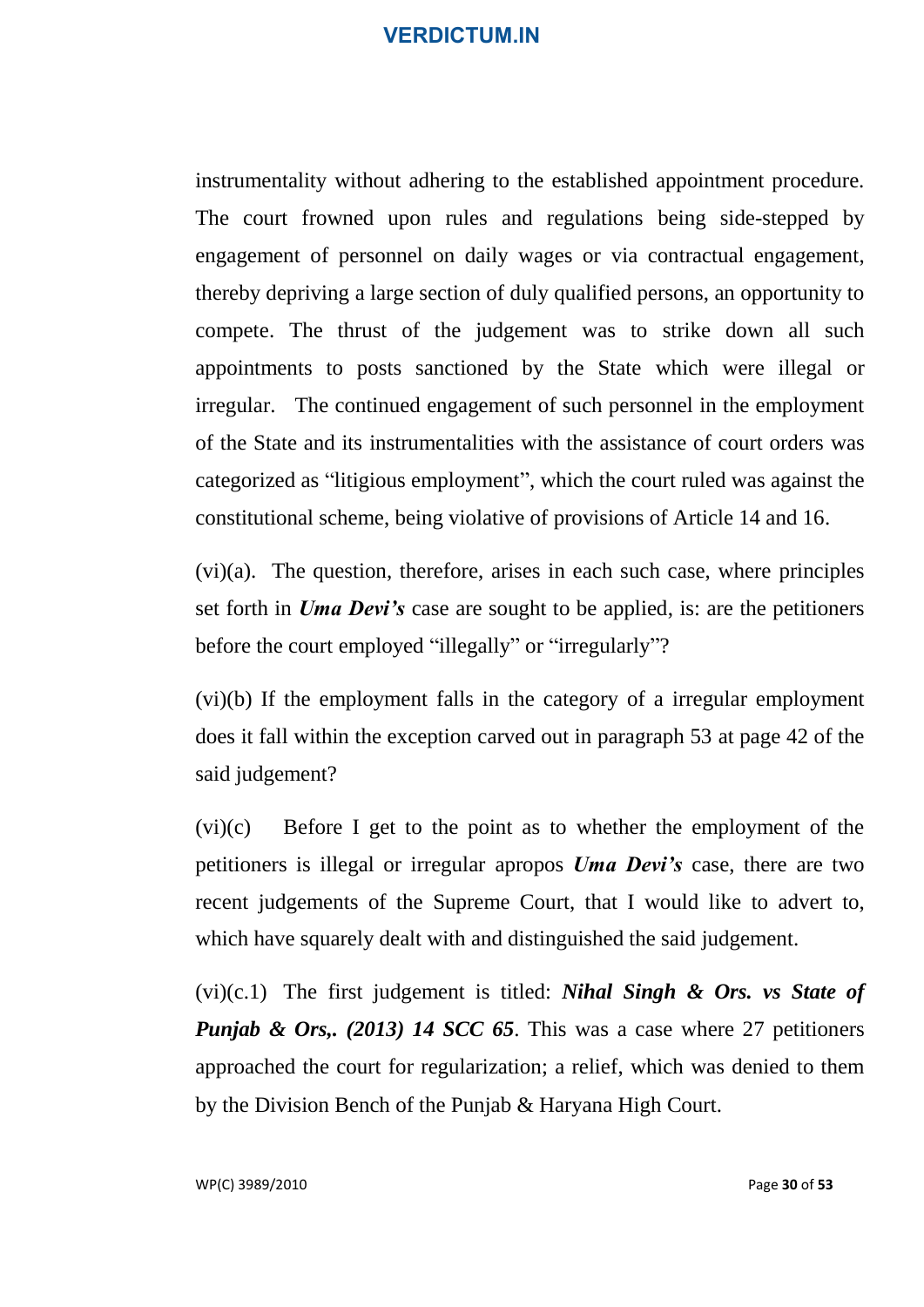$(vi)(c.2)$  The facts obtaining in the case, broadly, were as follows. On account of large scale disturbance in the State of Punjab, in 1980s, in the wake of terrorism, the State, was unable to handle the law and order situation, with the available police personnel. The position was, particularly acute, vis-a-vis, provisioning of security to the banks located within the State of Punjab. In a high level meeting held by the State functionaries, which included the Governor, and the police personnel, the provisions of Section 17 of the Police Act, 1861, were taken recourse to, for engaging exservicemen as Special Police Officers (in short SPOs).

(vi)(c.3) Section 17 of the said Act, generally provides, that where police is unable to control an unlawful assembly, or a riot or disturbance of peace, with the force available with it, an officer, not below the rank of Inspector, has the power to apply to the nearest Magistrate to appoint any number of residents of the neighbourhood as police officers. These residents then act as SPOs, for such time as it is deemed necessary. The Magistrate is required to comply with such application, when made, unless he sees cause to the contrary.

(vi)(c.4) Based on the aforesaid provisions, the petitioners before the court were employed as SPOs, and they were paid, to begin with, an honorarium of Rs. 15 per day, which was enhanced to Rs. 30 per day. The SPOs, so appointed, functioned as guards for the banks, which paid their remuneration.

(vi)(c.5) The appellants before the Supreme Court, as also persons similarly placed, approached the High Court seeking directions for regularization of their services. The writ petitions were dismissed vide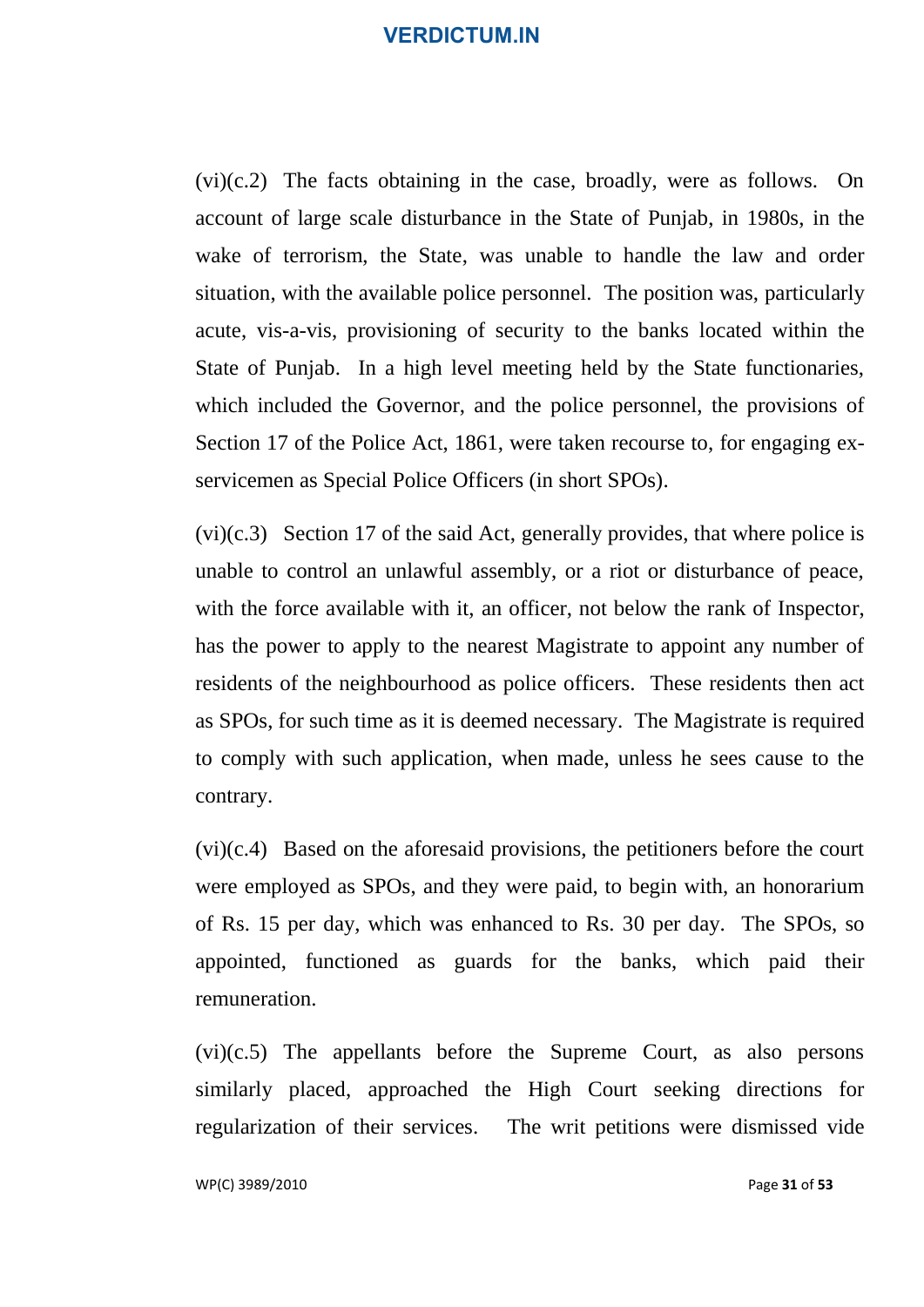order dated 12.12.2001, directing consideration of the cases of the petitioners and other similarly placed, for regularization, in accordance with law.

(vi)(c.6) The SSP, Amritsar, vide order dated 23.04.2002, rejected the claims of the appellants before the Supreme Court. The burden of the order passed by the SSP, Amritsar, was that, wages were paid, to the SPOs by the banks; no seniority of the SPOs was maintained in Amritsar district; and therefore, if at all, the appellants could lay a claim, they could do so only with the bank authorities, as against, the police authorities.

(vi)(c.7) Consequently, a second round of writ petitions followed, which also met the same fate. The matter was carried to the Division Bench, which, while holding that there was a Master-Servant relationship between the SPOs and the State Government, refused to grant the relief of regularization sought by the petitioners on the ground that the very nature of their employment, was such, which did not warrant regularization. It was stressed that there was no regular cadre created for such posts, nor were there any, particular, number of posts created for this purpose.

(vi)(c.8) It is in these circumstances, that the matter reached the Supreme Court. The Supreme Court not only sustained the finding that SPOs were the employees of the State, i.e., the Police department, but also directed their regularization and in this process distilled the ratio of the judgement in *Uma Devi's* case. The observations made by the court, in the following paragraphs are apposite and closest, to my mind, to the facts obtaining in the instant case. For the sake of convenience, the same are extracted hereinbelow:

WP(C) 3989/2010 Page **32** of **53**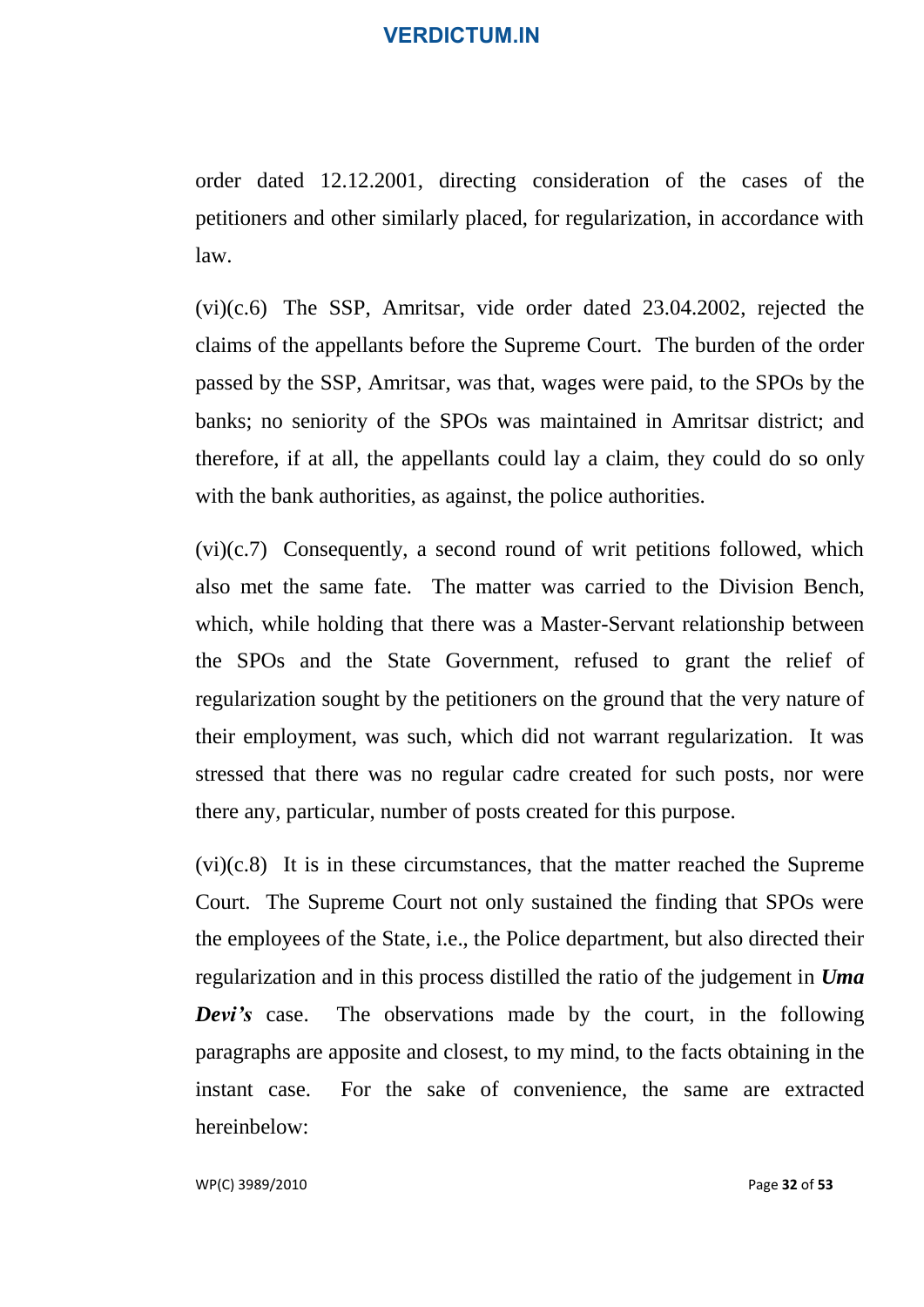"...... 18. Coming to the judgment of the division bench of the High Court of Punjab & Haryana in LPA No.209 of 1992 where the claims for regularization of the similarly situated persons were rejected on the ground that no regular cadre or sanctioned posts are available for regularization of their services, the High Court may be factually right in recording that there is no regularly constituted cadre and sanctioned posts against which recruitments of persons like the appellants herein were made. However, that does not conclusively decide the issue on hand. The creation of a cadre or sanctioning of posts for a cadre is a matter exclusively within the authority of the State. That the State did not choose to create a cadre but chose to make appointments of persons creating contractual relationship only demonstrates the arbitrary nature of the exercise of the power available under section 17 of the Act. The appointments made have never been terminated thereby enabling various banks to utilize the services of employees of the State for a long period on nominal wages and without making available any other service benefits which are available to the other employees of the State, who are discharging functions similar to the functions that are being discharged by the appellants.

19. No doubt that the powers under section 17 are meant for meeting the exigencies contemplated under it, such as, riot or disturbance which are normally expected to be of a short duration. Therefore, the State might not have initially thought of creating either a cadre or permanent posts.

**20. But we do not see any justification for the State to take a defence that after permitting the utilisation of the services of large number of people like the appellants for decades to say that there are no sanctioned posts to absorb the appellants. Sanctioned posts do not fall from heaven. The State has to create them by a conscious choice on the basis of some rational assessment of the need.**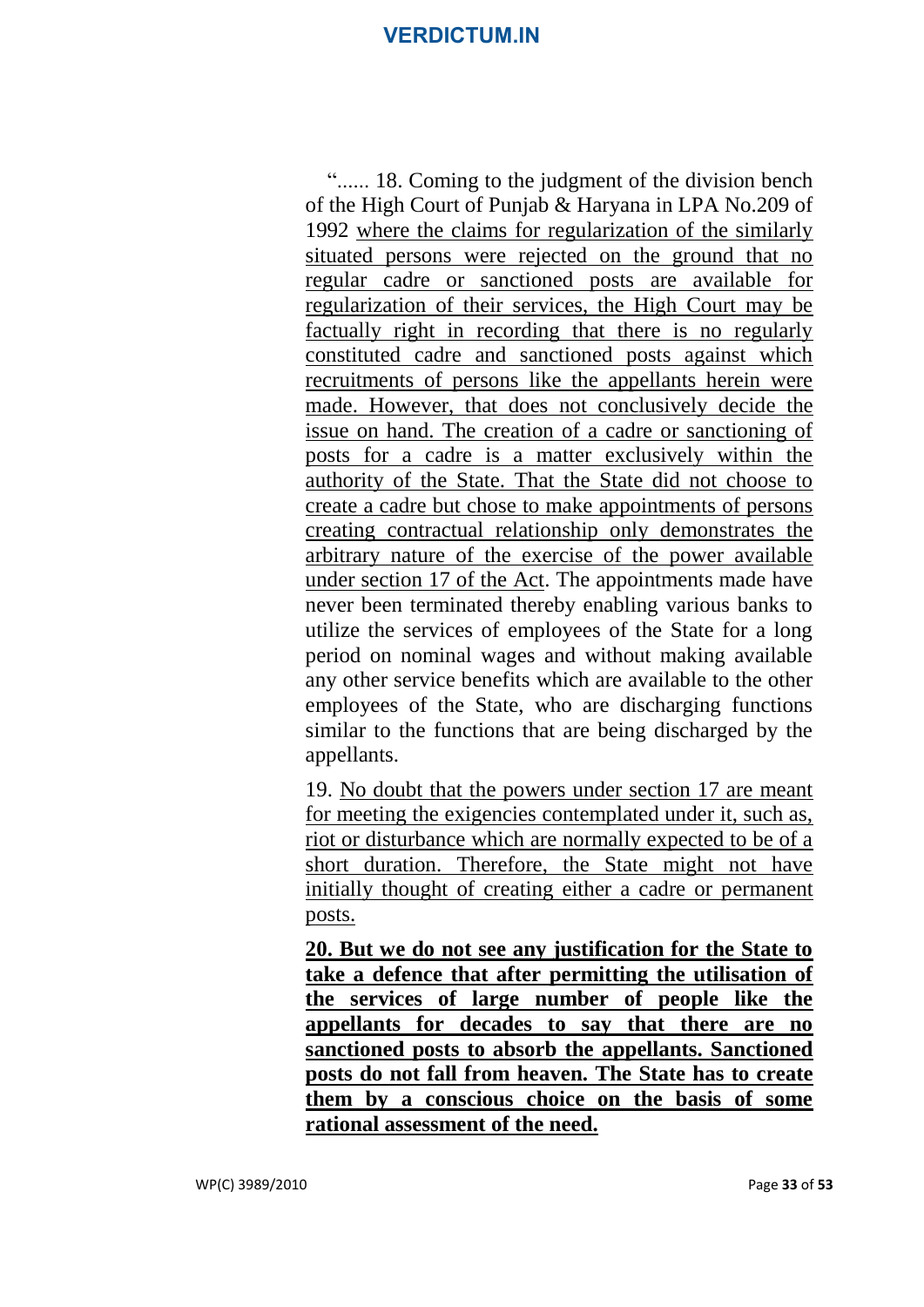21. The question is whether this court can compel the State of Punjab to create posts and absorb the appellants into the services of the State on a permanent basis consistent with the Constitution Bench decision of this court in Umadevi's case. To answer this question, the ratio decidendi of the Umadevi's case is required to be examined. In that case, this Court was considering the legality of the action of the State in resorting to irregular appointments without reference to the duty to comply with the proper appointment procedure contemplated by the Constitution.

"4. … The Union, the States, their departments and instrumentalities have resorted to irregular appointments, especially in the lower rungs of the service, without reference to the duty to ensure a proper appointment procedure through the Public Service Commissions or otherwise as per the rules adopted and to permit these irregular appointees or those appointed on contract or on daily wages, to continue year after year, thus, keeping out those who are qualified to apply for the post concerned and depriving them of an opportunity to compete for the post. It has also led to persons who get employed, without the following of a regular procedure or even through the backdoor or on daily wages, approaching the courts, seeking directions to make them permanent in their posts and to prevent regular recruitment to the posts concerned. The courts have not always kept the legal aspects in mind and have occasionally even stayed the regular process of employment being set in motion and in some cases, even directed that these illegal, irregular or improper entrants be absorbed into service. A class of employment which can only be called "litigious employment", has risen like a phoenix seriously impairing the constitutional scheme. Such orders are passed apparently in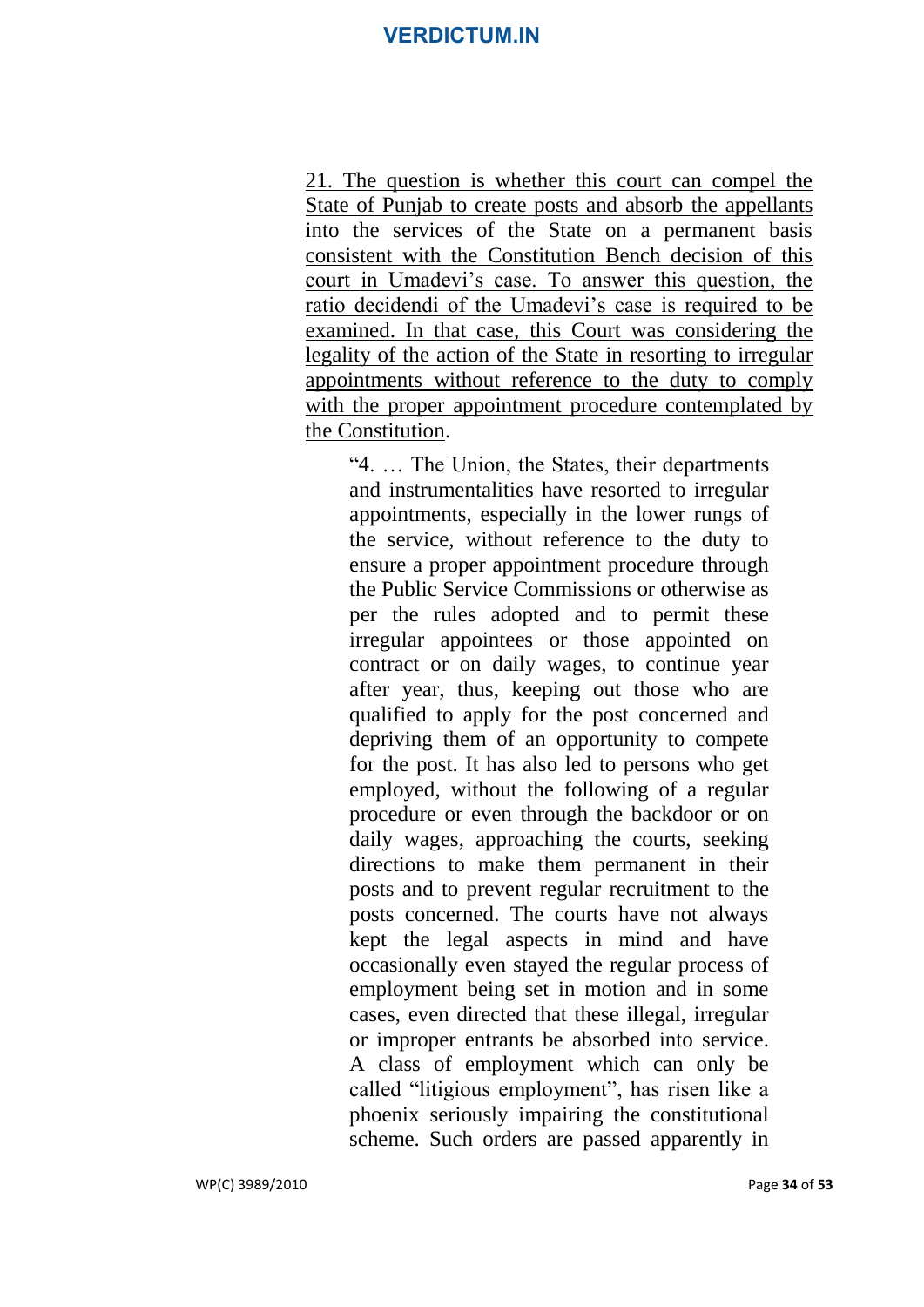exercise of the wide powers under Article 226 of the Constitution. Whether the wide powers under Article 226 of the Constitution are intended to be used for a purpose certain to defeat the concept of social justice and equal opportunity for all, subject to affirmative action in the matter of public employment as recognised by our Constitution, has to be seriously pondered over." (emphasis supplied)

It can be seen from the above that the entire issue pivoted around the fact that the State initially made appointments without following any rational procedure envisaged under the Scheme of the Constitution in the matters of public appointments. This court while recognising the authority of the State to make temporary appointments engaging workers on daily wages declared that the regularisation of the employment of such persons which was made without following the procedure conforming to the requirement of the Scheme of the Constitution in the matter of public appointments cannot become an alternate mode of recruitment to public appointment.

22. It was further declared in Umadevi case that the jurisdiction of the Constitutional Courts under Article 226 or Article 32 cannot be exercised to compel the State or to enable the State to perpetuate an illegality. This court held that compelling the State to absorb persons who were employed by the State as casual workers or daily-wage workers for a long period on the ground that such a practice would be an arbitrary practice and violative of Article 14 and would itself offend another aspect of Article 14 i.e. the State chose initially to appoint such persons without any rational procedure recognized by law thereby depriving vast number of other eligible candidates who were similarly situated to compete for such employment.

## **23. Even going by the principles laid down in Umadevi's case, we are of the opinion that the State of**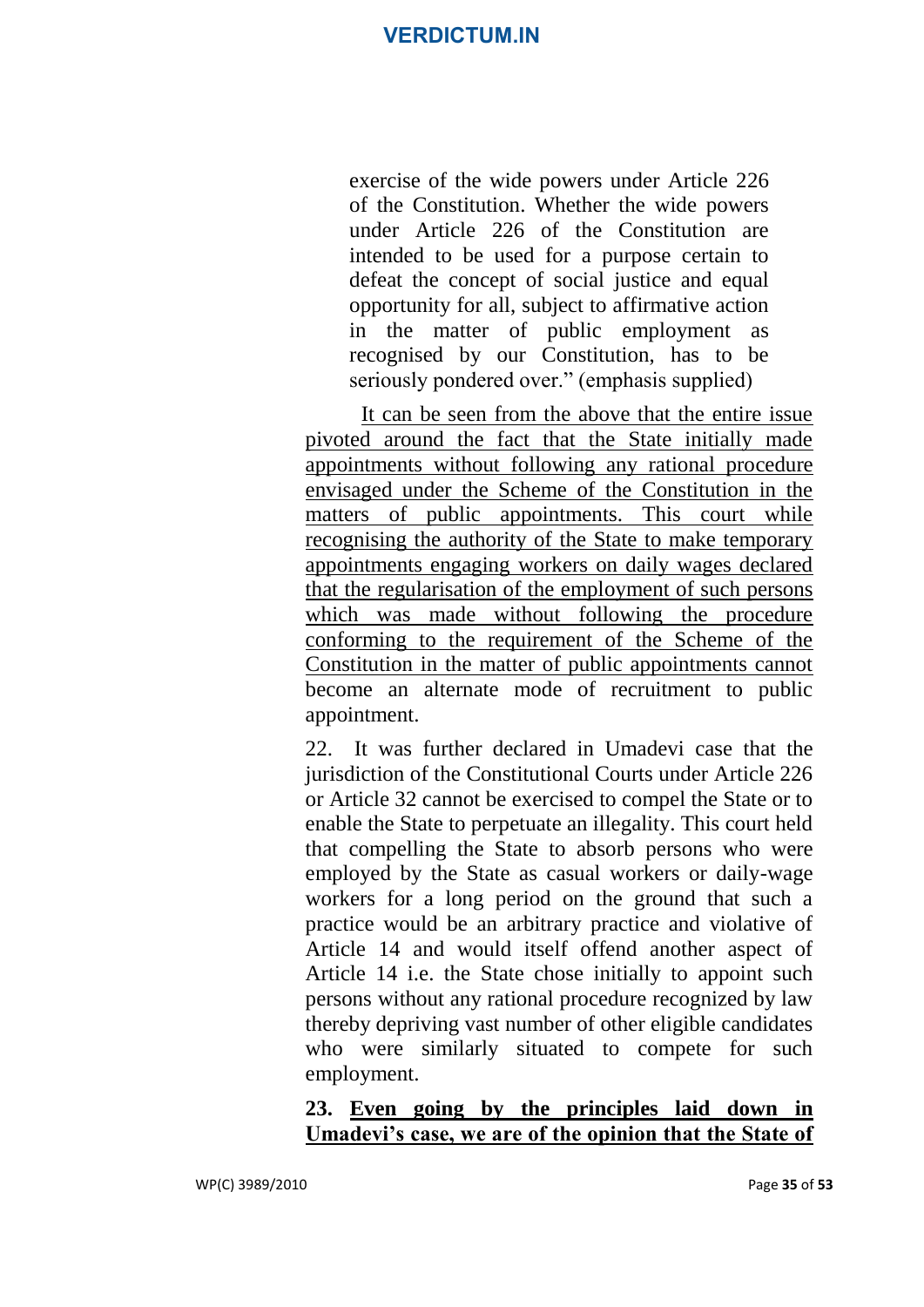**Punjab cannot be heard to say that the appellants are not entitled to be absorbed into the services of the State on permanent basis as their appointments were purely temporary and not against any sanctioned posts created by the State.**

24. In our opinion, the initial appointment of the appellants can never be categorized as an irregular appointment. The initial appointment of the appellants is made in accordance with the statutory procedure contemplated under the Act. The decision to resort to such a procedure was taken at the highest level of the State by conscious choice as already noticed by us.....

..... 30. It can also be noticed from the written statement of the Assistant Inspector General of Police (Welfare & Litigation) that preference was given to persons who are in possession of licensed weapons. The recruitment of the appellants and other similarly situated persons was made in the background of terrorism prevailing in the State of Punjab at that time as acknowledged in the order dated 23.4.2002 of the SSP. The procedure which is followed during the normal times of making recruitment by inviting applications and scrutinising the same to identify the suitable candidates would itself take considerable time. Even after such a selection the selected candidates are required to be provided with necessary arms and also be trained in the use of such arms. All this process is certainly time consuming. The requirement of the State was to take swift action in an extra-ordinary situation.

31. Therefore, we are of the opinion that the process of selection adopted in identifying the appellants herein cannot be said to be unreasonable or arbitrary in the sense that it was devised to eliminate other eligible candidates. It may be worthwhile to note that in Umadevi's case, this Court was dealing with appointments made without following any rational procedure in the lower rungs of various services of the Union and the States....."

(emphasis is mine)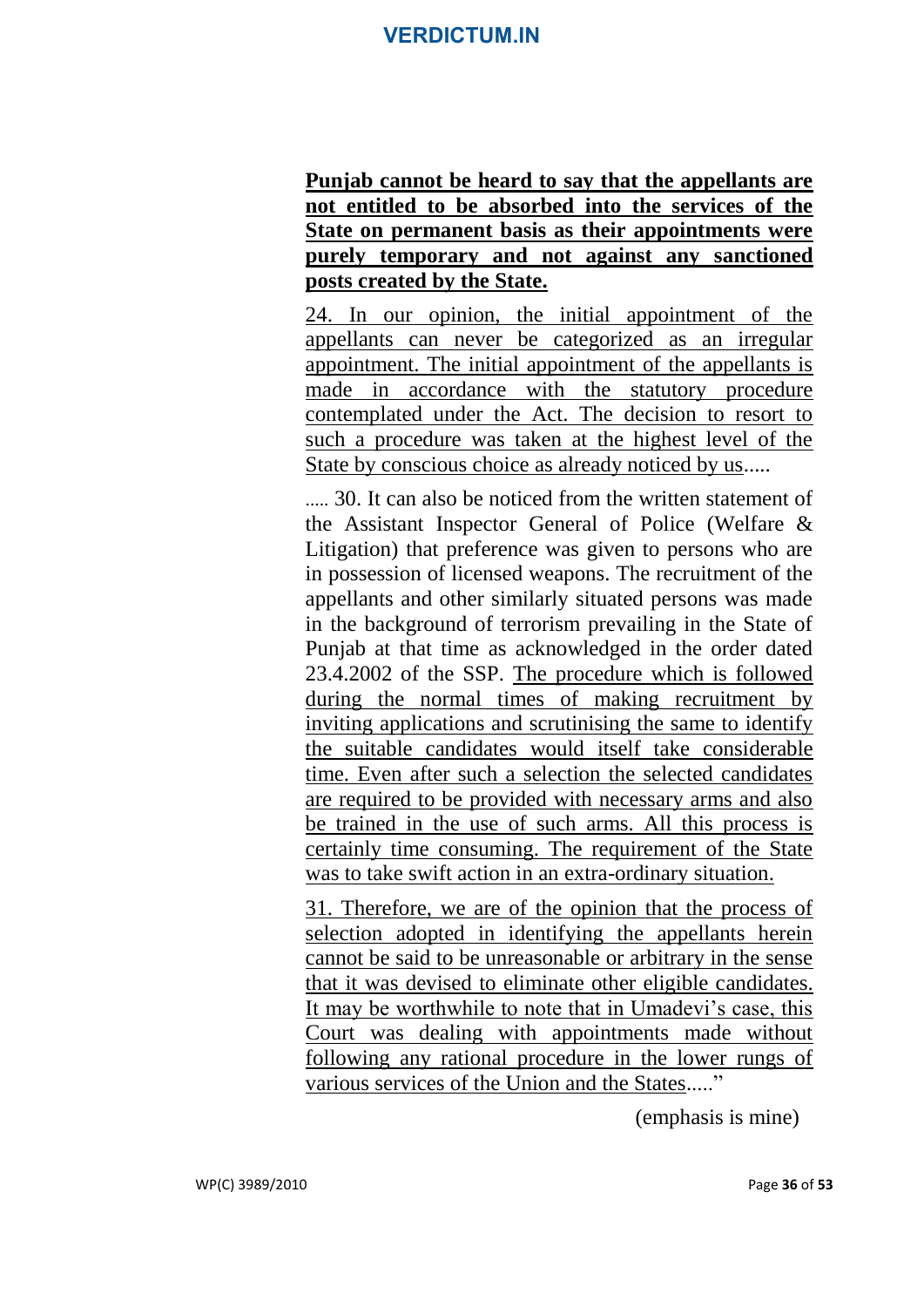(vi)(c.9) In the very same judgement, the Supreme Court also dealt with the other aspect of the matter, which is, whether in the absence of the sanctioned post, could the State could be compelled to absorb persons, like the appellants before it. The court, in this context, noted that posts are required to be created by the State depending on the "*need*" to employ persons having regard to various functions that the State undertakes to discharge. The court observed, while the assessment of the need is within the domain of the executive of the day, subject to overall control of the legislature, the constitutional court is not bereft of its power to examine the accuracy of the "*assessment*" of the "*need*" so portrayed by the State. It held, in the facts of that case, that there was a need for creation of the post and the failure of the executive government to apply its mind as also to take a decision to create post or, in the alternative stop extracting work from the persons, i.e., the appellants before it, for decades together, would result in its inaction in the matter being treated as capricious and arbitrary.

(vi)(c.10) Accordingly, the court directed regularization of the services of the appellants before it, within a period of three months, with a direction, that they would be entitled to all benefits of service attached to the post which are similar in nature to those who were already in the cadre of the Police Services of the State. As a matter of fact, costs in the sum of Rs. 10,000/- was also directed to be paid to each of the appellants. The observation of the court, on this aspect of the matter, are contained in paragraphs 32 to 39 of the judgement. The same being relevant are extracted hereinbelow:

> "....32. Coming to the other aspect of the matter pointed out by the High Court - that in the absence of sanctioned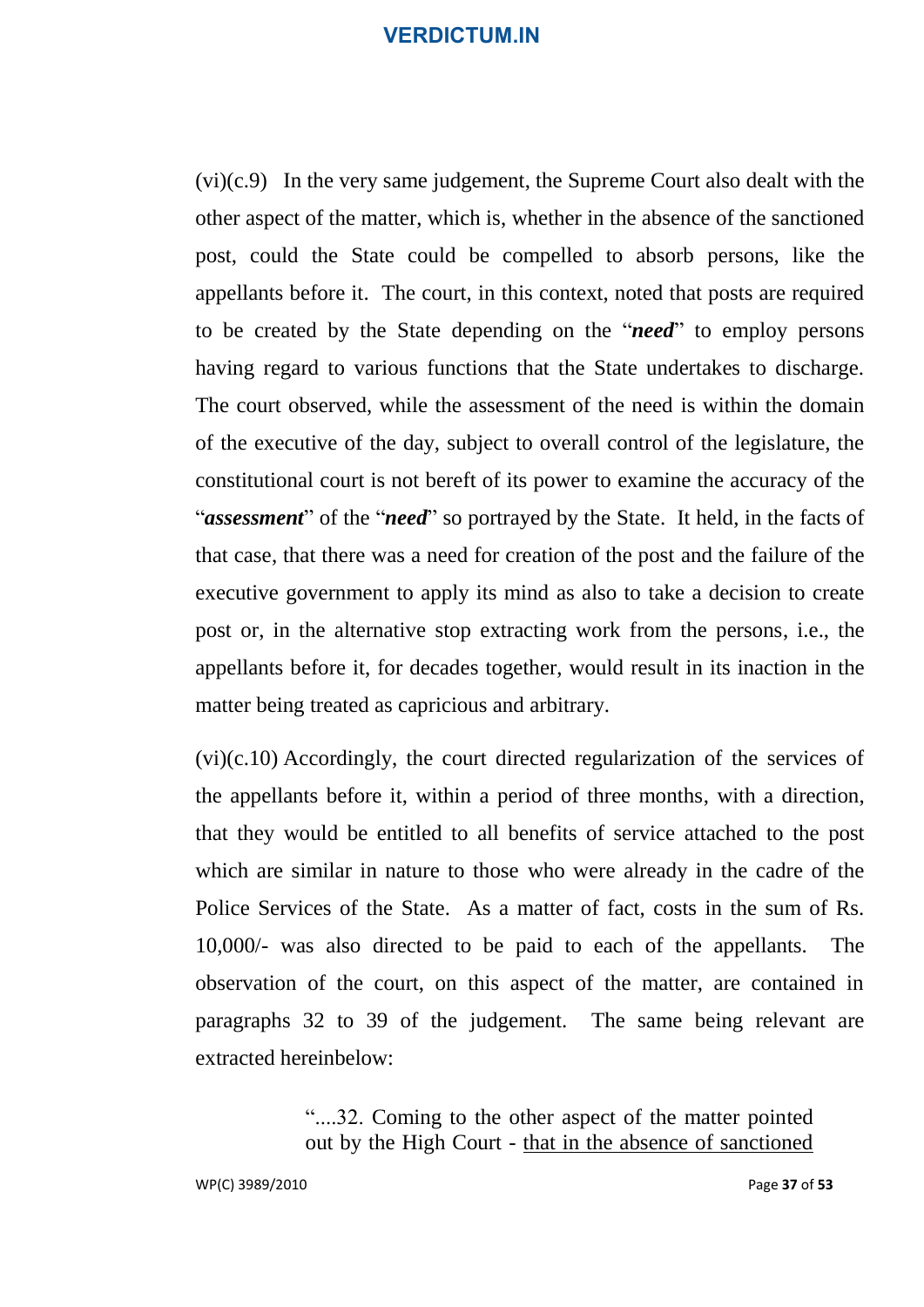posts the State cannot be compelled to absorb the persons like the appellants into the services of the State, we can only say that posts are to be created by the State depending upon the need to employ people having regard to various functions the State undertakes to discharge.

> "Every sovereign government has within its own jurisdiction right and power to create whatever public offices it may regard as necessary to its proper functioning and its own internal administration."

33. It is no doubt that the *assessment of the need* to employ a certain number of people for discharging a particular responsibility of the State under the Constitution is always with the executive government of the day subject to the overall control of the legislature. That does not mean that an examination by a Constitutional Court regarding the accuracy of the assessment of the need is barred.

34. This Court in S.S. Dhanoa v. Union of India, (1991) 3 SCC 567, did examine the correctness of the assessment made by the executive government. It was a case where Union of India appointed two Election Commissioners in addition to the Chief Election Commissioner just before the general elections to the Lok Sabha. Subsequent to the elections, the new government abolished those posts. While examining the legality of such abolition, this Court had to deal with an argument whether the need to have additional commissioners ceased subsequent to the election. It was the case of the Union of India that on the date posts were created there was a need to have additional commissioners in view of certain factors such as the reduction of the lower age limit of the voters etc. This Court categorically held that

> "27…. The truth of the matter as is apparent from the record is that …….there was no need for the said appointments.....".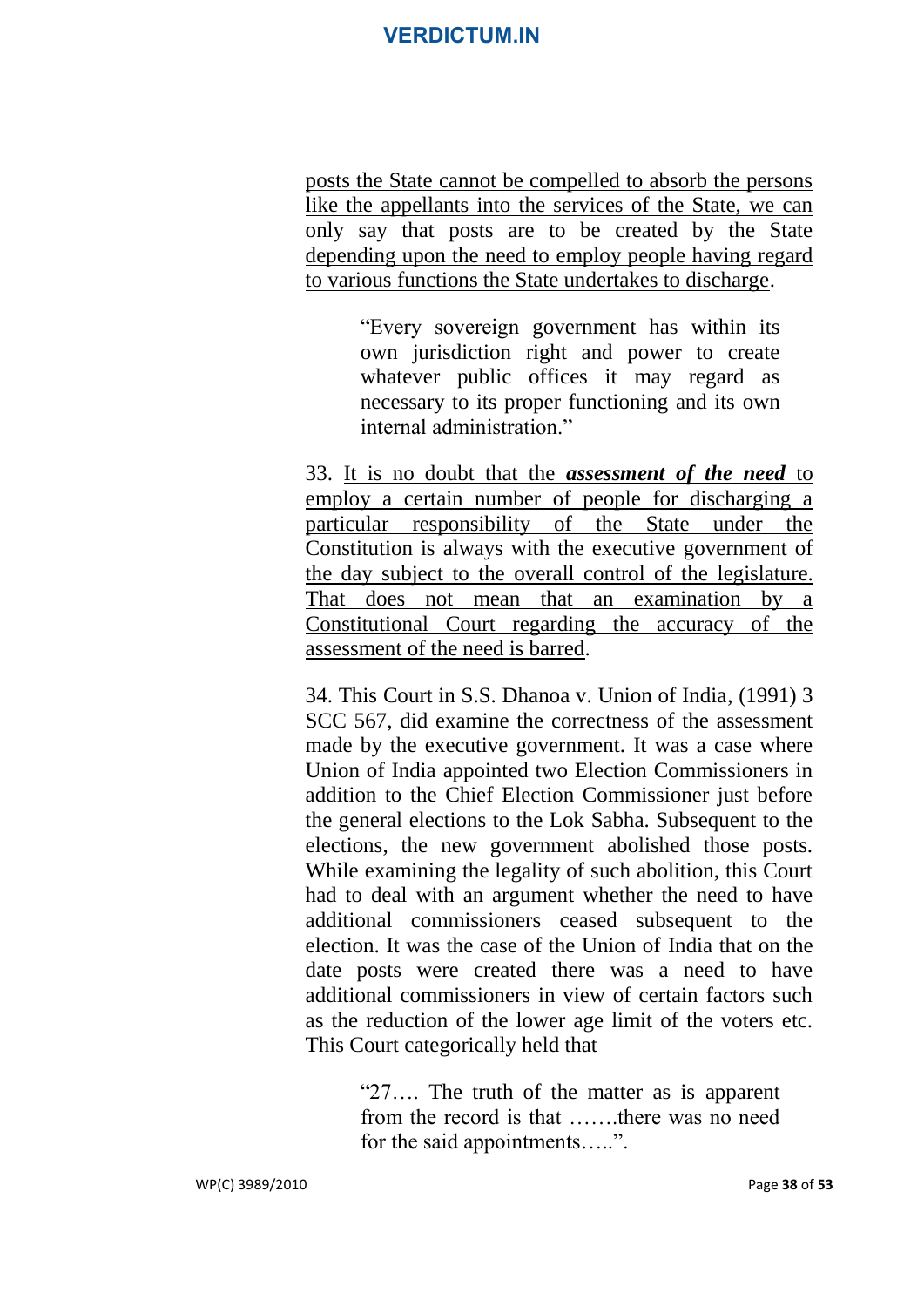35. Therefore, it is clear that the existence of the need for creation of the posts is a relevant factor with reference to which the executive government is required to take rational decision based on relevant consideration. In our opinion, when the facts such as the ones obtaining in the instant case demonstrate that there is need for the creation of posts, the failure of the executive government to apply its mind and take a decision to create posts or stop extracting work from persons such as the appellants herein for decades together itself would be arbitrary action (inaction) on the part of the State.

36. The other factor which the State is required to keep in mind while creating or abolishing posts is the financial implications involved in such a decision. The creation of posts necessarily means additional financial burden on the exchequer of the State. Depending upon the priorities of the State, the allocation of the finances is no doubt exclusively within the domain of the legislature. However in the instant case creation of new posts would not create any additional financial burden to the State as the various banks at whose disposal the services of each of the appellants is made available have agreed to bear the burden. If absorbing the appellants into the services of the State and providing benefits at par with the police officers of similar rank employed by the State results in further financial commitment it is always open for the State to demand the banks to meet such additional burden. Apparently no such demand has ever been made by the State. The result is – the various banks which avail the services of these appellants enjoy the supply of cheap labour over a period of decades. It is also pertinent to notice that these banks are public sector banks.

37. We are of the opinion that neither the Government of Punjab nor these public sector banks can continue such a practice consistent with their obligation to function in accordance with the Constitution. Umadevi's judgment cannot become a licence for exploitation by the State and its instrumentalities.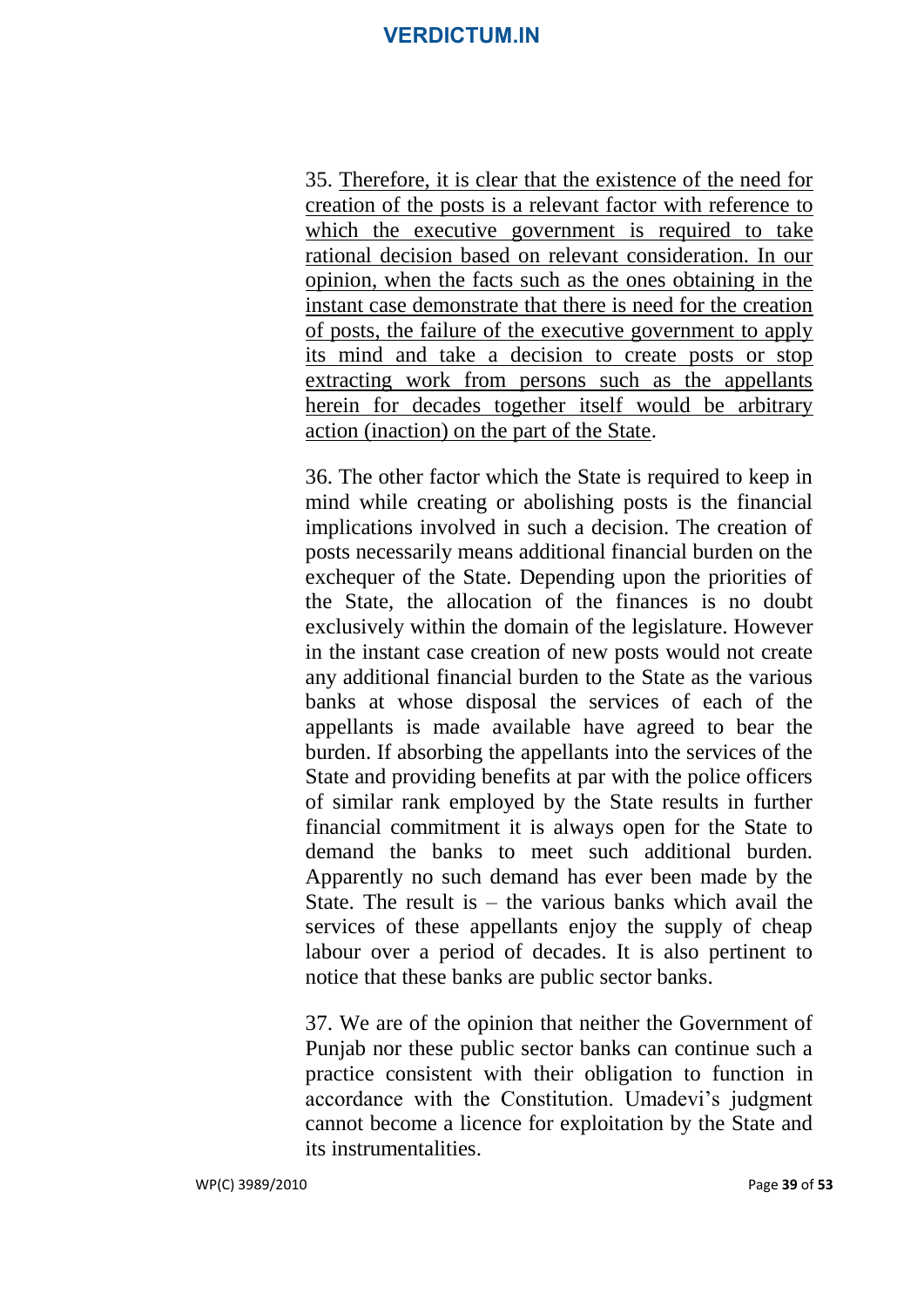38. For all the abovementioned reasons, we are of the opinion that the appellants are entitled to be absorbed in the services of the State. The appeals are accordingly allowed. The judgments under appeal are set aside.

39. We direct the State of Punjab to regularise the services of the appellants by creating necessary posts within a period of three months from today. Upon such regularisation, the appellants would be entitled to all the benefits of services attached to the post which are similar in nature already in the cadre of the police services of the State. We are of the opinion that the appellants are entitled to the costs throughout. In the circumstances, we quantify the costs to Rs.10,000/- to be paid to each of the appellants....."

(emphasis is mine)

(vi)(d) This brings me to the second judgement of the Supreme Court in the case of *Amarkant Rai vs State of Bihar & Ors., 2015 (3) SCALE 505*. This was a case where the appellant before the Supreme Court had served as a "Night Guard" on daily wages, for 29 years. The appellant was appointed for the first time, albeit temporarily, as a Night Guard on daily basis vide order dated 04.06.1983, issued by the principal of the college affiliated to the Lalit Narayan Mithila University (in short the University).

(vi)(d.1) The University vide order dated 04.07.1985 took a decision to regularize in service all those persons who had worked for more than 240 days. It appears that the Addl. Commissioner-cum –Secretary passed a settlement order dated 11.07.1989; a copy of which was forwarded to the Vice-Chancellor of various Universities, wherein it was stated that services of employees working in educational institutions, as per staffing pattern, should be regularized, with a caveat, that new appointments should not be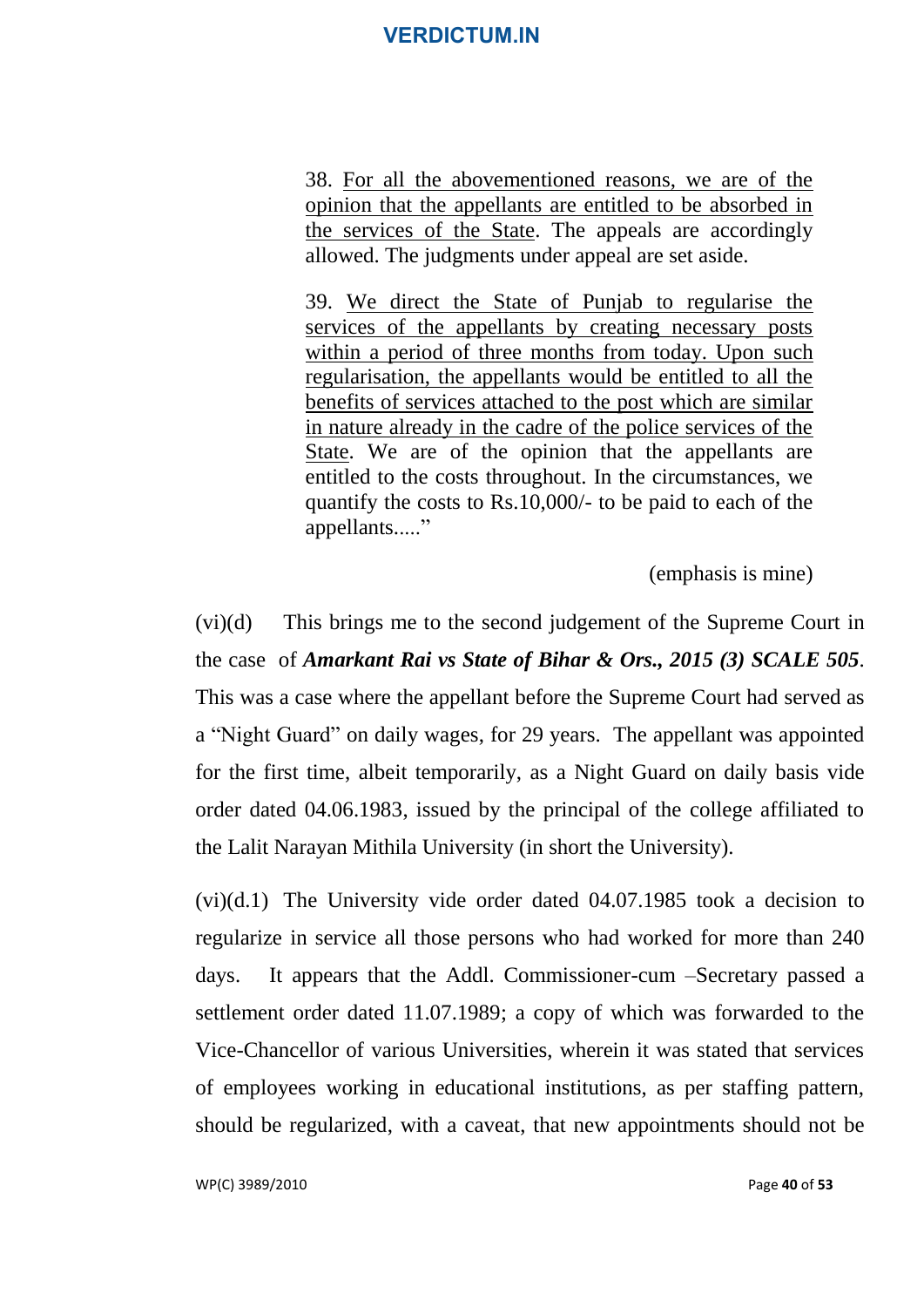made. The principal of the concerned college vide order dated 07.10.1993 regularized the services of the appellant.

(vi)(d.2) The registrar, however, passed an order of termination on 01.03.2001. Consequent thereto, a writ petition was preferred by, similarly, placed daily wagers with the concerned High Court, upon the orders passed therein, the Registrar of the University, allowed all daily wagers, including the appellant, to resume their employment from 03.01.2002. The principal recommended the absorption of the appellant against two vacant posts vide letter dated 08.01.2002 and 12.07.2004.

(vi)(d.3) In pursuance of an order passed in another writ petition, the appellant was asked to appear before a three-member committee, constituted by the Vice-Chancellor for consideration of his case of regularization of service. The claim of the appellant was rejected on the ground it was not in consonance with the recruitment rule. The judgement of the Supreme Court in *Uma Devi's* case was relied upon in support of the conclusion reached.

 $(vi)(d.4)$  The appellant approached the High Court, once again, whereupon his writ petition was dismissed. The High Court observed that his appointment was in violation of Section 10(6) and Section 35 of the Bihar State Universities Act, 1976. The High Court sustained the order of the three-member committee. Aggrieved, the appellant preferred an appeal with the Division Bench, which met the same fate. This is how the matter reached the Supreme Court.

(vi)(d.5) The Supreme Court made the following crucial observations in paragraph 8, 9, 11, 12, 13, 15 & 16.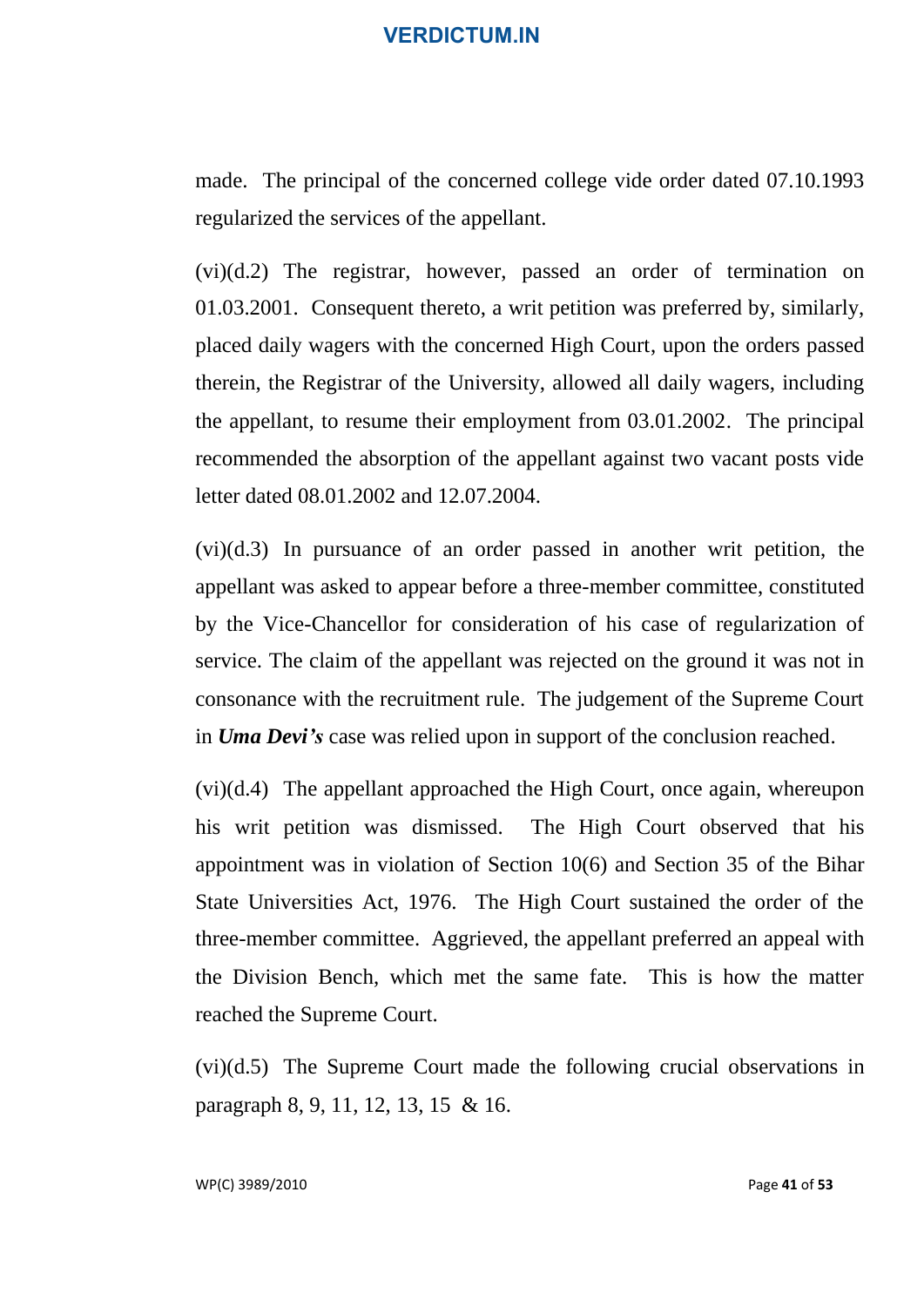"...... 8. We have carefully considered the rival contentions and also perused the impugned order and material on record.

9. Insofar as contention of the respondent that the appointment of the appellant was made by the principal who is not a competent authority to make such appointment and is in violation of the Bihar State Universities Act and hence the appointment is illegal appointment, it is pertinent to note that the appointment of the appellant as Night Guard was done out of necessity and concern for the college. As noticed earlier, the Principal of the college vide letters dated 11.03.1988, 07.10.1993, 08.01.2002 and 12.07.2004 recommended the case of the appellant for regularization on the post of Night Guard and the University was thus well acquainted with the appointment of the appellant by the then principal even though Principal was not a competent authority to make such appointments and thus the appointment of the appellant and other employees was brought to the notice of the University in 1988. In spite of that, the process for termination was initiated only in the year 2001 and the appellant was reinstated w.e.f. 3.01.2002 and was removed from services finally in the year 2007. As rightly contended by the learned counsel for the appellant, for a considerable time, University never raised the issue that the appointment of the appellant by the Principal is ultra vires the rules of BSU Act. Having regard to the various communications between the Principal and the University and also the education authorities and the facts of the case, in our view, the appointment of the appellant cannot be termed to be illegal, but it can only be termed as irregular......

.......11. As noticed earlier, the case of the appellant was referred to Three Members Committee and Three Members Committee rejected the claim of the appellant declaring that his appointment is not in consonance with the ratio of the decision laid down by this Court in *Umadevi*'s case (supra). In Umadevi's case, even though this Court has held that the appointments made against temporary or ad-hoc are not to be regularized, in para 53 of the judgment, it provided that irregular appointment of duly qualified persons in duly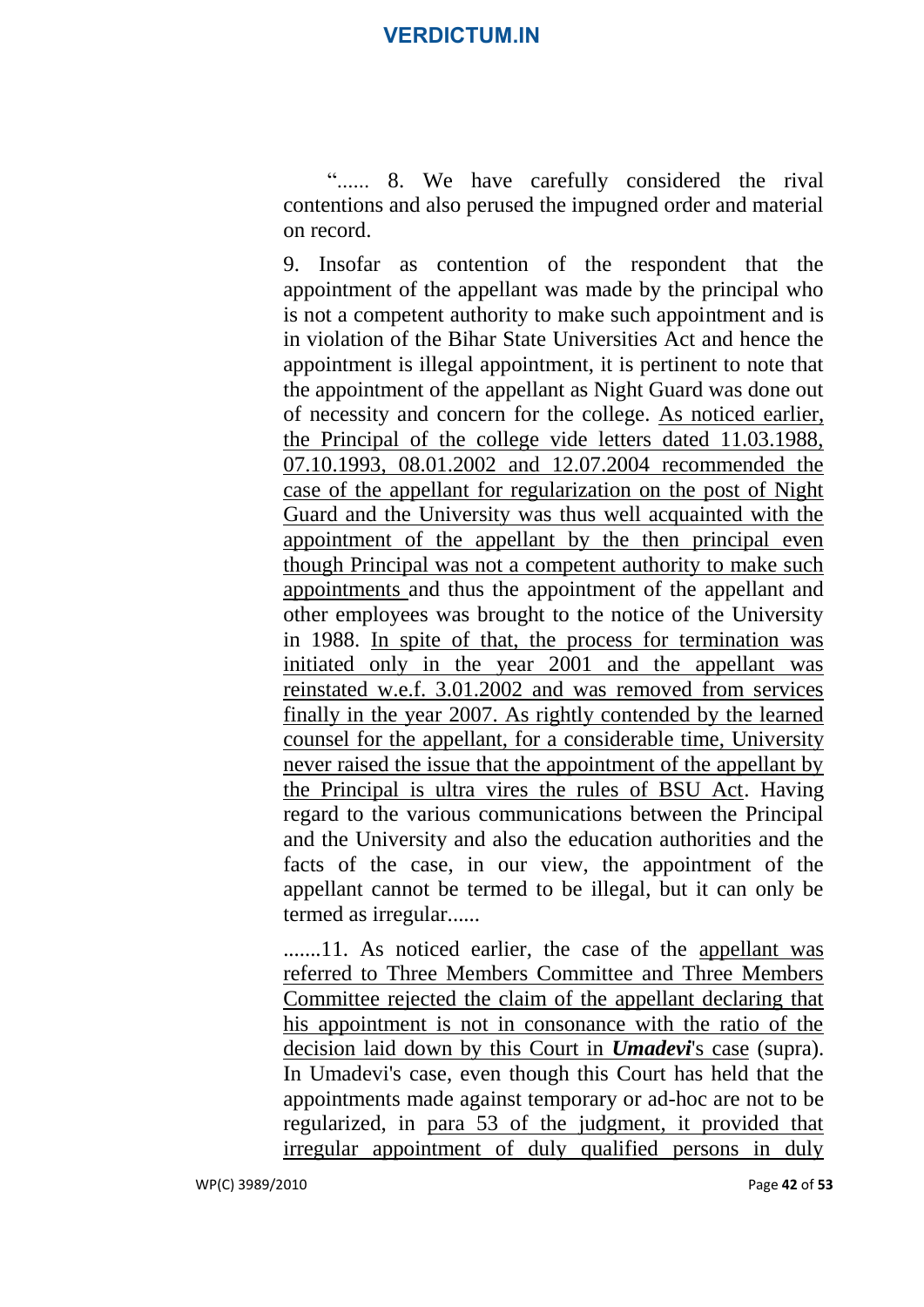sanctioned posts who have worked for 10 years or more can be considered on merits and steps to be taken one time measure to regularize them. In para 53, the Court observed as under:-

"53. One aspect needs to be clarified. There may be cases where irregular appointments (not illegal appointments) as explained in *S.V. Narayanappa, R.N. Nanjundappa* and *B.N. Nagarajan* and referred to in para 15 above, of duly qualified persons in duly sanctioned vacant posts might have been made and the employees have continued to work for ten years or more but without the intervention of orders of the courts or of tribunals. The question of regularisation of the services of such employees may have to be considered on merits in the light of the principles settled by this Court in the cases above referred to and in the light of this judgment. In that context, the Union of India, the State Governments and their instrumentalities should take steps to regularise as a one-time measure, the services of such irregularly appointed, who have worked for ten years or more in duly sanctioned posts but not under cover of orders of the courts or of tribunals and should further ensure that regular recruitments are undertaken to fill those vacant sanctioned posts that require to be filled up, in cases where temporary employees or daily wagers are being now employed. The process must be set in motion within six months from this date. We also clarify that regularisation, if any already made, but not sub-judice, need not be reopened based on this judgment, but there should be no further bypassing of the constitutional requirement and regularising or making permanent, those not duly appointed as per the constitutional scheme."

The objective behind the exception carved out in this case was prohibiting regularization of such appointments, appointed persons whose appointments is irregular but not illegal, ensure security of employment of those persons who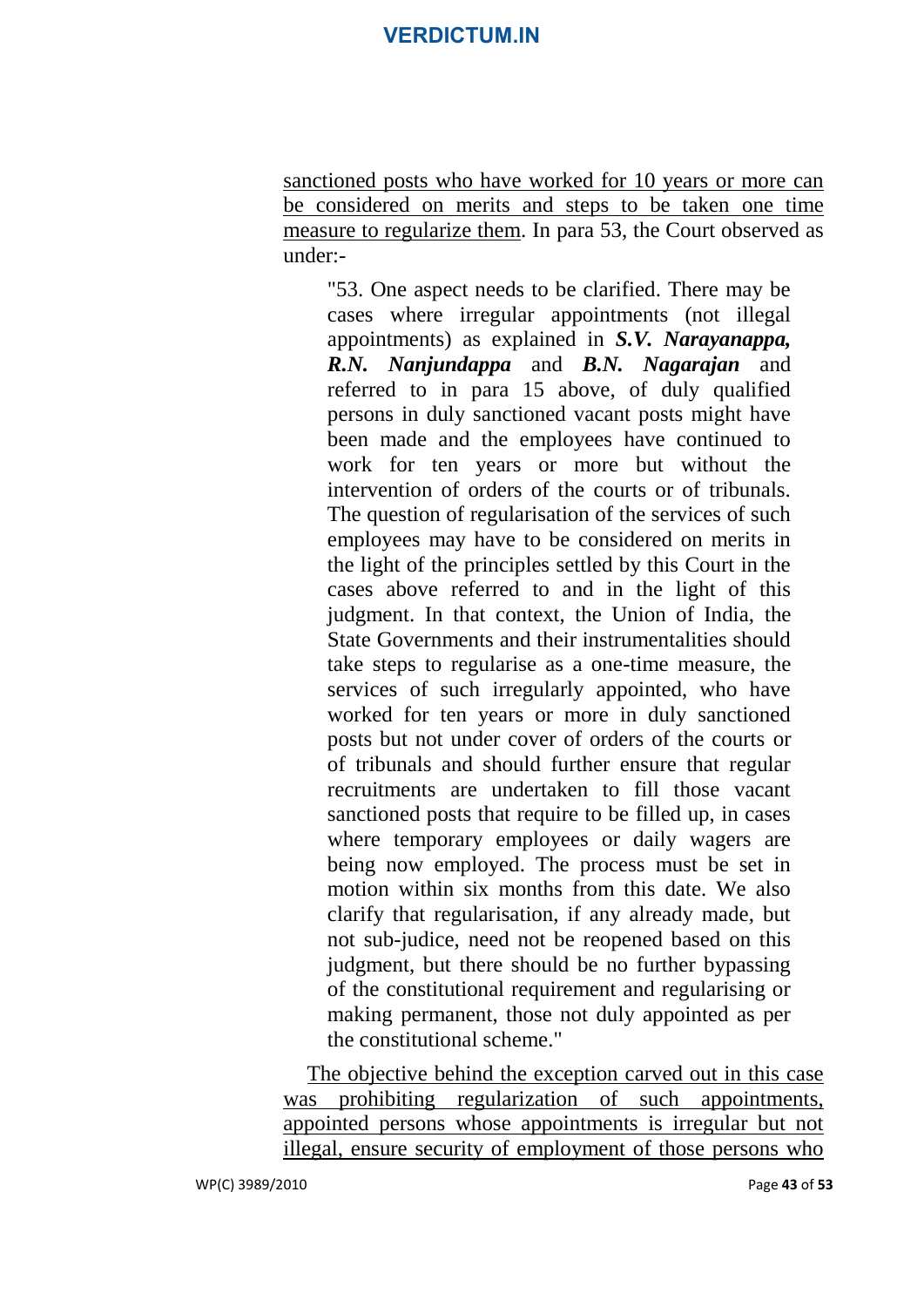served the State Government and their instrumentalities for more than ten years.

12. Elaborating upon the principles laid down in Umadevi's case (supra) and explaining the difference between irregular and illegal appointments in [State of Karnataka & Ors. v. M.L.](http://indiankanoon.org/doc/1656049/)  [Kesari & Ors.,](http://indiankanoon.org/doc/1656049/) (2010) 9 SCC 247, this Court held as under:

"7. It is evident from the above that there is an exception to the general principles against "regularisation" enunciated in Umadevi, if the following conditions are fulfilled:

(i) The employee concerned should have worked for 10 years or more in duly sanctioned post without the benefit or protection of the interim order of any court or tribunal. In other words, the State Government or its instrumentality should have employed the employee and continued him in service voluntarily and continuously for more than ten years.

(ii) The appointment of such employee should not be illegal, even if irregular. Where the appointments are not made or continued against sanctioned posts or where the persons appointed do not possess the prescribed minimum qualifications, the appointments will be considered to be illegal. But where the person employed possessed the prescribed qualifications and was working against sanctioned posts, but had been selected without undergoing the process of open competitive selection, such appointments are considered to be irregular."

13. Applying the ratio of Uma Devi's case, this Court in *[Nihal Singh & Ors. v. State of Punjab & Ors.,](http://indiankanoon.org/doc/726789/) (2013) 14 SCC 65* directed the absorption of the Special Police Officers in the services of the State of Punjab holding as under: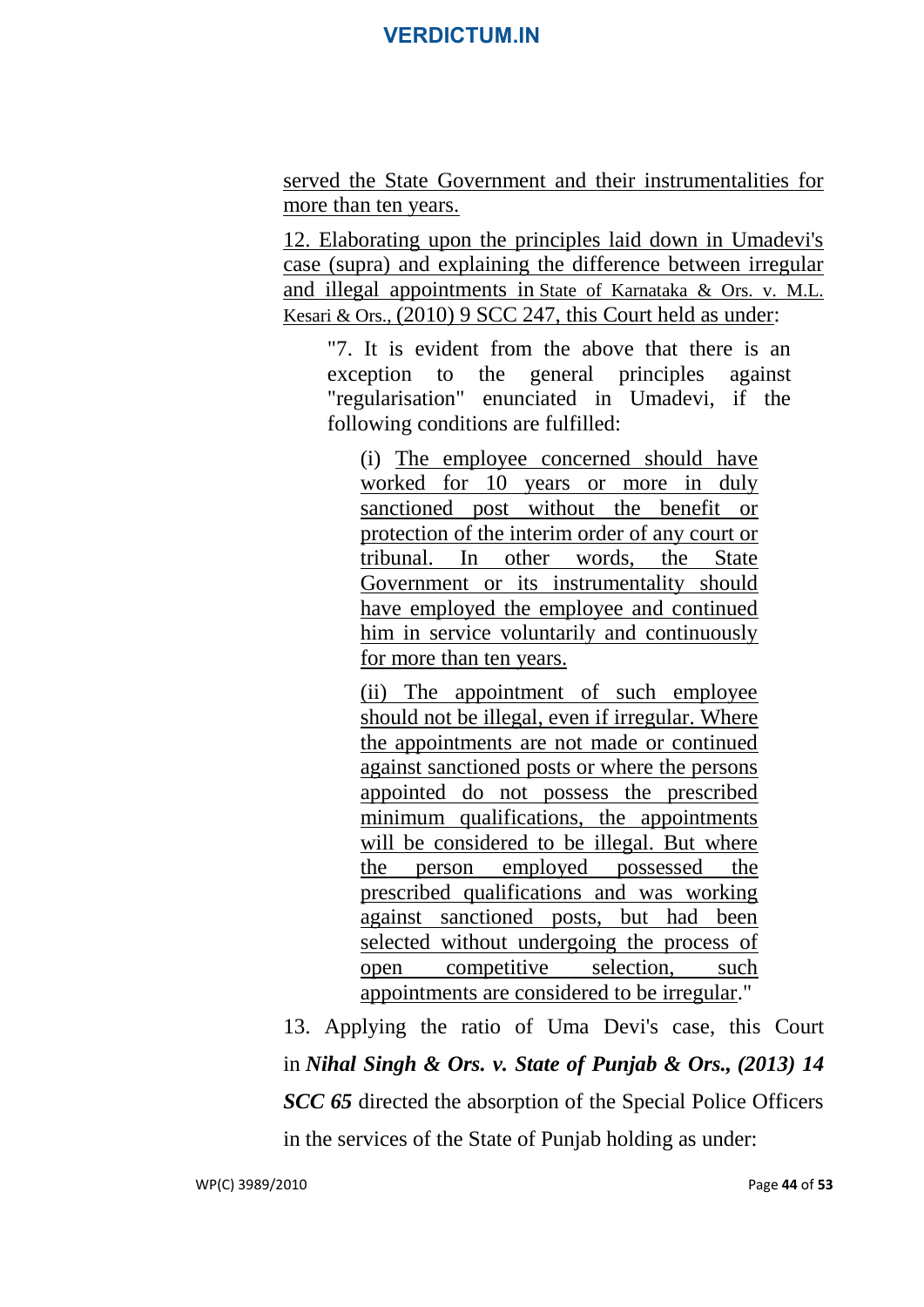"35. Therefore, it is clear that the existence of the need for creation of the posts is a relevant factor with reference to which the executive government is required to take rational decision based on relevant consideration. In our opinion, when the facts such as the ones obtaining in the instant case demonstrate that there is need for the creation of posts, the failure of the executive government to apply its mind and take a decision to create posts or stop extracting work from persons such as the appellants herein for decades together itself would be arbitrary action (inaction) on the part of the State.

36. The other factor which the State is required to keep in mind while creating or abolishing posts is the financial implications involved in such a decision. The creation of posts necessarily means additional financial burden on the exchequer of the State. Depending upon the priorities of the State, the allocation of the finances is no doubt exclusively within the domain of the legislature. However in the instant case creation of new posts would not create any additional financial burden to the State as the various banks at whose disposal the services of each of the appellants is made available have agreed to bear the burden. If absorbing the appellants into the services of the State and providing benefits on a par with the police officers of similar rank employed by the State results in further financial commitment it is always open for the State to demand the banks to meet such additional burden. Apparently no such demand has ever been made by the State. The result is-the various banks which avail the services of these appellants enjoy the supply of cheap labour over a period of decades. It is also pertinent to notice that these banks are public sector banks."

........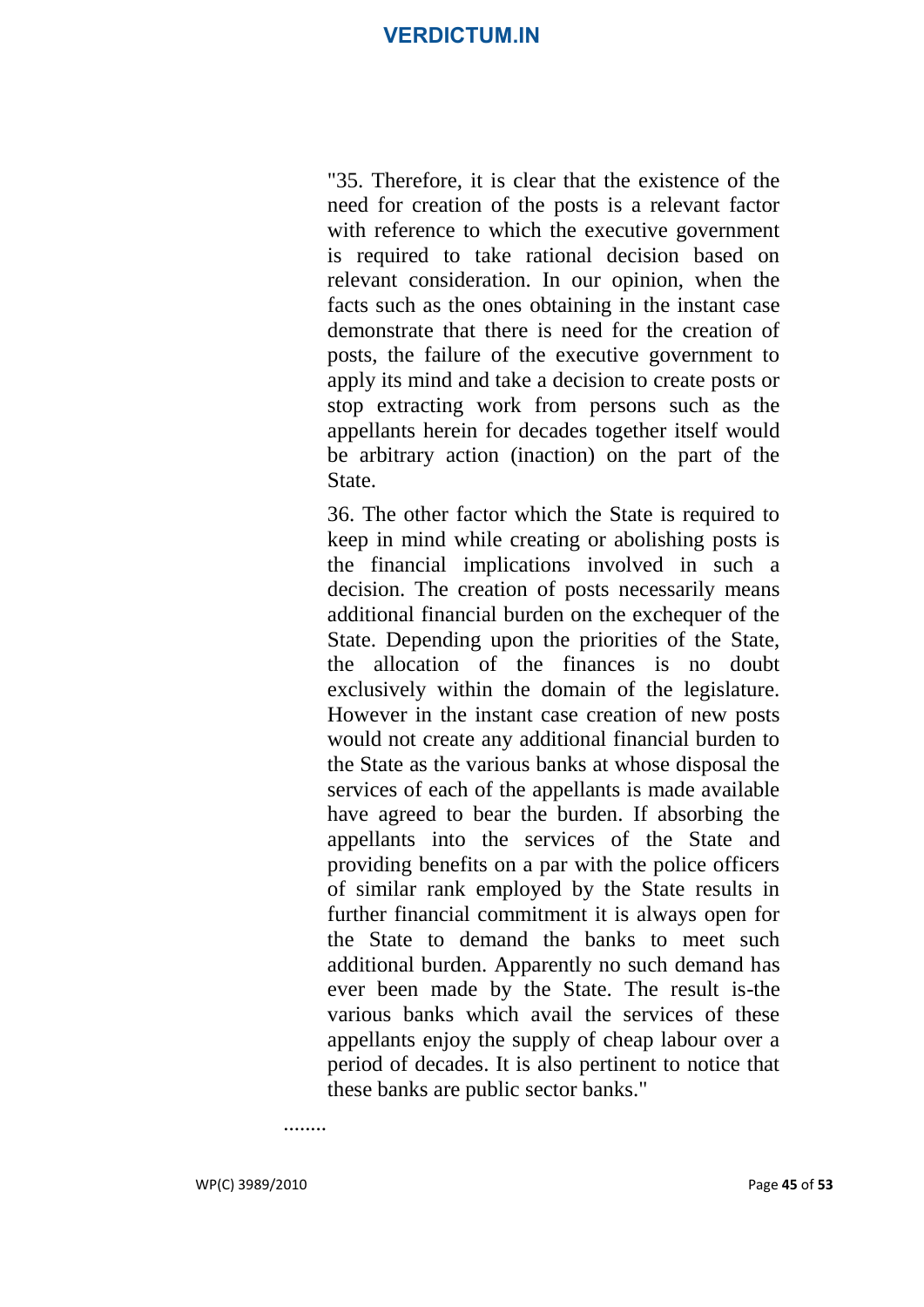........ 15. Considering the facts and circumstances of the case that the appellant has served the University for more than 29 years on the post of Night Guard and that he has served the College on daily wages, in the interest of justice, the authorities are directed to regularize the services of the appellant retrospectively w.e.f. 03.01.2002 (the date on which he rejoined the post as per direction of Registrar).

16. The impugned order of the High Court in LPA No.1312 of 2012 dated 20.02.2013 is set aside and this appeal is allowed. The authorities are directed to notionally regularize the services of the appellant retrospectively w.e.f. 03.01.2002, or the date on which the post became vacant whichever is later and without monetary benefit for the above period. However, the appellant shall be entitled to monetary benefits from 01.01.2010. The period from 03.01.2002 shall be taken for continuity of service and pensionary benefits......"

(emphasis is mine)

(vi)(e) The facts in the instant case, seen in the light of the judgement in the case of *Nihal Singh* and *Amarkant Rai*, would show that the respondent's stand that the services of the petitioners were contractual and hence could not be regularized, is unsustainable.

(vi)(e.1) The reason for the same is that recruitment of the petitioners took place, in peculiar circumstances, due to mass exodus from the Kashmir Valley in the wake of terrorism in the State of Jammu & Kashmir. The respondents sought to engage the petitioners and other persons, similarly placed, on contractual basis, despite the fact that sanctioned posts were available in and around the same time. The petitioners have worked for nearly two decades at  $1/3^{rd}$  of the emoluments paid to regular/ permanently employed teachers. It is not as if the respondents do not "need" the teachers to work in their school. There is also, no case made out, by the respondents, that the petitioners are not qualified, and that, their selection was not made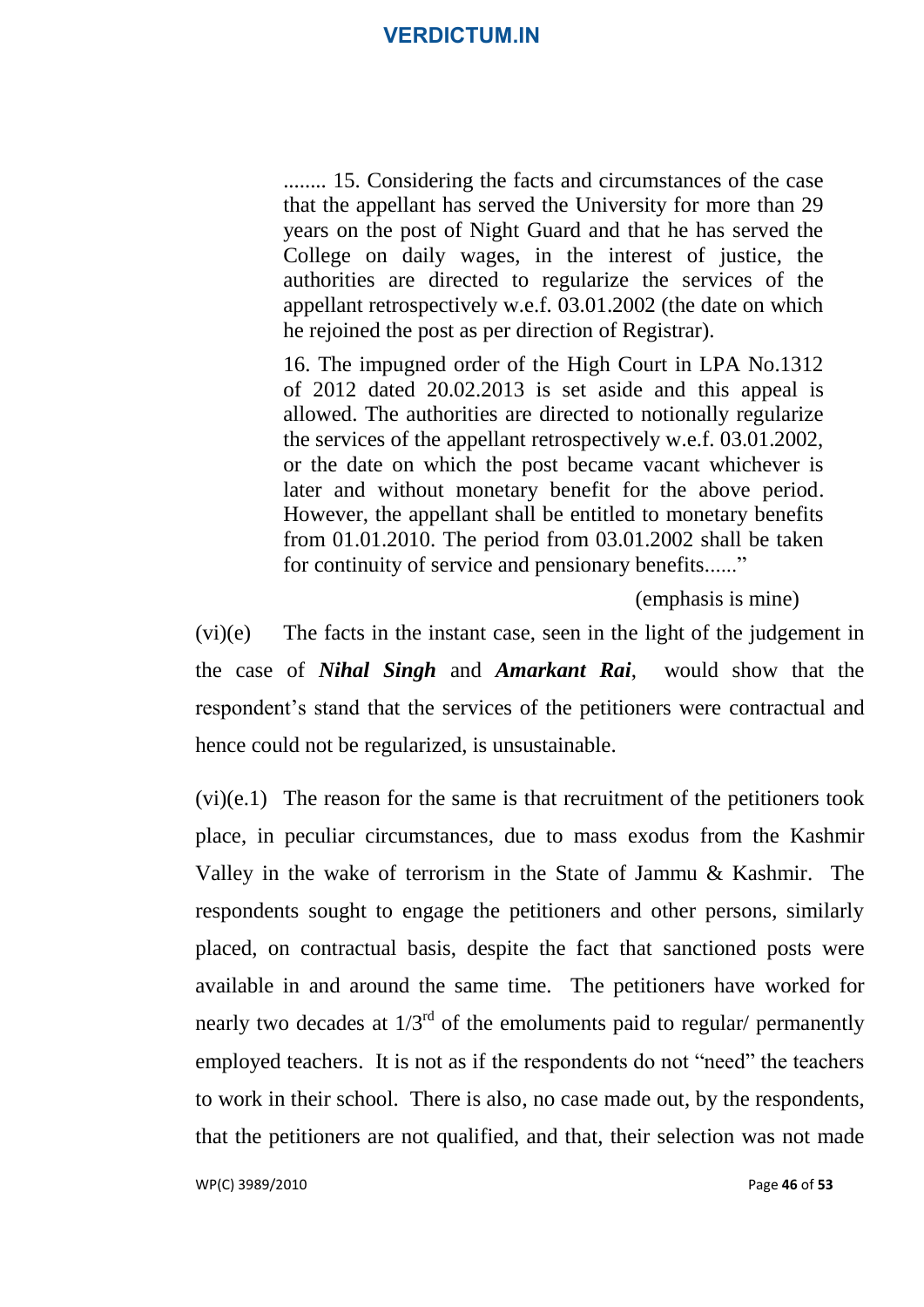on merits and/or based on suitability. Having regard to these facts, I can only say that the circumstances obtaining in the petitioners' case, are no different from those that obtained in the *Nihal Singh* case.

(vi)(e.2) At best, the petitioners engagement could be, if at all, termed as irregular. Though I must state that the petitioners dispute this aspect of the matter. Even if they are termed as irregular, the respondents were required to act in accordance with paragraph 53 of the judgement of the Supreme Court in *Uma Devi's* case which required all those, who had worked for more than ten years, to be absorbed in employment. The respondents did neither and have instead continued to engage the petitioners on contractual basis, much to their detriment.

(vi)(e.3) In a recent judgment of this court dated 30.04.2015, passed in LPA No. 260/2015, titled: *State Bank of India & Anr. vs Dharmendra Prasad Singh & Ors.*, the Division Bench was examining the policy of the State Bank of India, whereby it had absorbed personnel who were engaged on contractual basis, as Officer Marketing and Recovery (Rural), qua their *gramin* branches.

(vi)(e.4) The Single Judge, struck down the policy with the observation that the board of the SBI had brazenly breached the law declared by the Supreme Court in *Uma Devi's* case. A further direction was issued by the learned Single Judge, that the matter be placed before the secretaries in the Ministry of Finance and Law.

(vi)(e.5) The Division Bench, however, set aside the directions issued by the learned Single Judge, and while, doing so, made the following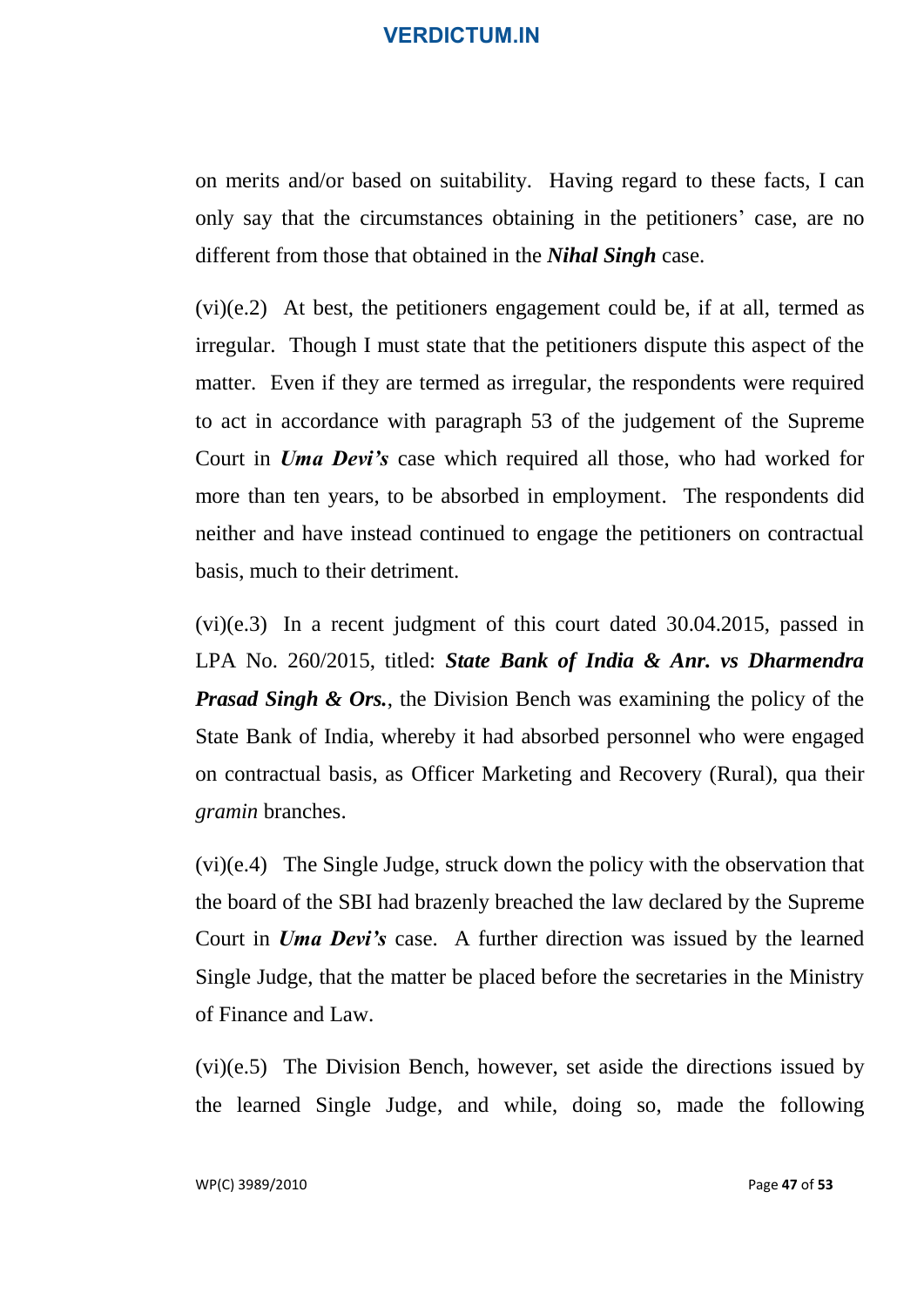observations, even while it noted that in the impugned judgement the facts in issue had not been dealt with:

> ".....28. As noted above the appellant Bank had to experiment before sanctioning permanent posts of Officers Marketing and Recovery (Rural). The banking sector had to penetrate the rural market to give a fillip to the financial inclusion policy of the Government of India and to increase the level of business in agriculture and simultaneously recover the outstanding debts which otherwise would have been written off as non-performing assets. A fair and a transparent policy of recruitment by prescribing eligibility criteria was notified and the age limit was fixed. Public advertisements were issued inviting applications from all eligible candidates and all those who applied were subjected to the selection process. Those found meritorious were offered appointment on contract basis. They were trained and assigned jobs. Their work profiles were recorded. What started as an experiment in the year 2004 was appraised in the year 2009 and in the year 2010 a decision was taken that since the experiment had succeeded, it was time to crystallized the mother solution. Decision was taken to regularize the contractual employees but after subjecting them to a proper scrutiny. A bench mark of achieving 60% targets was fixed. A proforma was devised containing the evaluation matrix as advised by the concerned SBUs. The performance of the officers was evaluated on said matrix and only those who secured the bench mark were regularized. For that, permanent posts were sanctioned...."

(vi)(e.6) In somewhat similar case involving employment of Auxiliary Nurses Midwife, whose engagement was also on contractual basis, a Single Judge of the Rajasthan High Court in a batch of petitions, the lead petition being: S.B. Civil Writ petition No. 2329/2014, dated 28.07.2014, titled: *Smt. Nisha Mathur & Ors. vs State of Rajasthan & Ors*., directed their regularization with consequential benefits. Here again, in this case as well,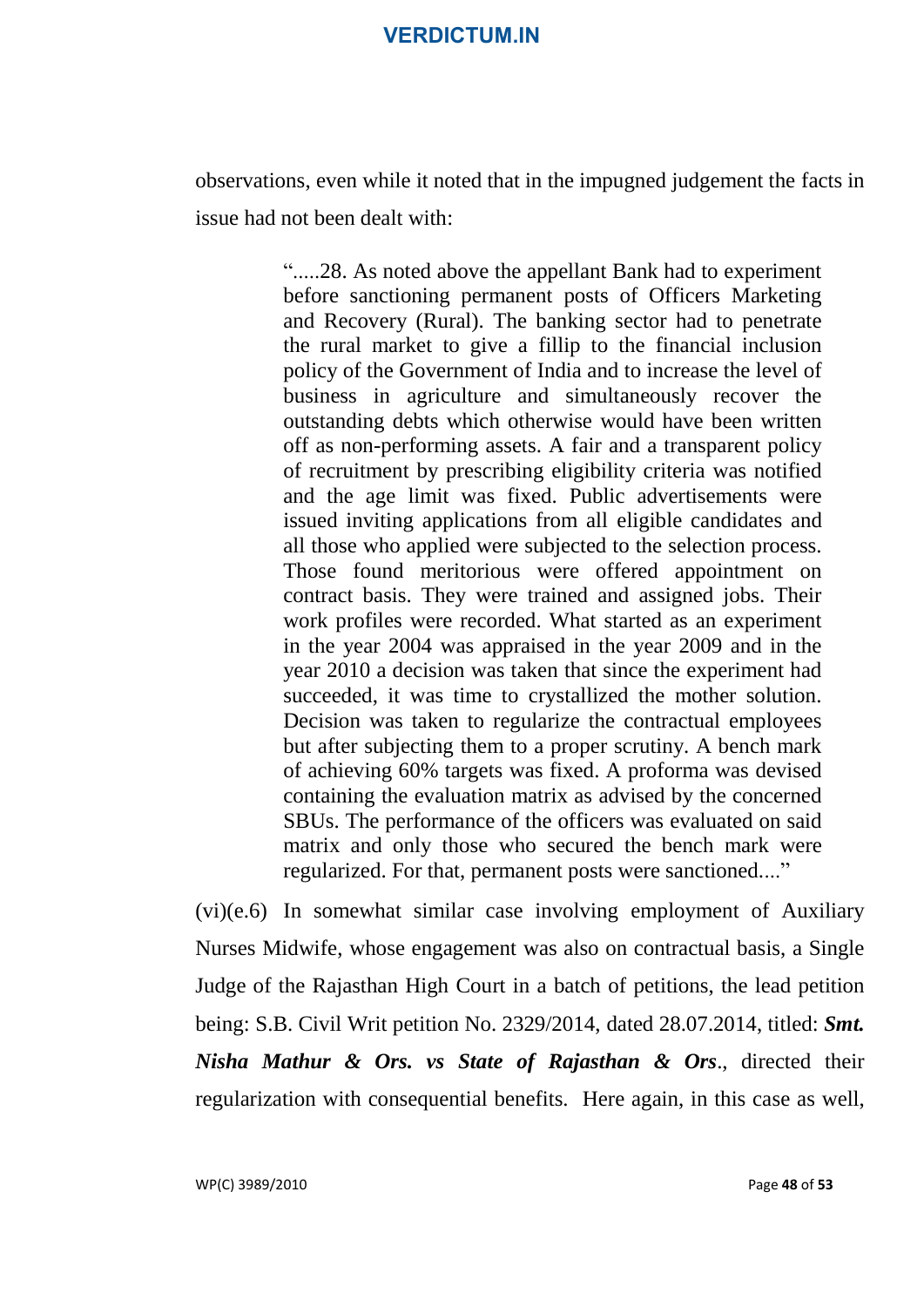the petitioners had been working on contractual basis, on continuous period, for periods exceeding ten years.

(vi)(e.7) Similarly, the Division Bench of the Himachal Pradesh High Court vide a judgement dated 09.12.2014, passed in a batch of petitions, the lead petition being: CWP No. 6916/2011, titled: *Pankaj Kumar vs State of Himachal Pradesh*, repelled the challenge made to the decision of the State to regularize the **Gram Vidya Upasaks** and *Para Teachers*. Here again, the appointments/ engagements were made subject to condition that the appointees will not seek regularization/ absorption. The fact that, in the meanwhile, teachers had worked for a decade or so, and had acquired the necessary qualification, the State decided to regularize the services of the petitioners as *Gram Vidya Upasaks*. The Division Bench, after examining the several precedents, held that the appointments could not be held as illegal, and thus, could be regularized as per the mandated policy of the State.

26. Therefore, having regard to the discussion above, the judgement of the Supreme Court in *Uma Devi's* case cannot come in the way of the petitioners' entitlement to claim regularization and for this very reason the petitioners claim for pay parity is legally valid. The petitioners, to my mind, without doubt are performing "equal work of equal value". Despite which, there is a deep disparity in the pay and emoluments of the petitioners in comparison to their counter parts holding regular posts.

26.1 It is also for all these reasons, that the judgement of another Single Judge dated 05.04.2013, passed in WP(C) 2574/2010, titled: *Indu Munshi & Ors. vs Union of India & Ors.*, cannot come in the way of the present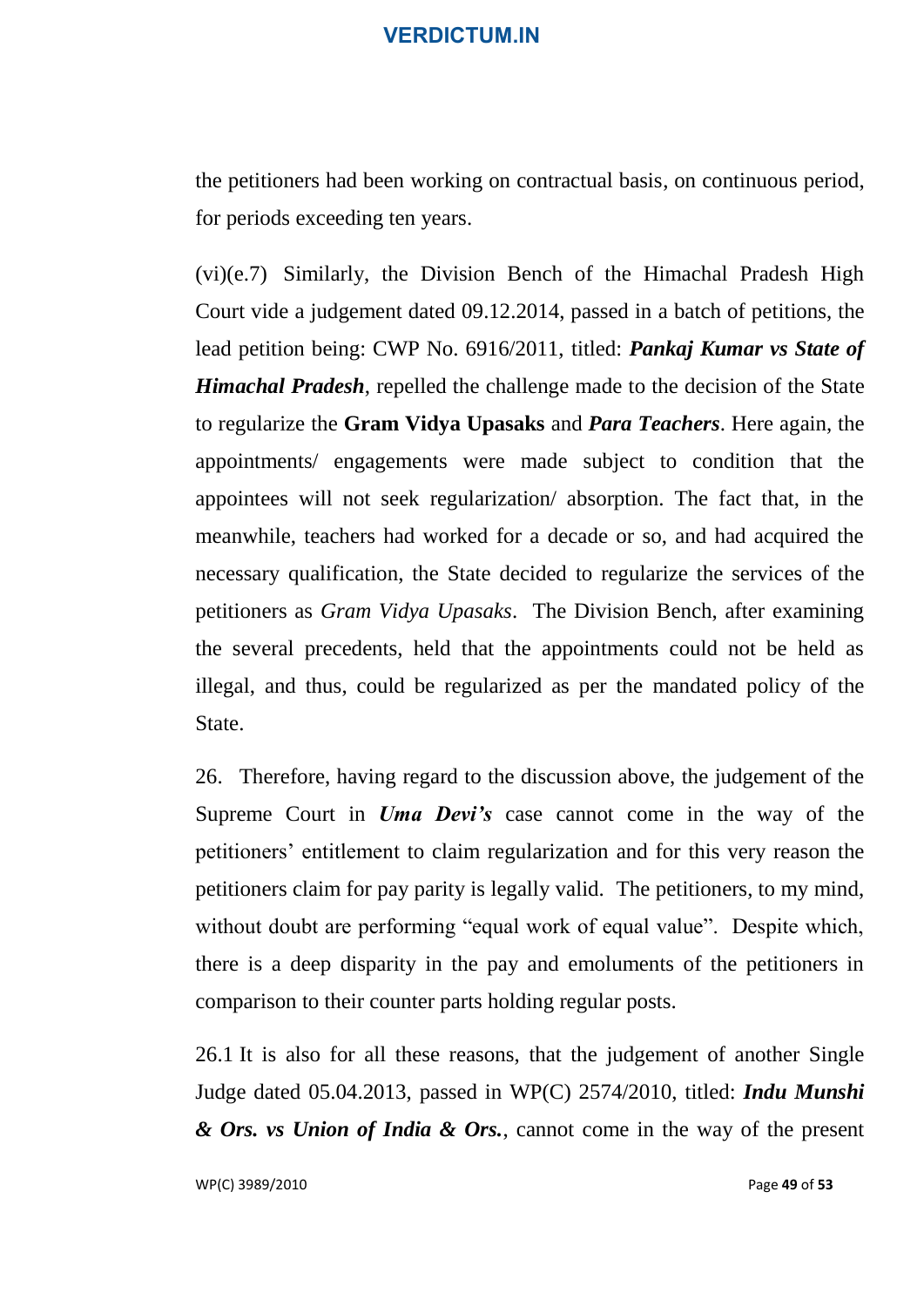petitioners as the judgement in *Nihal Singh* case and *Amarkant Rai* were delivered after the pronouncement in the aforementioned judgement. The judgment in *Nihal Singh's* case was delivered on 07.08.2013 while the judgement in *Amarkant Rai's* case was pronounced on 13.03.2015. Furthermore, I am informed that an appeal against the said judgment, being: LPA No.286/2015 is pending consideration before the Division Bench.

27. Before I conclude, I may only note that when the matter was put up for further hearing on 14.05.2015, Mr. Naushad Ahmad Khan, who appeared for respondent no.2 made two additional submissions. First, that the writ petition was filed by the petitioner association and therefore, could not be maintained. Second, that no consent of the persons qua whom contracts had been executed, had been taken.

27.1 According to me, both these submissions are factually incorrect. Apart from the petitioner association, the persons who are directly impacted are also arrayed as the petitioners.

27.2 In so far as the second submission is concerned, that is also clearly untenable as the writ petition is accompanied by separate affidavits of all the individuals.

27.3 On the aspect of disparity, as per the information supplied to me by the counsels for the petitioners, to which no objection was taken by the respondents, the difference in pay, as it obtains today, is substantial, which is demonstrable from the following table pertaining to TGTs and PGTs.

27.4 The table would show that though, there have been enhancements in the salaries of the Kashmiri Migrants Teachers (KMTs), it has not kept pace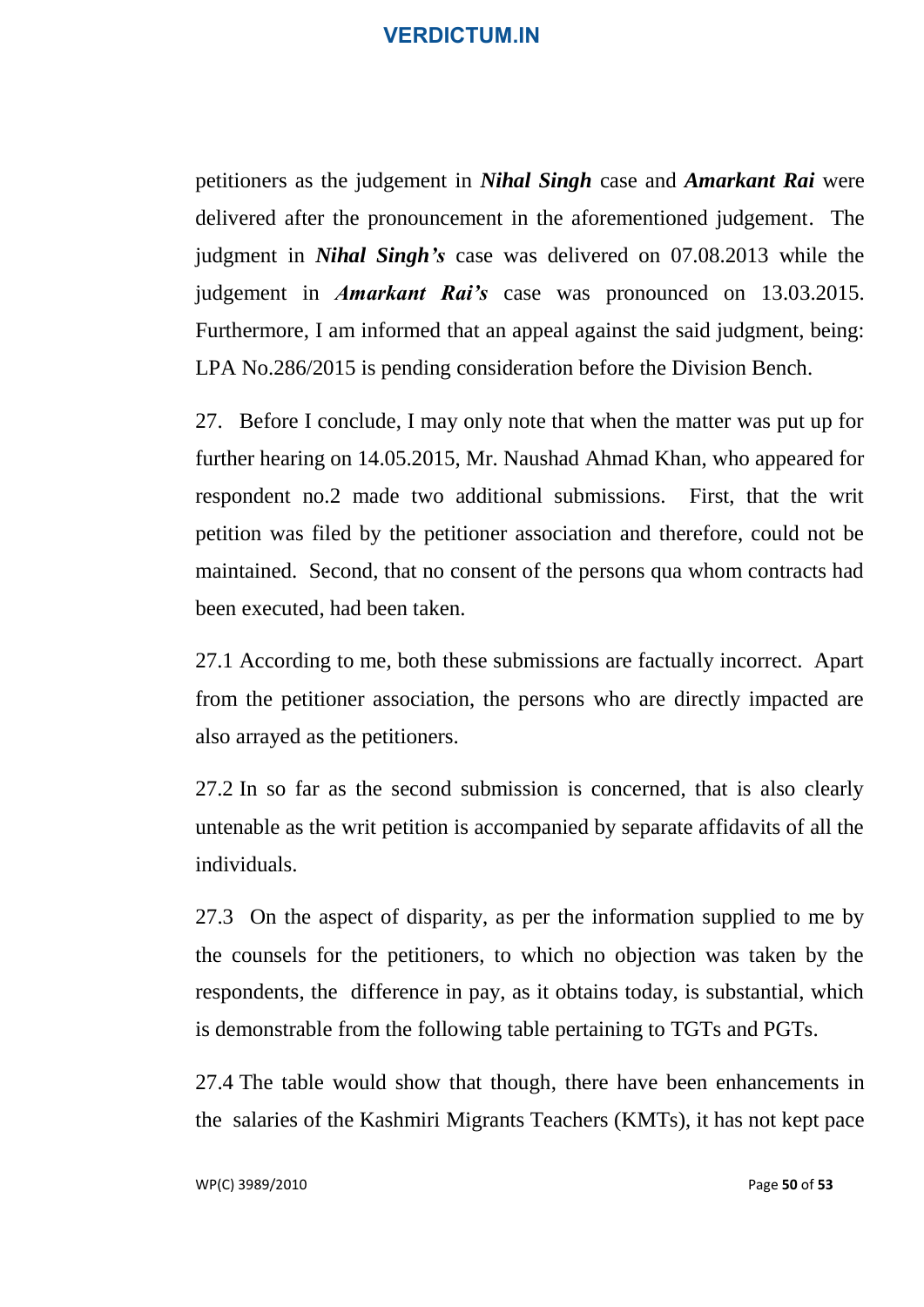with those, which are offered, to regularly employed teachers of DOE, NDMC and MCD.

### "DOE/GNCTD

#### PGTs

| Year       | 1994 | 1996 | 1998  | 2000  | 2008  | 2011  | 2015  |
|------------|------|------|-------|-------|-------|-------|-------|
| <b>KMT</b> | 3000 | 3500 | 7000  | 9500  | 13160 | 21389 | 29187 |
| REGULAR    | 4350 | 9900 | 12450 | 21286 | 44000 | 55000 | 70401 |

### TGTs

| Year       | 1994 | 1996 | 1998  | 2000  | 2008  | 2011  | 2015  |
|------------|------|------|-------|-------|-------|-------|-------|
| <b>KMT</b> | 2500 | 3000 | 6000  | 8000  | 11140 | 20989 | 28773 |
| REGULAR    | 3700 | 8300 | 10350 | 18184 | 38000 | 48000 | 60496 |

#### MCD

| Year       | 1994 | 1996 | 1998 | 2000  | 2008  | 2011  | 2015  |
|------------|------|------|------|-------|-------|-------|-------|
| <b>KMT</b> | 2000 | 2400 | 5000 | 7600  | 9500  | 13500 | 25000 |
| REGULAR    | 3000 | 3900 | 8000 | 16000 | 26000 | 38000 | 49900 |

27.5 Furthermore, the teachers in regular employment, I am told are given following allowances :

- "..1. 10% of School Fees, for the child education.
- 2. Medical Benefit for the entire family.
- 3. Bonus =  $Rs.3454/-$  year
- 4. LTC = Rs.1,50,000/- above once in every 4 years
- 5. Two months summer vacation."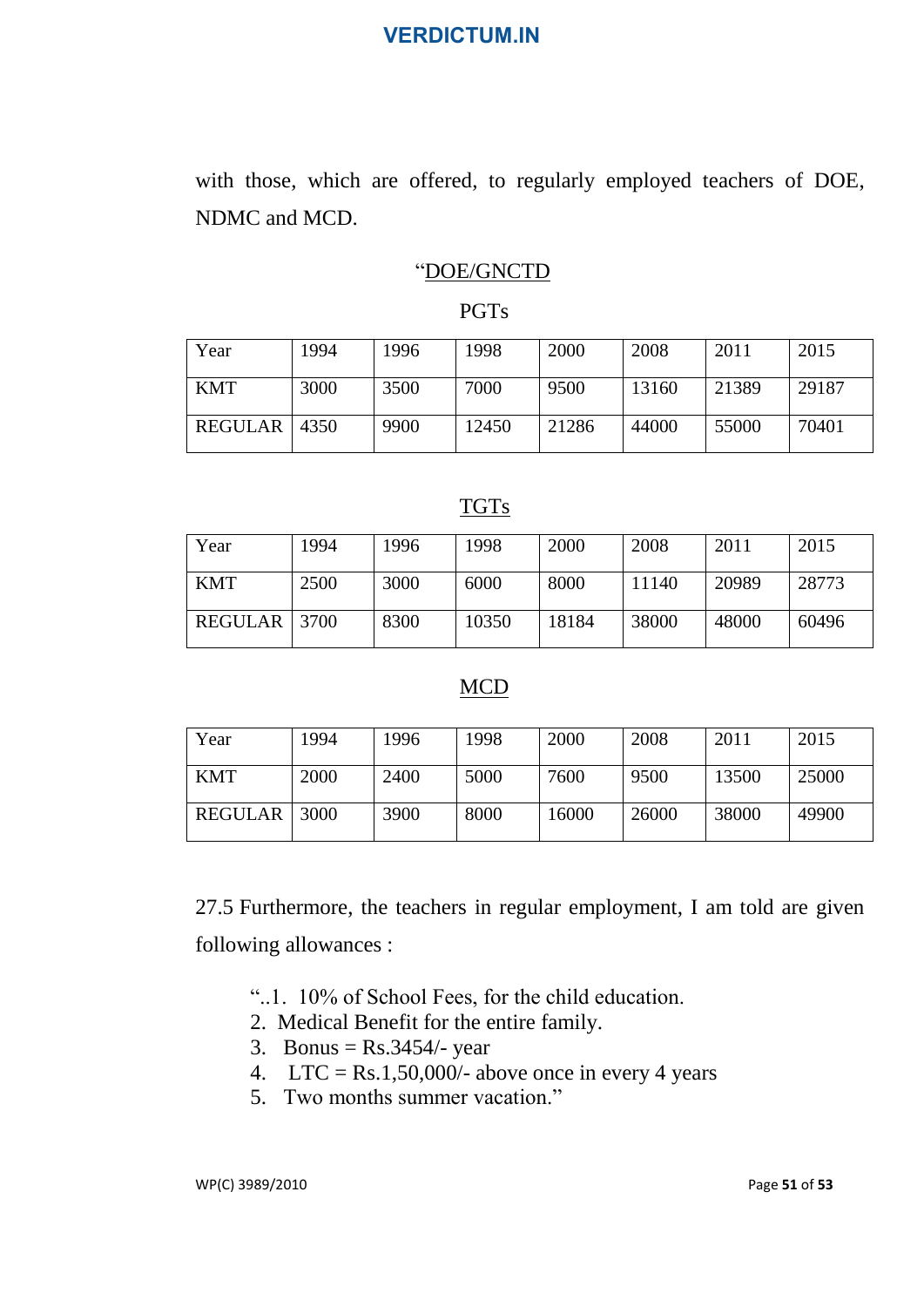27.6 As against this, KMTs / petitioners are allowed only 8 days casual leave.

28. I am informed, during pendency of the writ petition, the engagement of 12 petitioners came to an end as they crossed the age for retirement fixed qua permanent employees, while two petitioners, in the meanwhile have expired. The names of those who are no longer engaged with the respondents are as follows : Rita Kachroo (petitioner no.7), Pyari Raina (petitioner no.48), Shama Sapru (petitioner no. 50), Vijay Kumari Koul (petitioner no.52), Vijay Khurdi (petitioner no.79), Vijay Razdan (petitioner no.109), Kundan Bhat (petitioner no.124), Sukreeti Sapru (petitioner no.186), Raj Kumari (petitioner no.188), Veena Jalali (petitioner no.191), Kasum Lata (petitioner no.23), Sarojni Tikoo (petitioner no.39).

28.1 Similarly, the two persons, who have expired are : Basanti Raina (petitioner no.123) and Neeru Matoo (petitioner no.168).

29. Having regard to the above, following directions are issued:-

(i). Petitioners, presently, employed in schools under DOE, MCD and NDMC would be given emoluments and benefits which are paid and extended to regular employees falling in the same category, i.e., TGT and PGT.

(ii). Petitioners, presently, employed will be regularized and for this purpose necessary posts will be created within three months from today.

(iii) In respect of those, amongst petitioners, who have been disengaged from employment, or have expired during the pendency of the writ petition,